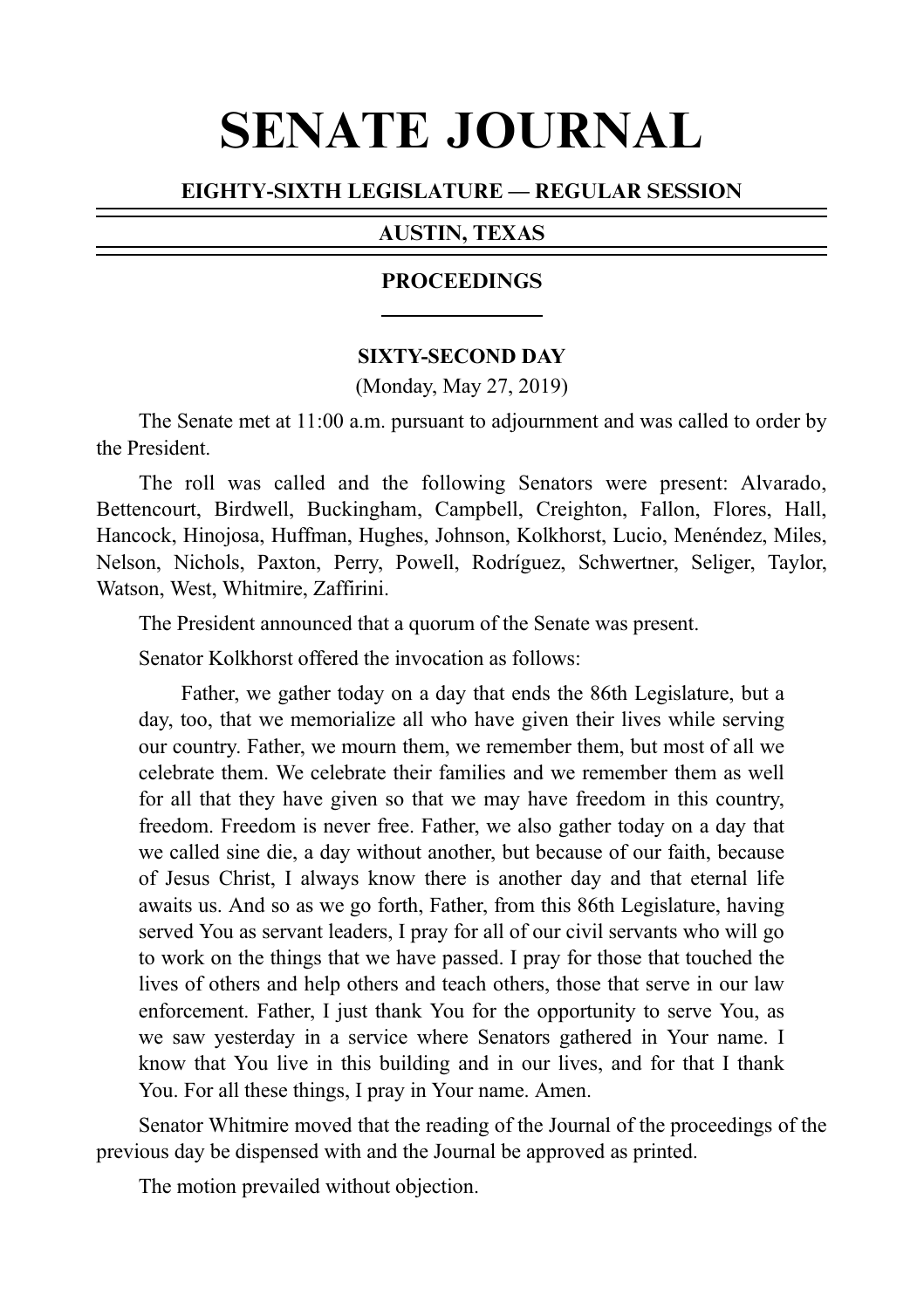# **MESSAGE FROM THE HOUSE**

HOUSE CHAMBER Austin, Texas Monday, May 27, 2019 - 1

The Honorable President of the Senate Senate Chamber Austin, Texas

Mr. President:

I am directed by the house to inform the senate that the house has taken the following action:

THE HOUSE HAS PASSED THE FOLLOWING MEASURES:

# **HCR 192** Burrows

Instructing the enrolling clerk of the senate to make technical corrections in S.B. No.  $2^{\circ}$ 

# **HCR 193** Huberty

Instructing the enrolling clerk of the house to make corrections in H.B. No. 3.

Respectfully,

/s/Robert Haney, Chief Clerk House of Representatives

# **SENATE RESOLUTION 865 (Caucus Report)**

Senator Whitmire offered the following resolution:

BE IT RESOLVED BY THE SENATE OF THE STATE OF TEXAS:

SECTION 1. CAUCUS REPORT. At a caucus held on May 27, 2019, and attended by 31 members of the senate, the caucus made the recommendations for the operation of the senate contained in this resolution.

SECTION 2. EMPLOYEES. (a) The lieutenant governor may employ the employees necessary for the operation of the office of the lieutenant governor from the closing of this session and until the convening of the next session. The lieutenant governor and the secretary of the senate shall be furnished postage, telegraph, telephone, express, and all other expenses incident to their respective offices.

(b) The secretary of the senate is the chief executive administrator and shall be retained during the interval between adjournment of this session and the convening of the next session of the legislature. The secretary of the senate may employ the employees necessary for the operation of the senate and to perform duties as may be required in connection with the business of the state from the closing of this session and until the convening of the next session.

(c) Each senator may employ secretarial and other office staff for the senator's office.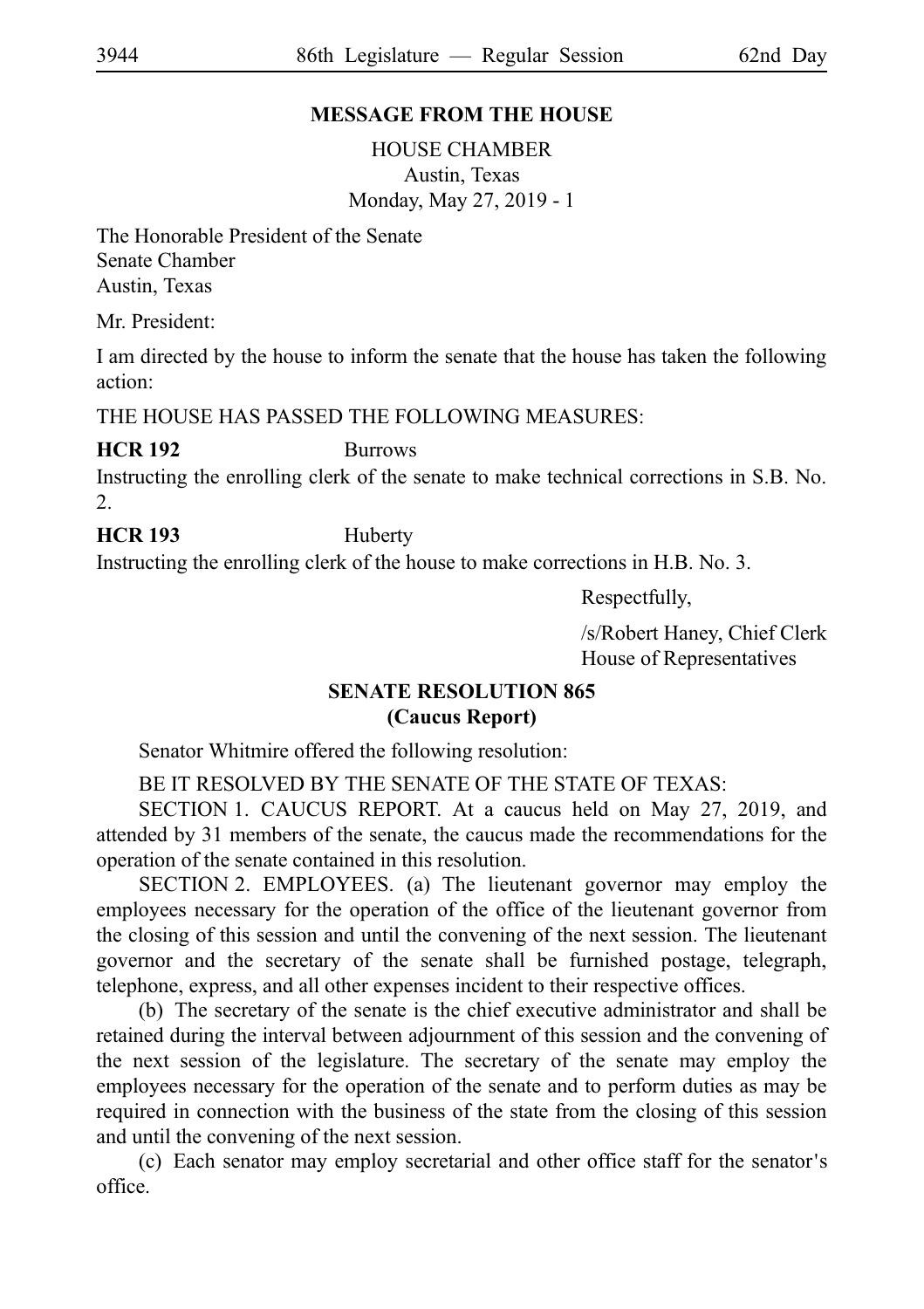(d) The chairman of the administration committee is authorized to retain a sufficient number of staff employees to conclude the work of the enrolling clerk, calendar clerk, journal clerk, and sergeant-at-arms. The administration committee shall establish the salaries for the senate staff.

SECTION 3. SENATE OFFICERS. (a) The following elected officers of the 86th Legislature shall serve for the interval between adjournment of this session and the convening of the next session of the legislature:

(1) Secretary of the Senate–Patsy Spaw;

- (2) Calendar Clerk–Tracy Ortiz;
- (3) Doorkeeper–Austin Osborn;
- (4) Enrolling Clerk–Patience Worrel;
- (5) Journal Clerk–Lourdes Litchfield; and
- (6) Sergeant-at-Arms–Rick DeLeon.

(b) All employees and elected officers of the senate shall operate under the direct supervision of the secretary of the senate during the interim.

(c) Officers named in this section serve at the will of the senate.

SECTION 4. PARLIAMENTARIAN AND ASSISTANT PARLIAMENTARIAN. The parliamentarian, Karina Davis, and the assistant parliamentarian, Colby Beuck, are named by the lieutenant governor and are officers of the senate. They shall serve for the interval between adjournment of this session and the convening of the next session of the legislature.

SECTION 5. DUTIES OF CHAIRMAN OF ADMINISTRATION COMMITTEE. (a) The chairman of the administration committee shall place the senate chamber in order and purchase supplies and make all necessary repairs and improvements between the adjournment of this session and the convening of the next session of the legislature.

(b) The chairman shall make an inventory of all furniture and fixtures in the senate chamber and in the private offices of the members, as well as of the supplies and equipment on hand in the purchasing and supply department and shall close the books for the Regular Session of the 86th Legislature.

(c) The chairman shall not acquire any equipment on a rental/purchase plan unless the equipment is placed on the senate inventory at the termination of the plan.

(d) The chairman shall examine records and accounts payouble out of the contingent expense fund as necessary to approve all claims and accounts against the senate, and no claim or account shall be paid without the consent and approval of the chairman.

(e) The chairman and any member of the administration committee shall be entitled to receive actual and necessary expenses incurred during the interim.

(f) In addition to the duties of the administration committee expressly imposed by this resolution, the committee shall take actions necessary to ensure that the administrative operations of the senate comply with applicable law and are conducted effectively and efficiently.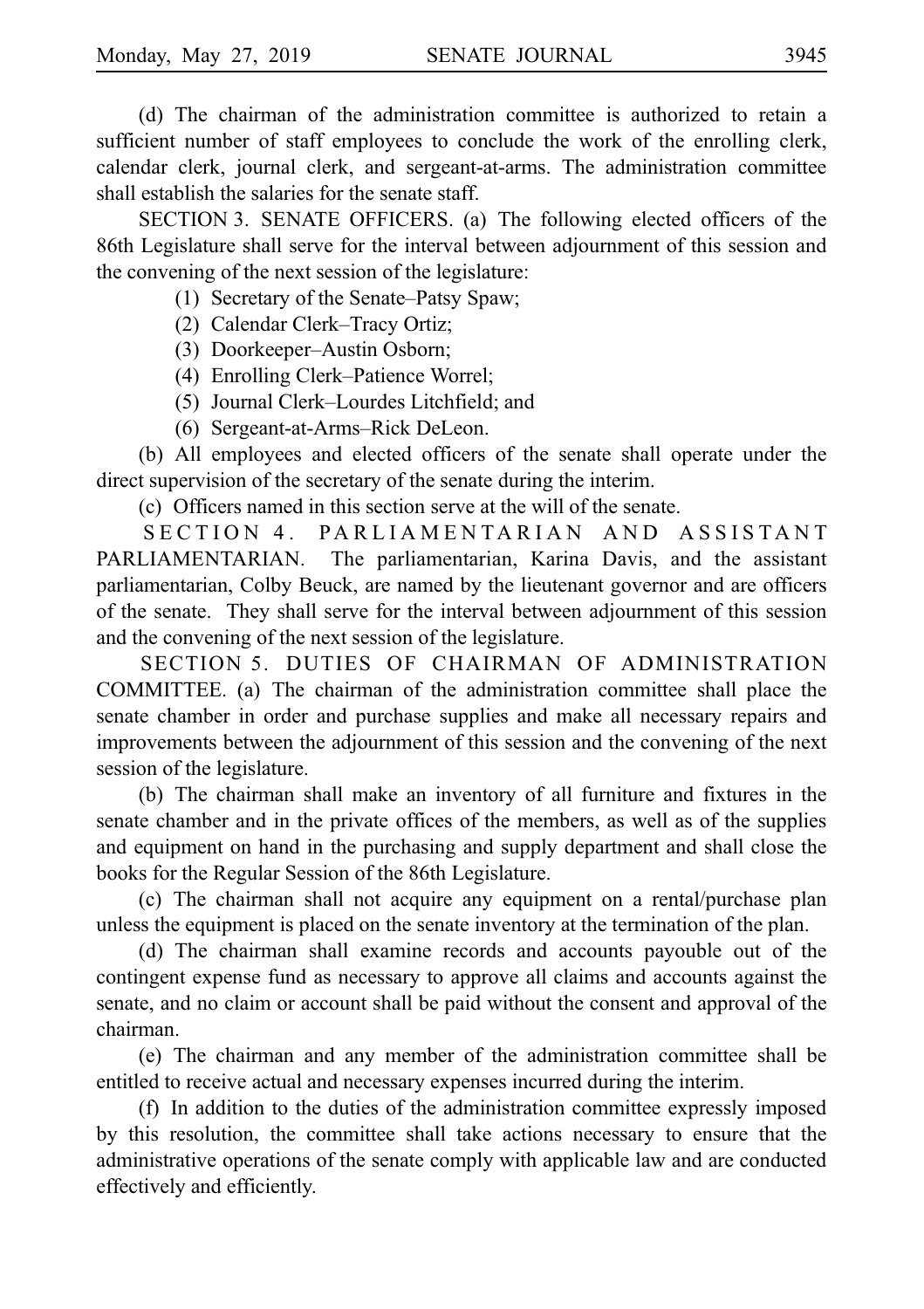SECTION 6. JOURNAL. (a) The secretary of the senate shall have 225 volumes of the Senate Journal of the Regular Session of the 86th Legislature printed. Two hundred and twenty-five copies shall be bound in buckram and delivered to the secretary of the senate who shall forward one volume to each member of the senate, the lieutenant governor, and each member of the house of representatives on request.

(b) The printing of the journals shall be done in accordance with the provisions of this resolution under the supervision of the chairman of the administration committee. The chairman shall refuse to receive or receipt for the journals until corrected and published in accordance with the preexisting law as finally approved by the chairman of the administration committee. When the accounts have been certified by the chairman of the administration committee, the accounts shall be paid out of the contingent expense fund of the 86th Legislature.

SECTION 7. PAYMENT OF SALARIES AND EXPENSES. (a) Salaries and expenses authorized by this resolution shall be paid out of the per diem and contingent expense fund of the 86th Legislature as provided by this section.

(b) The senate shall request the comptroller of public accounts to issue general revenue warrants for:

 $(1)$  payment of the employees of the lieutenant governor's office, the lieutenant governor, members of the senate, employees of the senate committees, and employees of the senate, except as provided by Subchapter H, Chapter 660, Government Code, upon presentation of the payroll account signed by the chairman of the administration committee and the secretary of the senate; and

 $(2)$  the payment of materials, supplies, and expenses of the senate, including travel expenses for members and employees, upon vouchers signed by the chairman of the administration committee and the secretary of the senate.

SECTION 8. EXPENSE REIMBURSEMENT AND PER DIEM. (a) In furtherance of the legislative duties and responsibilities of the senate, the administration committee shall charge to the individual member's office budget:

 $(1)$  the reimbursement of all actual expenses incurred by the members when traveling in performance of legislative duties and responsibilities or incident to those duties; and

(2) the payment of all other reasonable and necessary expenses for the operation of the office of the individual senator during any period the legislature is not in session. Expenditures for these services by the administration committee are authorized as an expense of the senate and shall not be restricted to Austin but may be incurred in individual senatorial districts. Such expenses shall be paid from funds appropriated for the use of the senate on vouchers approved by the chairman of the administration committee and the secretary of the senate in accordance with regulations governing such expenditures.

(b) Each senator shall be permitted a payroll of  $$41,000$  per month to employ secretarial and other office staff and for intrastate travel expenses for staff employees. This payroll amount accrues on the first day of the month and may not be expended prior to the month in which it accrues, but any unexpended portion for a month may be carried forward from month to month until the end of the fiscal year. An unexpended amount remaining at the end of each fiscal year, not to exceed \$12,000, may be carried forward to the next fiscal year. Other expenses, including travel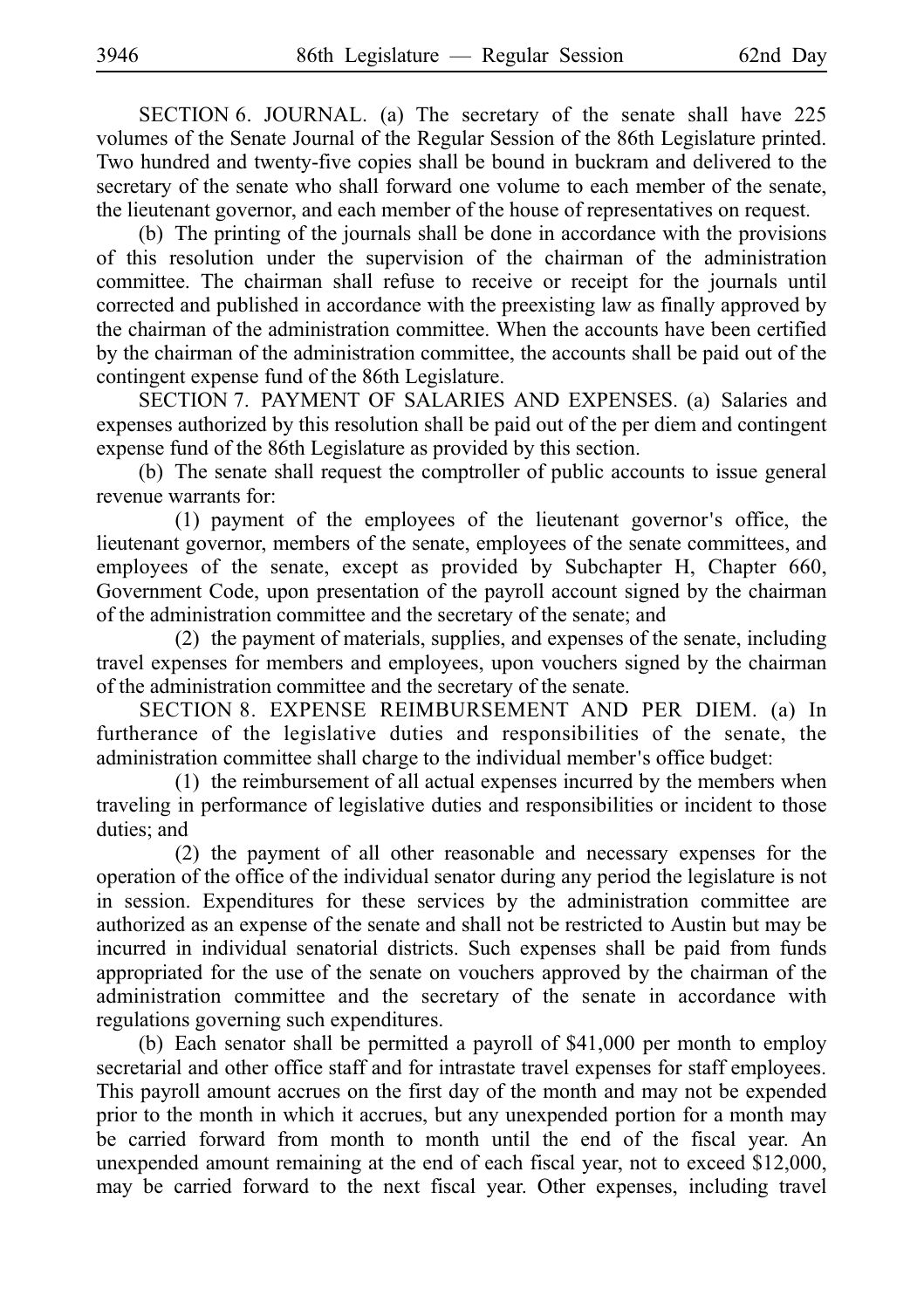expenses or other reasonable and necessary expenses incurred in the furtherance and performance of legislative duties or in operation of the member's office or incident thereto, shall be provided in addition to the maximum salary authorized.

(c) The secretary of the senate may order reimbursement for legislative expenses consistent with this resolution and the establishment by the Texas Ethics Commission of per diem rates.

(d) Any member of the senate and the lieutenant governor are eligible to receive such reimbursement on application of the member or the lieutenant governor to the secretary of the senate.

(e) On the application of a member of the senate or the lieutenant governor, the applicant shall be entitled to reimbursement for legislative expenses for each legislative day.

(f) For purposes of this section, a legislative day includes each day of a regular or special session of the legislature, including any day the legislature is not in session for a period of four consecutive days or less, and all days the legislature is not in session if the senator or lieutenant governor attends a meeting of a joint, special, or legislative committee as evidenced by the official record of the body, and each day, limited to 12 days per month for non-chairs or 16 days per month for chairs and the lieutenant governor, the senator or the lieutenant governor, including those living within a 50-mile radius, is otherwise engaged in legislative business as evidenced by claims submitted to the chairman of the administration committee.

SECTION 9. MEMBER'S EMPLOYEE LEAVE POLICY. (a) An employee of a senator accrues vacation leave, compensatory leave, or sick leave in accordance with policies adopted by the senator consistent with the requirements of this section.

(b) An employee may accrue vacation leave, compensatory leave, or sick leave only if the employee files a monthly time record with the senate human resources office. Time records are due not later than the 10th day of the following month.

(c) Compensatory time must be used not later than the last day of the 12th month following the month in which the time was accrued.

(d) An employee is not entitled to compensation for accrued but unused compensatory time.

SECTION 10. DESIGNATION FOR ATTENDANCE AT MEETINGS AND FUNCTIONS. (a) The lieutenant governor may appoint any member of the senate, the secretary of the senate, or any other senate employee to attend meetings of the National Conference of State Legislatures and other similar meetings. Necessary and actual expenses are authorized upon the approval of the chairman of the administration committee and the secretary of the senate.

(b) The lieutenant governor may designate a member of the senate to represent the senate at ceremonies and ceremonial functions. The necessary expenses of the senator and necessary staff for this purpose shall be paid pursuant to a budget approved by the administration committee.

SECTION 11. MEETINGS DURING INTERIM. (a) Each of the standing committees and subcommittees of the senate of the 86th Legislature may continue to meet at such times and places during the interim as determined by such committees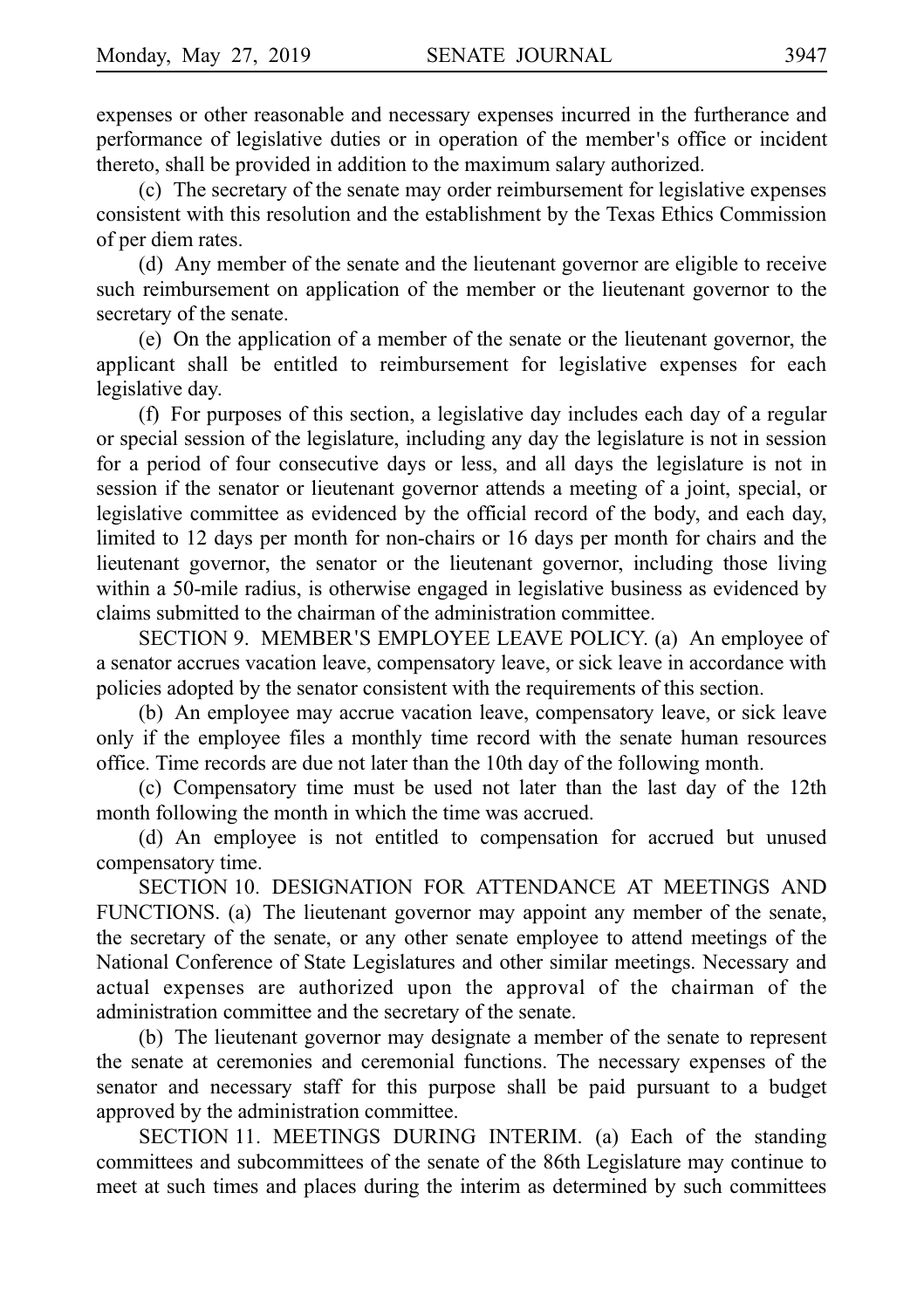and subcommittees and to hold hearings, recommend legislation, and perform research on matters directed either by resolution, the lieutenant governor, or as determined by majority vote of each committee.

(b) Each continuing committee and subcommittee shall continue to function under the rules adopted during the legislative session where applicable.

(c) Expenses for the operation of these committees and subcommittees shall be paid pursuant to a budget prepared by each committee and approved by the administration committee.

(d) The operating expenses of these committees shall be paid from the contingent expense fund of the senate, and committee members shall be reimbursed for their actual expenses incurred in carrying out the duties of the committees.

SECTION 12. SENATE OFFICES. Members not returning for the 87th Legislature shall vacate their senate offices by December 1, 2020.

SECTION 13. FURNISHING OF INFORMATION BY SENATE EMPLOYEE. An employee of the senate may not furnish any information to any person, firm, or corporation other than general information pertaining to the senate and routinely furnished to the public.

SECTION 14. OUTSIDE EMPLOYMENT. An employee of the senate may not be employed by and receive compensation from any other person, firm, or corporation during the employee's senate employment without the permission of the employee's senate employer.

SECTION 15. REMOVAL OF SENATE PROPERTY. The secretary of the senate is specifically directed not to permit the removal of any of the property of the senate from the senate chamber or the rooms of the senate except as authorized by the chairman of the administration committee.

**SR 865** was read and was adopted by the following vote: Yeas 31, Nays 0.

# **HOUSE CONCURRENT RESOLUTION 192**

The President laid before the Senate the following resolution:

WHEREAS, Senate Bill No. 2 has been adopted by the senate and the house of representatives and is being prepared for enrollment; and

WHEREAS, The bill contains technical errors that should be corrected; now, therefore, be it

RESOLVED by the 86th Legislature of the State of Texas, That the enrolling clerk of the senate be instructed to make the following corrections to the enrolled version of Senate Bill No. 2:

(1) In SECTION 52 of the bill, in added Section  $26.075(b)(2)(A)$ , Tax Code (page 87, line 7), between "(A)" and "lower than", insert "equal to or".

(2) In SECTION 56 of the bill, in added Section 26.16(d-2), Tax Code (page 93, line 9), strike "Not later than August 7" and substitute "By August 7 or as soon thereafter as practicable".

(3) In SECTION 88 of the bill, strike amended Section 49.236(a)(3), Water Code, as added by Chapter 335 (S.B. 392), Acts of the 78th Legislature, Regular Session, 2003 (page 131, line 27, through page 132, line 26), and substitute the following:

 $(3)$  contain a statement in substantially the following form, as applicable: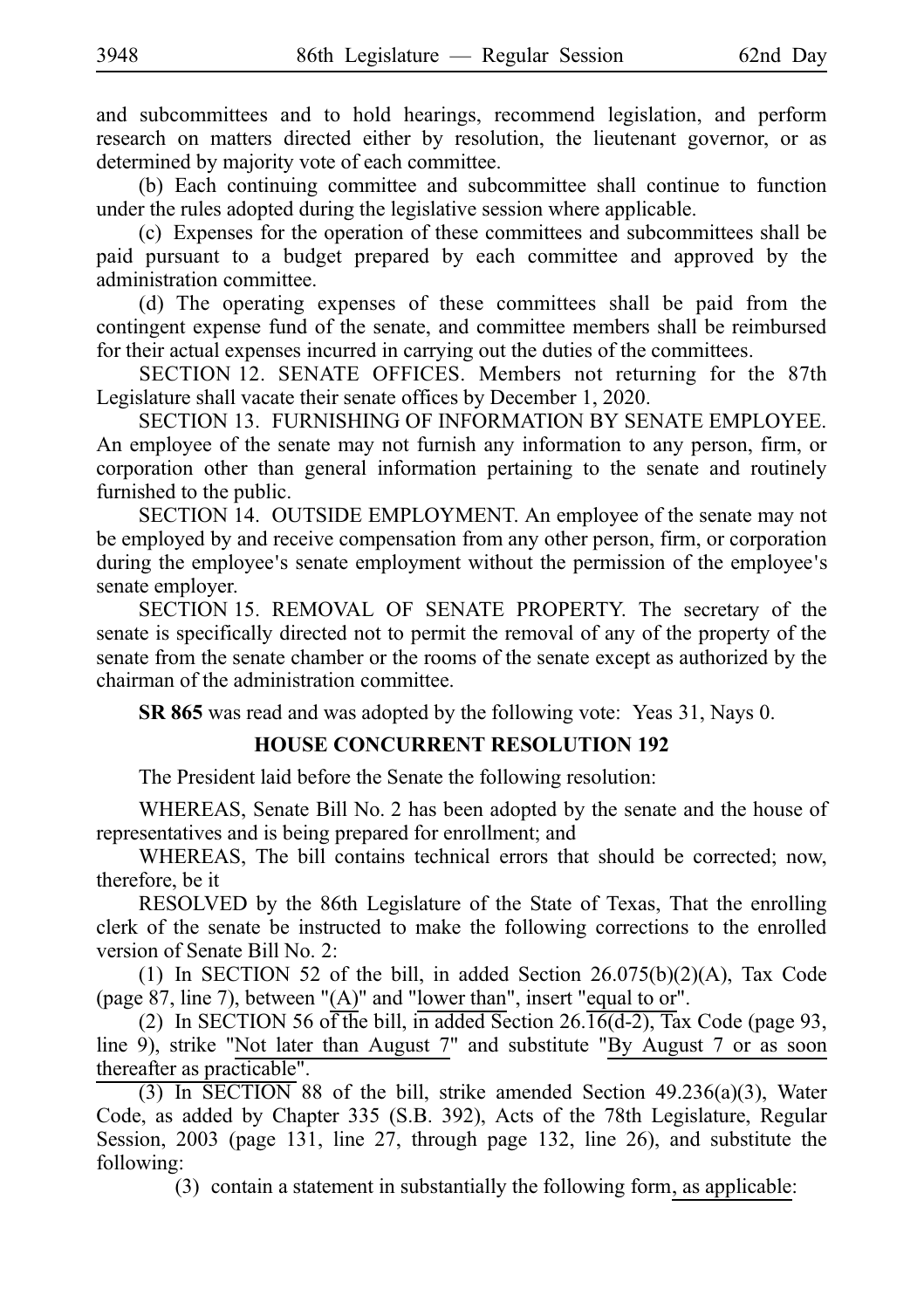# (A) if the district is a district described by Section  $49.23601$ : "NOTICE OF VOTE ON TAX RATE [<del>TAXPAYERS' RIGHT TO ROLLBACK</del> ELECTION]

"If the district adopts a combined debt service, operation and maintenance, and contract tax rate that would result in the taxes on the average residence homestead increasing [increase] by more than eight percent, [the qualified voters of the district by **petition may require that**] an election must be held to determine whether to approve [reduce] the operation and maintenance tax rate [to the rollback tax rate] under Section 49.23601 [49.236(d)], Water Code.";

 $\overline{(B)}$  if the district is a district described by Section 49.23602:

"NOTICE OF VOTE ON TAX RATE

"If the district adopts a combined debt service, operation and maintenance, and contract tax rate that would result in the taxes on the average residence homestead increasing by more than 3.5 percent, an election must be held to determine whether to approve the operation and maintenance tax rate under Section 49.23602, Water Code."; or

(C) if the district is a district described by Section 49.23603:

"NOTICE OF TAXPAYERS 'RIGHT TO ELECTION TO REDUCE TAX RATE

"If the district adopts a combined debt service, operation and maintenance, and contract tax rate that would result in the taxes on the average residence homestead increasing by more than eight percent, the qualified voters of the district by petition may require that an election be held to determine whether to reduce the operation and maintenance tax rate to the voter-approval tax rate under Section 49.23603, Water Code."; and

 $\overline{(4)}$  In SECTION 89 of the bill, strike added Section 49.23601(c), Water Code (page 133, line 24, through page 134, line 2), and substitute the following:

(c)iiIf the board of a district adopts a combined debt service, contract, and operation and maintenance tax rate that would impose more than 1.08 times the amount of tax imposed by the district in the preceding year on a residence homestead appraised at the average appraised value of a residence homestead in the district in that year, disregarding any homestead exemption available only to disabled persons or persons 65 years of age or older, an election must be held in accordance with the procedures provided by Sections 26.07(c)-(g), Tax Code, to determine whether to approve the adopted tax rate. If the adopted tax rate is not approved at the election, the district's tax rate is the voter-approval tax rate.

(5) In SECTION 89 of the bill, strike added Section 49.23602, Water Code (page 134, line 3, through page 135, line 22), and substitute the following:

Sec. 49.23602. AUTOMATIC ELECTION TO APPROVE TAX RATE FOR CERTAIN DEVELOPED DISTRICTS. (a) In this section:

 $(1)$  "Developed district" means a district that has financed, completed, and issued bonds to pay for all land, works, improvements, facilities, plants, equipment, and appliances necessary to serve at least 95 percent of the projected build-out of the district in accordance with the purposes for its creation or the purposes authorized by the constitution, this code, or any other law.

 $(2)$  "Mandatory tax election rate" means the rate equal to the sum of the following tax rates for the district: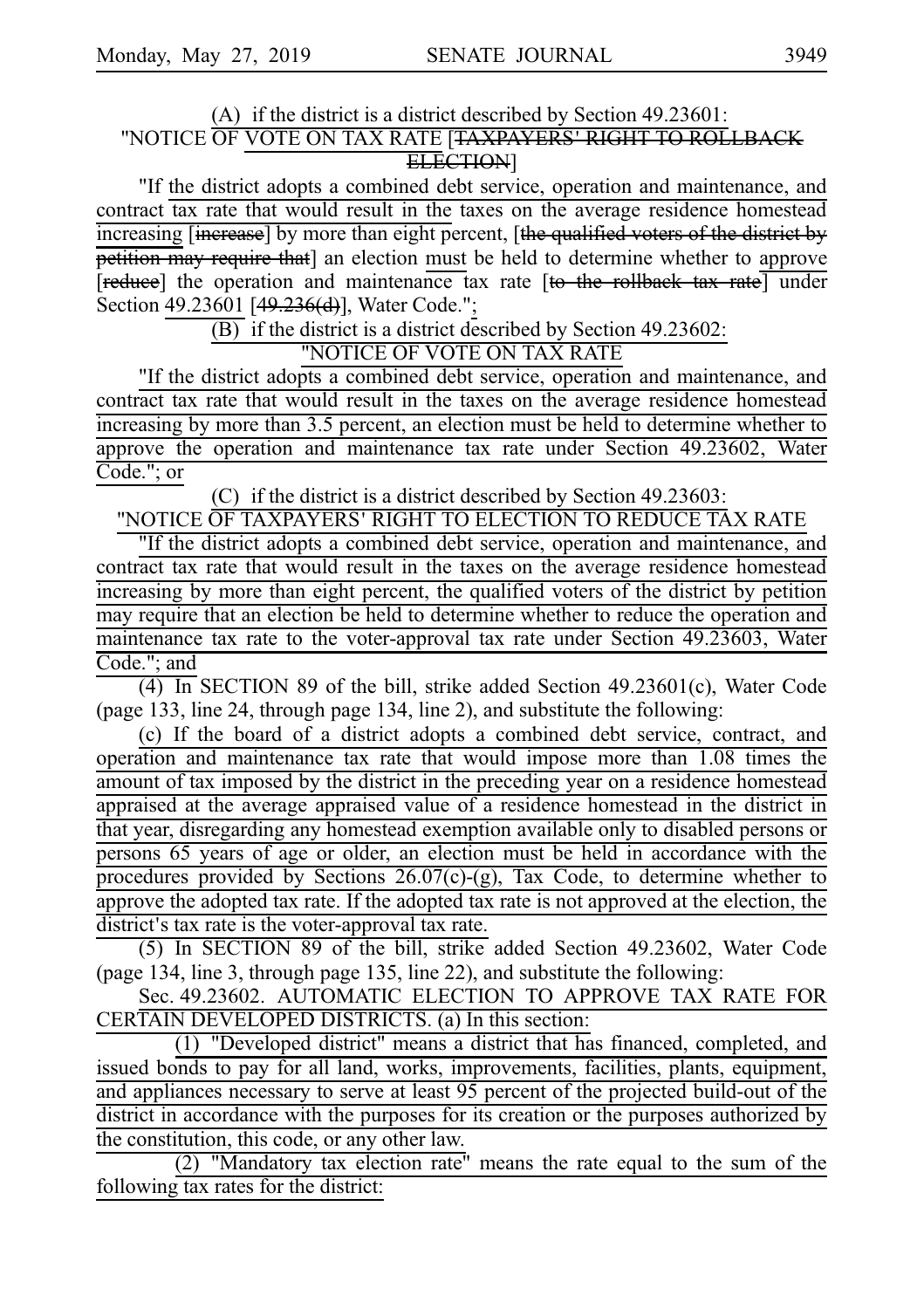$(A)$  the rate that would impose 1.035 times the amount of tax imposed by the district in the preceding year on a residence homestead appraised at the average appraised value of a residence homestead in the district in that year, disregarding any homestead exemption available only to disabled persons or persons 65 years of age or older; and

(B) the unused increment rate.

"Unused increment rate" has the meaning assigned by Section 26.013, Tax Code.

(4) "Voter-approval tax rate" means the rate equal to the sum of the following tax rates for the district:

 $(A)$  the current year's debt service tax rate;

 $\overrightarrow{B}$ ) the current year's contract tax rate;

 $\overline{C}$ ) the operation and maintenance tax rate that would impose 1.035 times the amount of the operation and maintenance tax imposed by the district in the preceding year on a residence homestead appraised at the average appraised value of a residence homestead in the district in that year, disregarding any homestead exemption available only to disabled persons or persons 65 years of age or older; and

(D) the unused increment rate.

(b) This section applies only to a developed district that is not a district described by Section 49.23601.

(c) If the board of a district adopts a combined debt service, contract, and operation and maintenance tax rate that exceeds the district's mandatory tax election rate, an election must be held in accordance with the procedures provided by Sections 26.07(c)-(g), Tax Code, to determine whether to approve the adopted tax rate. If the adopted tax rate is not approved at the election, the district's tax rate is the voter-approval tax rate.

(d) Notwithstanding any other provision of this section, the board of a district may give notice under Section  $49.236(a)(3)(A)$ , determine whether an election is required to approve the adopted tax rate of the district in the manner provided for a district under Section 49.23601(c), and calculate the voter-approval tax rate of the district in the manner provided for a district under Section 49.23601(a) if any part of the district is located in an area declared a disaster area during the current tax year by the governor or by the president of the United States. The board may continue doing so until the earlier of:

(1) the second tax year in which the total taxable value of property taxable by the district as shown on the appraisal roll for the district submitted by the assessor for the district to the board exceeds the total taxable value of property taxable by the district on January 1 of the tax year in which the disaster occurred; or

(2) the third tax year after the tax year in which the disaster occurred.

(6) In SECTION 89 of the bill, strike added Section  $49.23603(c)$ , Water Code (page 136, lines 11-17), and substitute the following:

(c) If the board of a district adopts a combined debt service, contract, and operation and maintenance tax rate that would impose more than 1.08 times the amount of tax imposed by the district in the preceding year on a residence homestead appraised at the average appraised value of a residence homestead in the district in that year, disregarding any homestead exemption available only to disabled persons or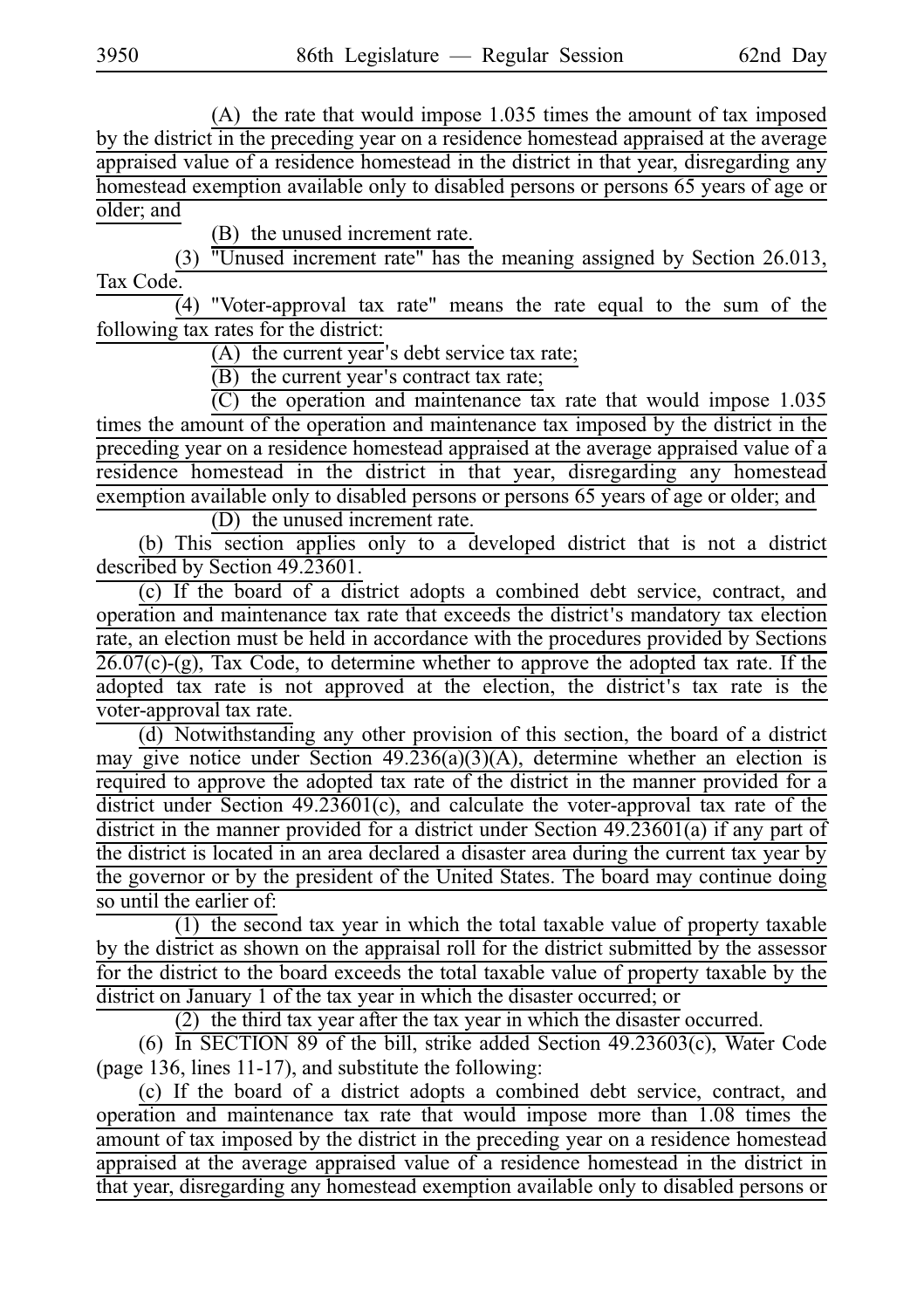persons 65 years of age or older, the qualified voters of the district by petition may require that an election be held to determine whether to reduce the tax rate adopted for the current year to the voter-approval tax rate in accordance with the procedures provided by Sections 26.075 and 26.081, Tax Code.

# **HANCOCK**

### **HCR 192** was read.

On motion of Senator Hancock, the resolution was considered immediately and was adopted by the following vote: Yeas 31, Nays 0.

# **HOUSE CONCURRENT RESOLUTION 191**

The President laid before the Senate the following resolution:

WHEREAS, House Bill No. 3906 has been adopted by the house of representatives and the senate and is being prepared for enrollment; and

WHEREAS, The bill contains a technical error that should be corrected; now, therefore, be it

RESOLVED by the 86th Legislature of the State of Texas, That the enrolling clerk of the house of representatives be instructed to make the following correction:

In SECTION 3 of the bill, in amended Section 39.023(a-12), Education Code, strike Subdivision (1) and substitute the following:

(1) if administered to students in grades three and four [ $th$ rough five], 85 percent of students will be able to complete that part  $\overline{[the assessment instrument]}$ within 60  $[120]$  minutes; and

# TAYLOR

**HCR 191** was read.

On motion of Senator Taylor, the resolution was considered immediately and was adopted by the following vote: Yeas 31, Nays 0.

# **PHYSICIAN OF THE DAY**

Senator Watson was recognized and presented Dr. Lamia Kadir of Austin as the Physician of the Day.

The Senate welcomed Dr. Kadir and thanked her for her participation in the Physician of the Day program sponsored by the Texas Academy of Family Physicians.

# **SENATE RESOLUTION 855**

Senator Hughes offered the following resolution:

WHEREAS, The Senate of the State of Texas is pleased to recognize Tina Currie, who is retiring as manager and executive chef of the Lieutenant Governor s' Reception Room on June 30, 2019, after more than 21 years of exceptional service to this chamber; and

WHEREAS, The Texas Senate is fortunate to have a devoted and skilled central staff, and Tina Currie is among the most outstanding members of this select group; and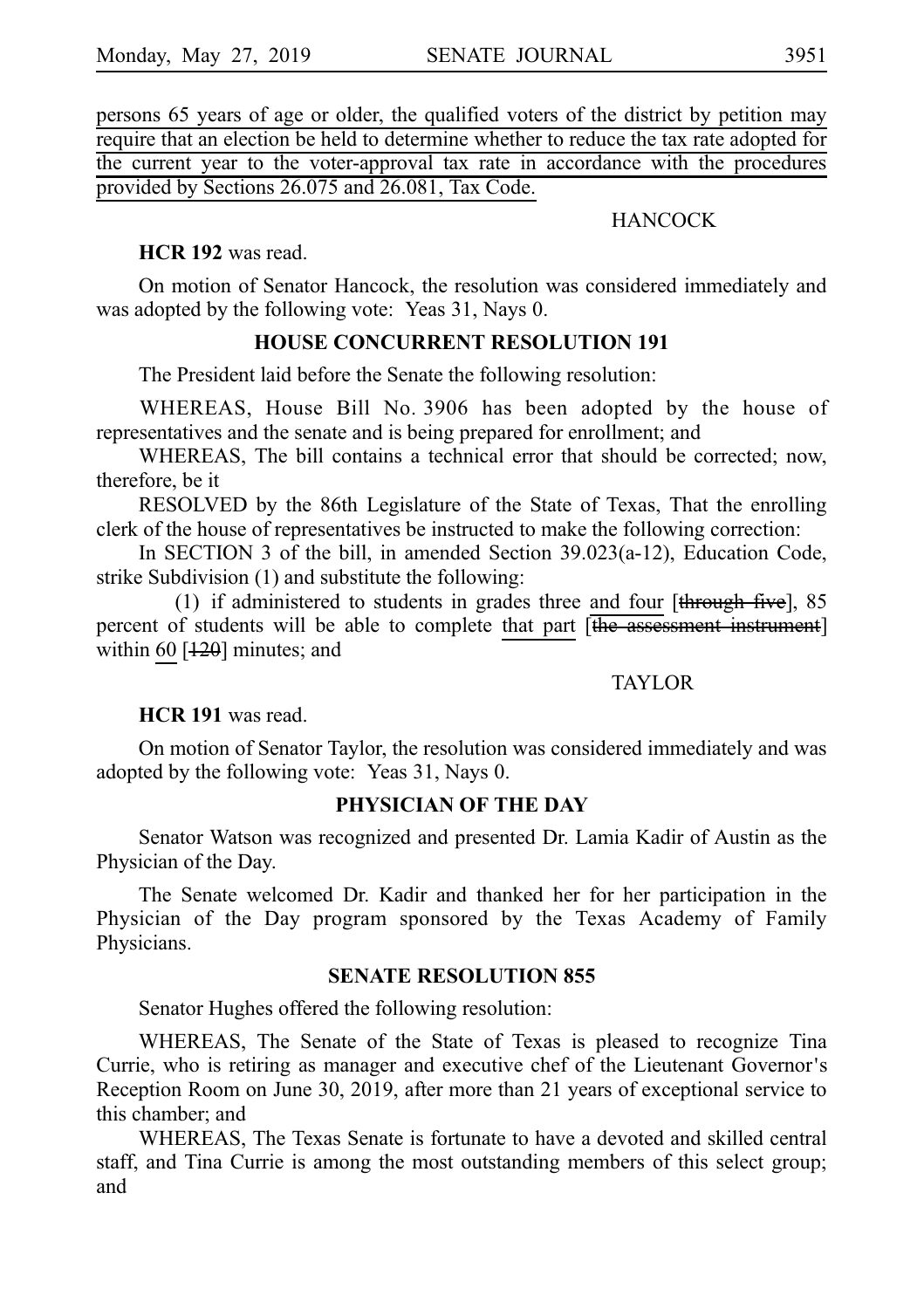WHEREAS, A dedicated Senate employee since February 17, 1998, she has the knowledge, skills, and creativity of a cordon bleu chef and oversees the production of delicious fare that rivals or surpasses that of the finest restaurants; and

WHEREAS, She is noted for cheerfully handling her wide-ranging responsibilities and for facing the challenging requests that come her way with poise and equanimity; under her leadership, the food preparation and service and all kitchen activities have run smoothly and efficiently; and

WHEREAS, An exemplary public servant, she is respected and admired by her co-workers and by those she serves so well; it is truly fitting that she receive special recognition as she leaves Senate service to spend more time traveling, hiking, gardening, and enjoying other outdoor activities with her family; now, therefore, be it

RESOLVED, That the Senate of the State of Texas, 86th Legislature, hereby commend Tina Currie on her exceptional service as manager and executive chef of the Lieutenant Governor's Reception Room and extend to her best wishes for continued success in all her endeavors; and, be it further

RESOLVED, That a copy of this Resolution be prepared for her as an expression of high regard from the Texas Senate.

**SR 855** was read and was adopted by a rising vote of the Senate.

### **GUESTS PRESENTED**

Senator Hughes was recognized and introduced to the Senate Tina Currie and her son, Ty Currie.

The Senate welcomed its guests.

### **HOUSE CONCURRENT RESOLUTION 193**

The President laid before the Senate the following resolution:

WHEREAS, House Bill No. 3 has been adopted by the house of representatives and the senate and is being prepared for enrollment; and

WHEREAS, The bill contains technical errors that should be corrected; now, therefore, be it

RESOLVED by the 86th Legislature of the State of Texas, That the enrolling clerk of the house of representatives be instructed to make the following corrections to the enrolled version of House Bill No. 3:

(1) In the recital for SECTION  $1.006$  of the bill, strike "by amending Subsections (c) and (e)" and substitute "by amending Subsections (c), (e), and (i)".

(2) In SECTION 1.006 of the bill, following amended Section  $44.004(e)$ , Education Code, add the following:

(i) A school district that uses a certified estimate, as authorized by Subsection (h), may adopt a budget at the public meeting designated in the notice prepared using the estimate, but the district may not adopt a tax rate before the district receives the certified appraisal roll for the district required by Section 26.01(a), Tax Code. After receipt of the certified appraisal roll, the district must publish a revised notice and hold another public meeting before the district may adopt a tax rate that exceeds:

 $(1)$  the rate proposed in the notice prepared using the estimate; or

(2) the district's voter-approval  $[**reHback**]$  rate determined under Section 26.08, Tax Code, using the certified appraisal roll.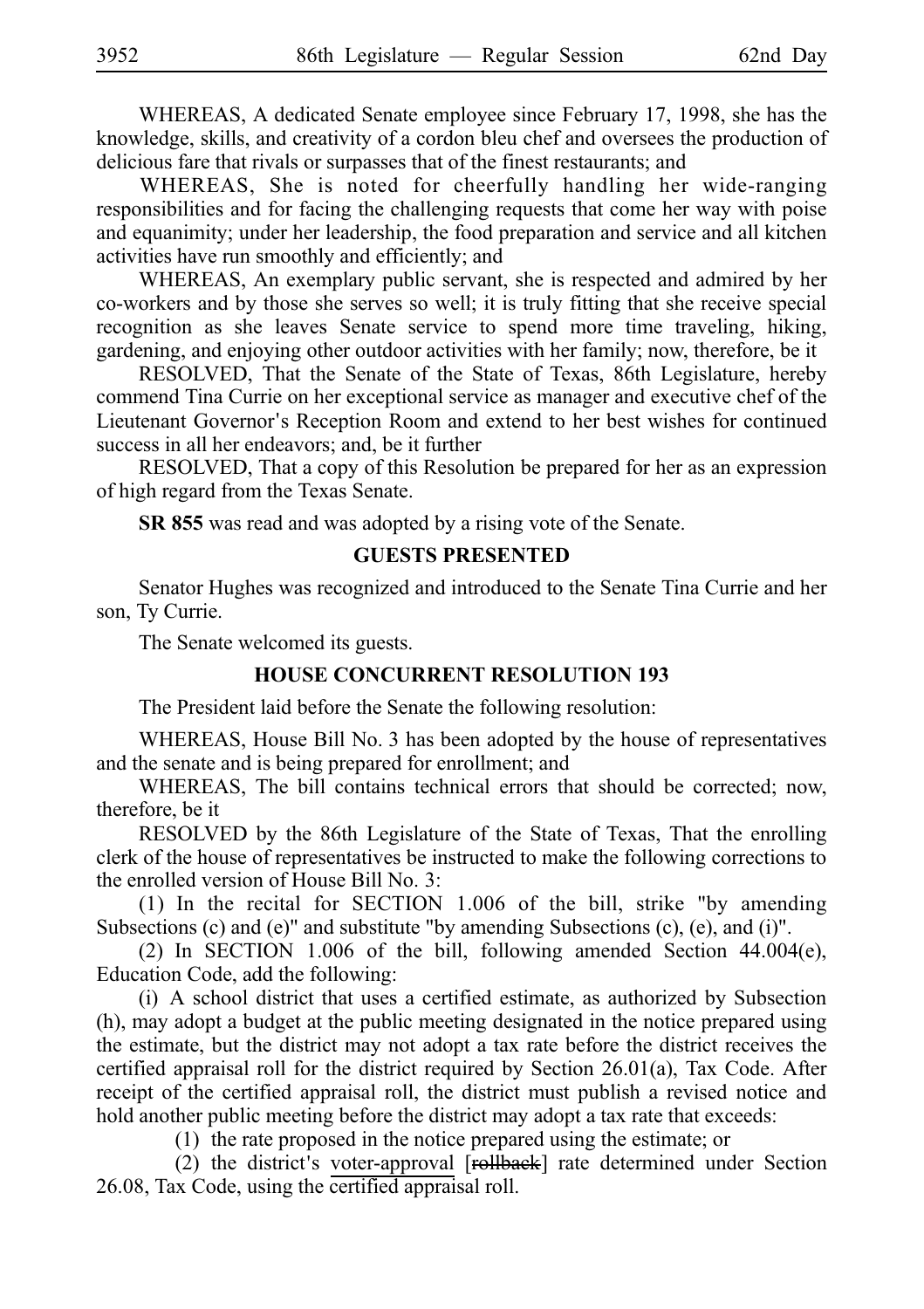(3) In SECTION 1.008 of the bill, in added Section  $45.003(d-1)$ , Education Code, strike "for the 2019 tax year exceeds \$1.04" and substitute "excluding the district's current debt rate under Section  $26.08(n)(1)(C)$ , Tax Code, for the 2019 tax year is equal to or exceeds \$0.97".

(4) In SECTION 1.008 of the bill, in added Section  $45.003(d-1)$ , Education Code, between "rate" and the underlined period, insert ", excluding the district's current debt rate under Section 26.08(n)(1)(C), Tax Code".

(5) In SECTION 1.009 of the bill, in added Section 45.0032(d), Education Code, between "rollback tax rate" and "for", insert ", excluding the district's current debt rate under Section  $26.08(n)(1)(C)$ , Tax Code,".

 $(6)$  In SECTION 1.038 of the bill, in transferred, redesignated, and amended Section 48.202(a), Education Code, in each place that it appears in Section 48.202(a), between [42.2521] and the comma, insert "or by the quotient of the value of "DPV" as determined under Section 48.256(d) if that subsection applies to the district".

(7) In SECTION 1.063 of the bill, in added Section  $26.08(a-1)$ , Tax Code, between "flood," and "or", insert "wildfire,".

(8) Strike SECTION 1.065 of the bill and substitute the following:

SECTION 1.065. Effective January 1, 2020, Sections  $26.08(d)$  and (g), Tax Code, are amended to read as follows:

(d) If the proposition is not approved as provided by Subsection (c), the governing body may not adopt a tax rate for the school district for the current year that exceeds the school district's voter-approval [rollback] tax rate.

 $(g)$  In a school district that received distributions from an equalization tax imposed under former Chapter 18, Education Code, the no-new-revenue [effective] rate of that tax as of the date of the county unit system's abolition is added to the district's voter-approval [rollback] tax rate.

(9)  $\overline{\text{In SECTION 1A.005}}$  of the bill, in transferred, redesignated, and amended Section 48.051, Education Code, immediately following Subsection (c), insert the following:

(d) In this section, "compensation" includes benefits such as insurance premiums.

(10) In SECTION 1A.008 of the bill, in amended Section  $26.08(n)(2)(B)$ , Tax Code, strike "\$0.04" and substitute "\$0.05 [\$0.04]".

 $(11)$  Add the following appropriately numbered SECTIONS to Article 3 of the bill and renumber the SECTIONS of that article accordingly:

SECTION 3.\_\_\_\_\_. Effective January 1, 2020, Section 45.105(e), Education Code, is amended to read as follows:

(e) The governing body of an independent school district that governs a junior college district under Subchapter B, Chapter 130, in a county with a population of more than two million may dedicate a specific percentage of the local tax levy to the use of the junior college district for facilities and equipment or for the maintenance and operating expenses of the junior college district. To be effective, the dedication must be made by the governing body on or before the date on which the governing body adopts its tax rate for a year. The amount of local tax funds derived from the percentage of the local tax levy dedicated to a junior college district from a tax levy may not exceed the amount that would be levied by five percent of the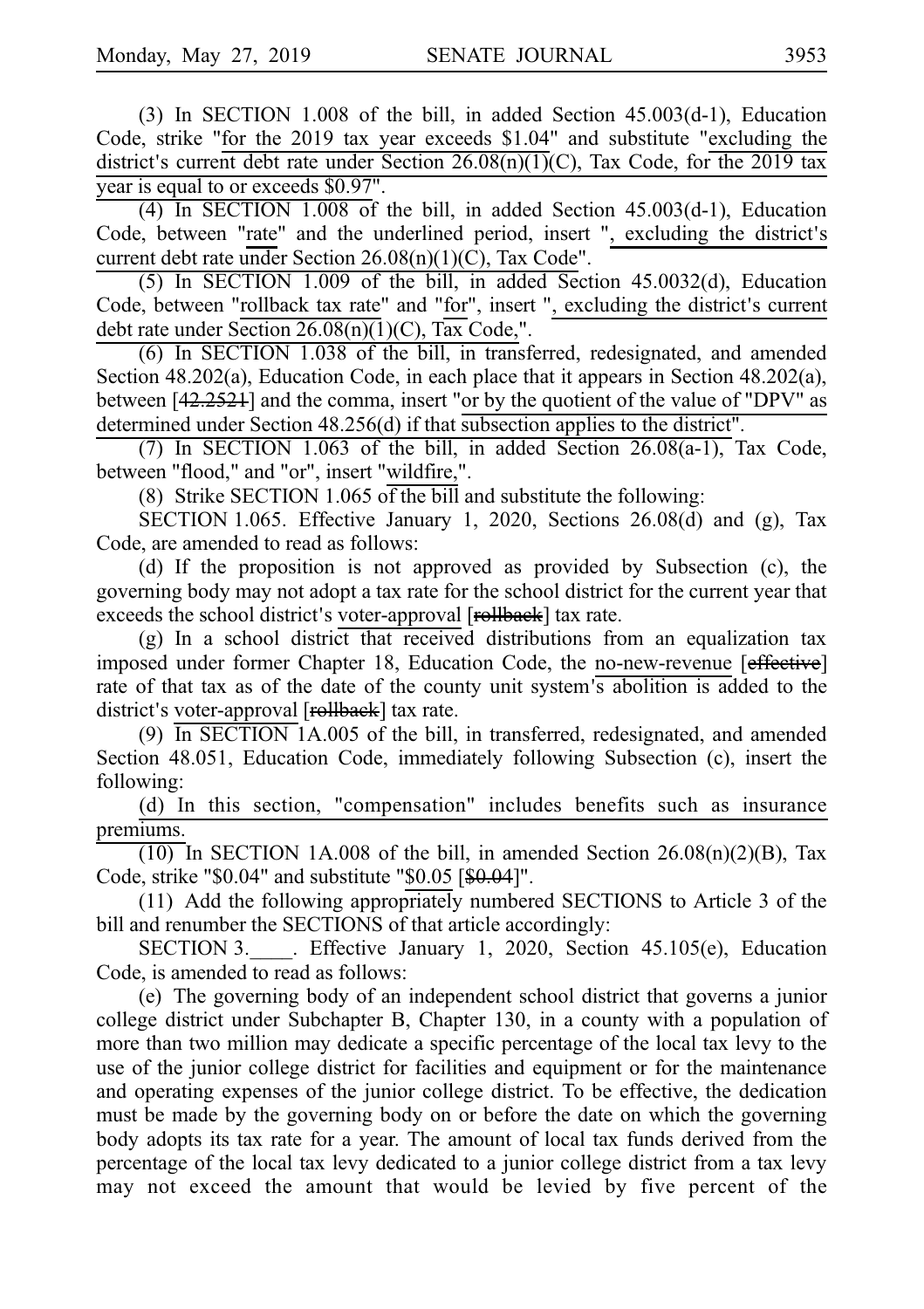no-new-revenue [effective] tax rate for the tax year calculated as provided by Section 26.04, Tax Code, on all property taxable by the school district. All real property purchased with these funds is the property of the school district, but is subject to the exclusive control of the governing body of the junior college district for as long as the junior college district uses the property for educational purposes.

SECTION 3. Effective January 1, 2020, Section  $45.261(e)$ , Education Code, is amended to read as follows:

(e) Any part of a school district's tax rate attributable to producing revenue for purposes of Subsection  $(c)(1)$  is considered part of the district's:

(1) current debt rate for purposes of computing a voter-approval  $[**reHback**]$ tax rate under Section 26.08, Tax Code; and

 $(2)$  interest and sinking fund tax rate.

SECTION 3. Fffective January 1, 2020, Sections 825.405(h) and (i), Government Code, are amended to read as follows:

(h) This section does not apply to state contributions for members employed by a school district in a school year if the district's no-new-revenue [effective] tax rate for maintenance and operation revenues for the tax year that ended in the preceding school year equals or exceeds 125 percent of the statewide average no-new-revenue [effective] tax rate for school district maintenance and operation revenues for that tax year. For a tax year, the statewide average no-new-revenue [effective] tax rate for school district maintenance and operation revenues is the tax rate that, if applied to the statewide total appraised value of taxable property for every school district in the state determined under Section 403.302, would produce an amount equal to the statewide total amount of maintenance and operation taxes imposed in the tax year for every school district in the state.

 $(i)$  Not later than the seventh day after the final date the comptroller certifies to the commissioner of education changes to the property value study conducted under Subchapter M, Chapter 403, the comptroller shall certify to the Teacher Retirement System of Texas:

(1) the no-new-revenue  $[effective]$  tax rate for school district maintenance and operation revenues for each school district in the state for the immediately preceding tax year; and

(2) the statewide average no-new-revenue  $[effective]$  tax rate for school district maintenance and operation revenues for the immediately preceding tax year.

(12) Strike "rollback" and substitute "voter-approval [rollback]" in each place that it appears in the bill.

(13) Strike "rollback" and substitute "voter-approval" in each place that it appears in the bill.

(14) In SECTION 5.002 of the bill, strike "rollback" and substitute "voter-approval".

### TAYLOR

# **HCR 193** was read.

On motion of Senator Taylor, the resolution was considered immediately and was adopted by the following vote: Yeas 31, Nays 0.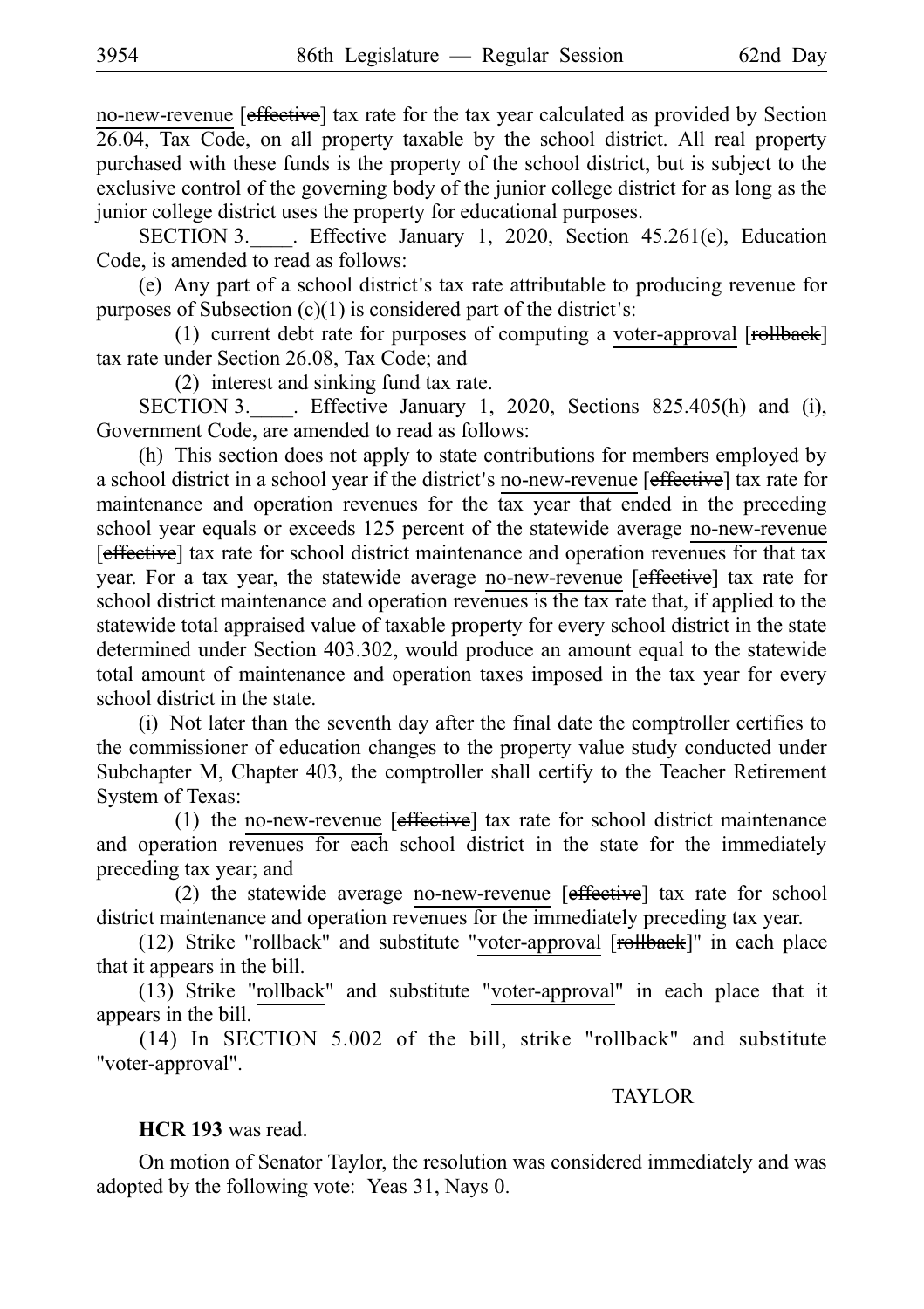# **ELECTION OF PRESIDENT PRO TEMPORE AD INTERIM EIGHTY-SIXTH LEGISLATURE**

The President announced that the time had arrived for the election of President Pro Tempore Ad Interim of the 86th Legislature.

Senator Nelson placed in nomination the name of Senator Huffman for the office of President Pro Tempore Ad Interim of the 86th Legislature.

On motion of Senator Hughes and by unanimous consent, the nominating speech by Senator Nelson and the remarks by Senator Whitmire made to second the nomination were ordered reduced to writing and printed in the Senate Journal as follows:

**Senator Nelson:** Thank you, Mr. President. I rise to nominate Senator Joan Huffman as President Pro Tempore of our Senate. Members, and for those of you who are in the gallery, one of the great traditions of this body is to elect one of our own Members to serve as President Pro Tempore. The President Pro Tempore is the third in line of succession to serve as Governor if both the Governor and the Lieutenant Governor are out of state. And when that happens, I know Texas will be in good hands with Senator Huffman at the helm. Senator Huffman is a true public servant, having served the people of Texas in various ways for nearly four decades. Born in Louisiana and, yes, that is why she loves TABASCO sauce, she was taught by nuns in Catholic schools. After college her career began as a secretary in the Harris County district attorney's office, a job that she loved getting a real bird's eye view of the criminal justice system, Senator Whitmire. She was so inspired by the work of prosecutors that she enrolled in night school at the South Texas College of Law. Upon graduation, she became a respected lead prosecutor for over 100 jury trials. She was twice elected judge to the 183rd criminal justice court in Harris County, and then Senator Huffman was elected to our Texas Senate in 2008. We know Senator Huffman to be a strong, poised, compassionate, intelligent stateswoman. She has friends on both sides of the aisle, Republican and Democrat, and she approaches each issue in a very nonpartisan way, thinking what's right for Texas. As Chair of state affairs and as a Member of the Senate finance committee, she's been instrumental in our efforts to improve resources for our most vulnerable Texans. She's fought against human trafficking, sexual assault, domestic violence. Senator Huffman has fought for, to protect free speech on our college campuses and even was invited last month to the White House to discuss her efforts to protect our students' First Amendment rights. Our current retired teachers will benefit from her hard work to reform and strengthen our retired teachers retirement system, and they're going to have that 13th check, and they have Senator Huffman to thank for that. They are indeed going to receive that. Senator Huffman represents her district well as was evident as we worked our way through hours, finance hearings when we discussed Hurricane Harvey. Many of her constituents were impacted by Harvey, and she was the voice of the people who were suffering in those communities. She made sure that we were allocating the resources that her constituents needed to recover and rebuild in the Gulf Coast area. Senator Huffman has a heart for public service and for the people of Texas. She brings knowledge, discernment, and a passion for this work each and every day. She's got a long list of legislative accomplishments, but I know what she considers to be her greatest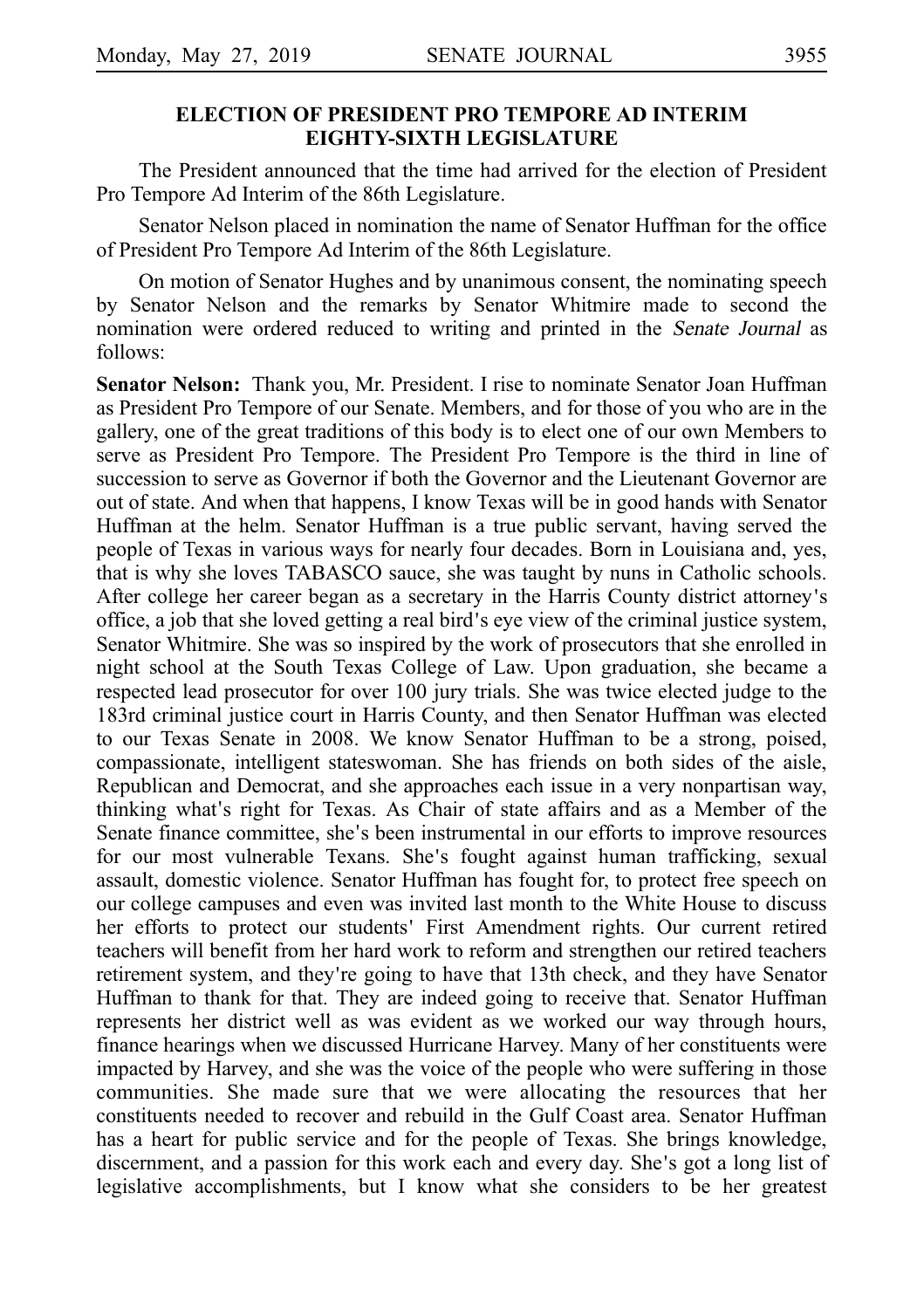accomplishment and that is her family, Keith, sitting right next to her, and Luke, who sends his love, Senator, but he is traveling in Brazil right now. I want to talk for just a minute about mom Joan Huffman–here I go, I'm going to make it through this–mom Joan Huffman because, you know, we mothers like to brag about our kids, and Senator Huffman has bragged about Luke and has every right to do so. I remember when you came into the Senate, Senator Huffman, you were sitting right where Senator, in fact, this was the "no" row, Lieutenant Governor, you remember? You were a Senator, you, it was Senator Huffman, Senator Nichols, and me, we were known as the "no" row back then. I digress. But I remember opening day, and Luke and Keith were right there, and Luke was a little boy. And he is now a strong, impressive young man. Y'all have done well. Luke, I know, got his love for traveling, and he's in Brazil right now, from his mom and dad, who, by the time he was 18, had made sure that he visited all seven continents. You might also not know, well, I know you know this, Senator Huffman's a champion for dyslexia. That passion stems from watching her son overcome those challenges that come with dyslexia. That's where she gets that passion. And she has drawn attention to dyslexia and has worked tirelessly to expand resources to address the issue for those who have it. I know her family is proud of her accomplishments, and I know she's proud of her family. Senator Huffman and I have taken several girl trips together. We both enjoy traveling and she told me I could tell some of these stories. And we both travel a lot, so we ve' been to a lot of the places that, you know, we've seen the sights. And we decided we needed a theme, and so we decided to travel to famous bars around the world. Now, think about this, we went, in London there's a place, in fact, it's where the martini was invented, that Ian Fleming wrote his James Bond novels, historically important place to visit if you've already been to those other places. And we went to the Hemingway bar in Paris, where the typewriter's there. I'll stop now. I'll save the rest of the stories for sine die parties, okay. But Senator Huffman is a good friend and I so treasure that friendship. Senator Huffman is a great Senator and she is a good friend to so many in this body. So, having said that, Mr. President, I know Senator Whitmire wants to talk at the appropriate time, I would like to nominate Senator Huffman to serve as our Senate Pro Tempore.

**Senator Whitmire:** Thank you, Senator Nelson. We began the session together on a positive note, and we're definitely ending the session on a positive note. Mr. President and Members, I rise to second the nomination of Senator Joan Huffman as President Pro Tempore for the 86th ad interim. Rising to second this nomination on behalf of Senator Huffman is so special, not only because she chose to shorten the list of speakers to two, respecting the time of her colleagues, but it speaks volumes of Joan and my personal relationship. Yes, she's a colleague in the Senate, Vice-chairman of criminal justice. Some days she acts like Co-chair. But I remind her, she has her own committee. But our close friendship and the closeness of our families, my children are close to her son and husband, her son is close to me and my family, makes this so special. Our professional relationship, Members, most of you have never been told, began in 1993 when DA Huffman prosecuted the armed robber that held me, my wife, and nine-year-old daughter at gunpoint in our garage. And obviously, the Lord had a plan for me to continue working with you, because I really thought this was the end. Senator Huffman was a prosecutor and a tough one and that person got 25 years in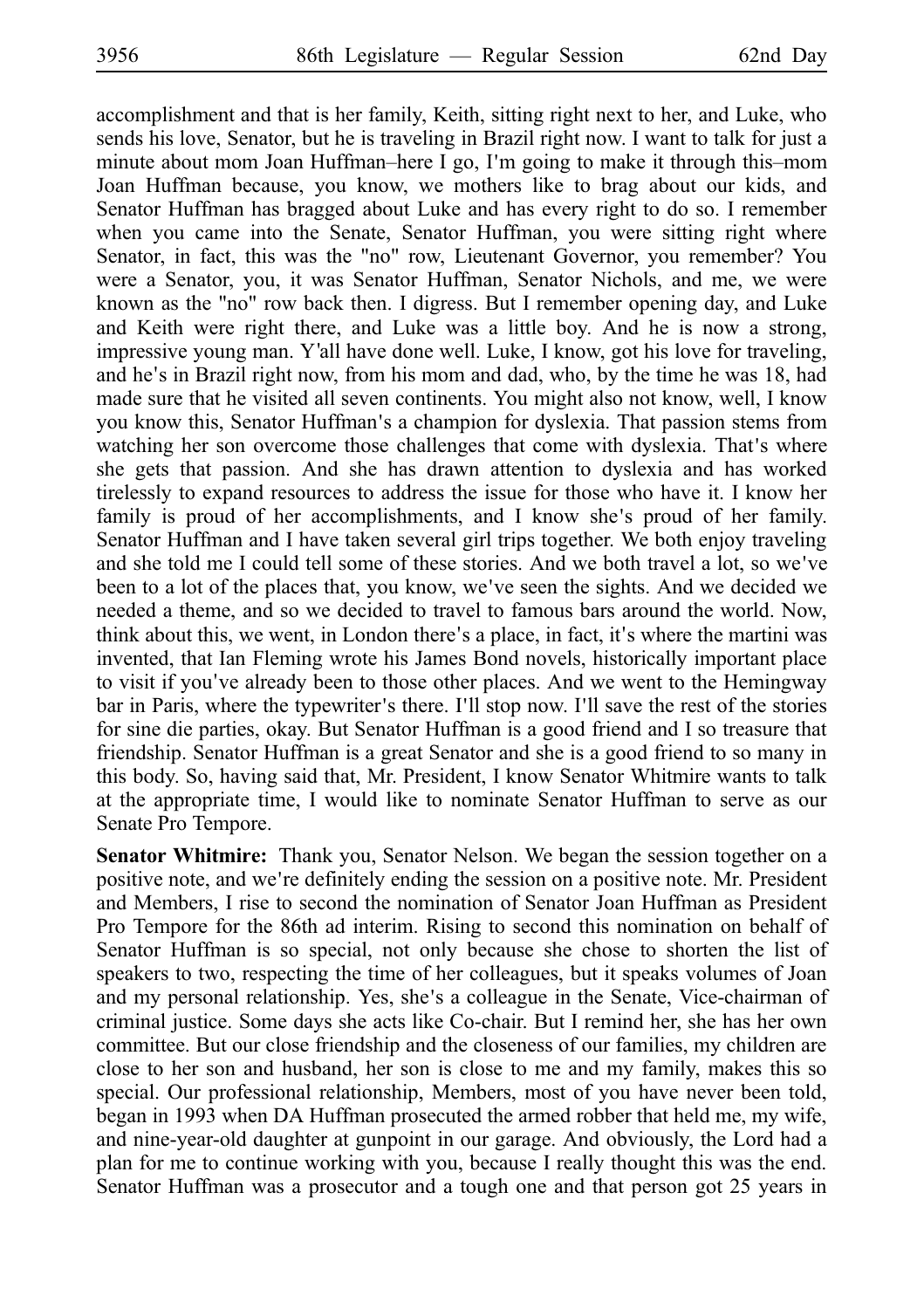TDCJ, which was actually, Mr. President, the beginning of my focus on criminal justice. And Bob Bullock was enough of a genius to know what a better person to chair it than someone that would work to see no other Texan experience what Senator Huffman so toughly prosecuted. I witnessed her judgeship as a criminal district judge, which obviously, again, prepared her for this mission. But you know what, let me also share with you, you never know the relationship between Members. You get the opportunity to talk publicly about it today. In 2008, by this time, Keith, her husband, Keith, great to have you here, had become great friends. So, one Saturday morning in 08, we all knew Kyle Janek was retiring. Joan had retired from the bench to raise her ' child, she did a great job, but in 2008, I was having coffee at Starbucks one Saturday morning, minding my Democratic business. Keith told me the challenge that Joan had. Joan wanted to go back to being a public servant that she was so prepared for, but the powers to be, some in Austin, some in Houston, some kingmakers had told her no, it's not your time, we have our own candidate. Joan, never run for the Legislature, thought when, allegedly, these folks tell you you can do it or not to do it–we ve all ' faced those, sometimes falsehoods, sometimes they really mean it–but that Starbucks was the beginning of Joan's campaign, because when Keith told me that the likes of John Nau and others were saying Joan can't do it, I said, I don't believe that. I don't think they ve really met that list of power brokers. So, at that Starbucks, I called John ' Nau and others, and they said, we don't even know that person. The lesson there, Members, the Joan monster campaign, and I don't mind talking about playing a small role. I think my Democratic credentials are solid, and I hope I don't hurt her campaign or her service too much, but that was really special, divine intervention in that campaign for sure. So, it's a really special moment in our friendship and public careers to second her nomination. I have no doubt that she will do a great job for the Senate and the great State of Texas and serve with distinction when the Lieutenant Governor and the Governor are out of state. Always done a great job, great partner to Keith, mother to Luke, Senator, risen to the ranks of being now effective, powerful state affairs Chair, conference committee member. You're a very forceful debater on the Senate floor, Senator Creighton. She's focused, human trafficking, the Harvey recovery, and I could go on. Members, I'm excited for her and her family and for this Senate, to see her serve as our President Pro Tempore. Members, I have no doubt that she will serve us well, and I proudly second her nomination, Members and Mr. President. Thank you.

**President:** Thank you, Senator Whitmire. Senator Nelson.

**Senator Nelson:** Mr. President, it is my great privilege and honor to move that we elect Senator Joan Huffman for President Pro Tempore Ad Interim of the Senate.

On motion of Senator Nelson, Senator Huffman was elected President Pro Tempore Ad Interim.

The President declared that the Honorable Joan Huffman had been duly elected President Pro Tempore Ad Interim of the 86th Legislature by acclamation.

The President appointed the following Committee to Escort Senator Huffman and her husband, Keith Lawyer, to the President's Rostrum: Senators Nichols, Campbell, Hinojosa, and Alvarado.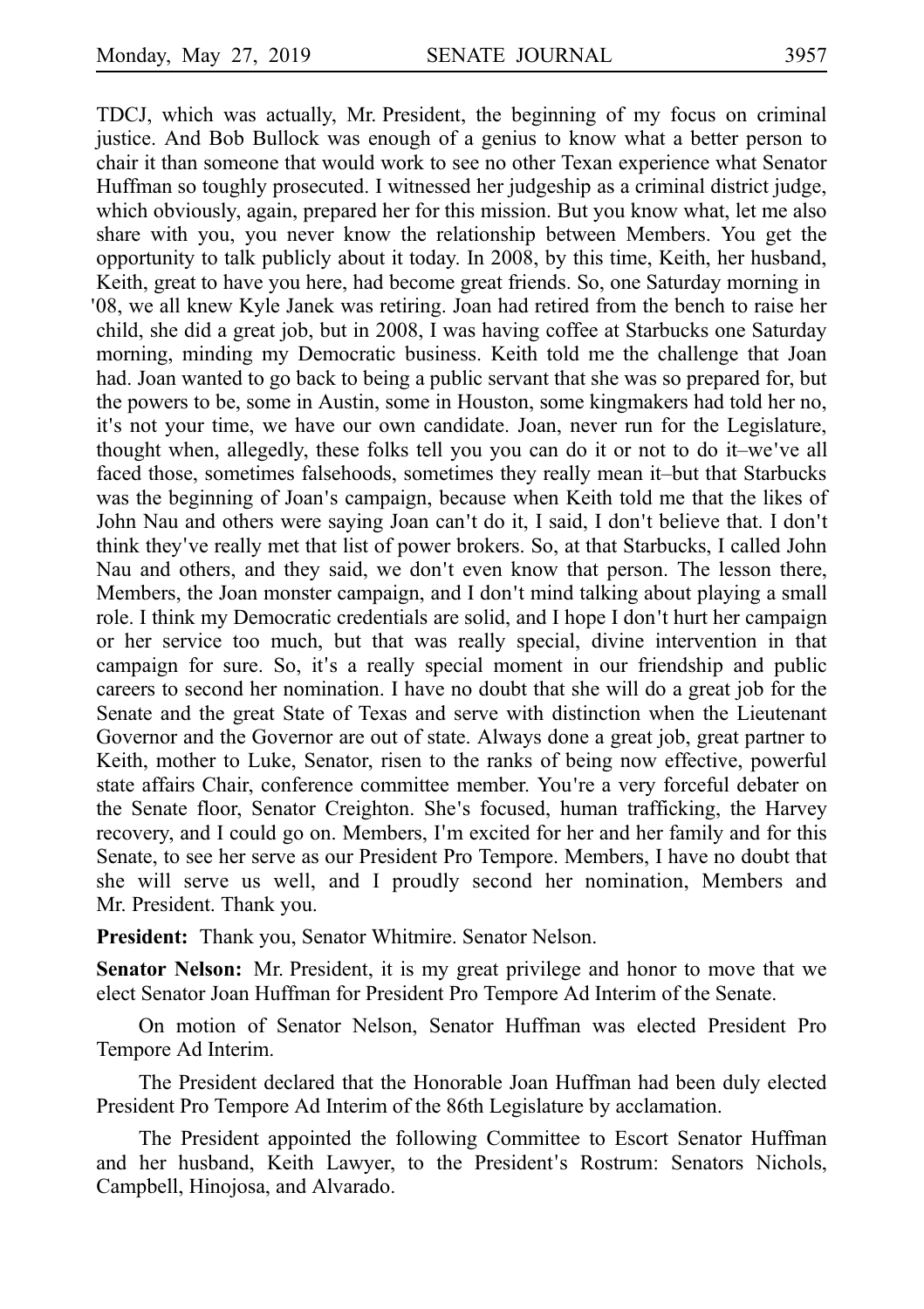Senator Huffman and her party were then escorted to the President's Rostrum by the committee.

### **OATH OF OFFICE ADMINISTERED**

The President administered the Constitutional Oath of Office to Senator Huffman as follows:

I, Joan Huffman, do solemnly swear, that I will faithfully execute the duties of the office of President Pro Tempore Ad Interim of the Senate of the State of Texas, and will to the best of my ability preserve, protect, and defend the Constitution and laws of the United States and of this state, so help me God.

### **ADDRESS BY PRESIDENT PRO TEMPORE AD INTERIM**

President Pro Tempore Ad Interim Joan Huffman addressed the Senate as follows:

Thank you. Thank you very much, Members, and very much appreciate this honor. I had been joking with Senator Watson this morning about isn't it wonderful we have this transition of power with no bullets fired, right. And I think that's what makes this whole day so special for me because there's so much tradition involved, and as we move forward and we go into the interim, we still, we're still Senators, right, and the traditions that we follow through the years and all the days we're together, are what kind of makes this body great. I'm so excited to be able to be your President Pro Tem. I want to take the opportunity, I have my staff up there in the gallery, and I see them all grinning, so I want to wave to them and acknowledge them. We all know we can't do the work that we do without our Senate staff, my Chief of Staff, Wroe Jackson, and my committee director, Sean Opperman, are back over here, and everyone on the floor knows them. I want to thank my husband, of course, Keith Lawyer. John told good stories about how I first, you know, thought about becoming a Senator, and it was Keith, of course, who was kind of the driving force, and he and Whitmire worked together and helped me get the framework that I needed to get started. So, we all have people behind us that make us successful and I think we know that. Lois, when she gave the prayer this morning, referred to a prayer meeting that we had yesterday, and it was very special, and I did pay attention. I was paying attention in church and it was interesting the things that I heard. And it made me realize that in many ways we re all thinking the same way ' because everything that people said touched my heart. And Kelly Hancock talked about the hurry sickness and about trying to rush through everything and not living in the moment and realize that, the importance of what we do. I think that's a great lesson that sometimes I sit in the Chamber and people are talking and I make myself stop and I look up at the light up there, where it says, I don't know how many people have noticed it, but it says Texas up there in the lights. And we have such a privilege to work and represent almost a million people. We sit in here and we, we're just, but we're just a passing speck. And I think someone said that we're just dust. We're just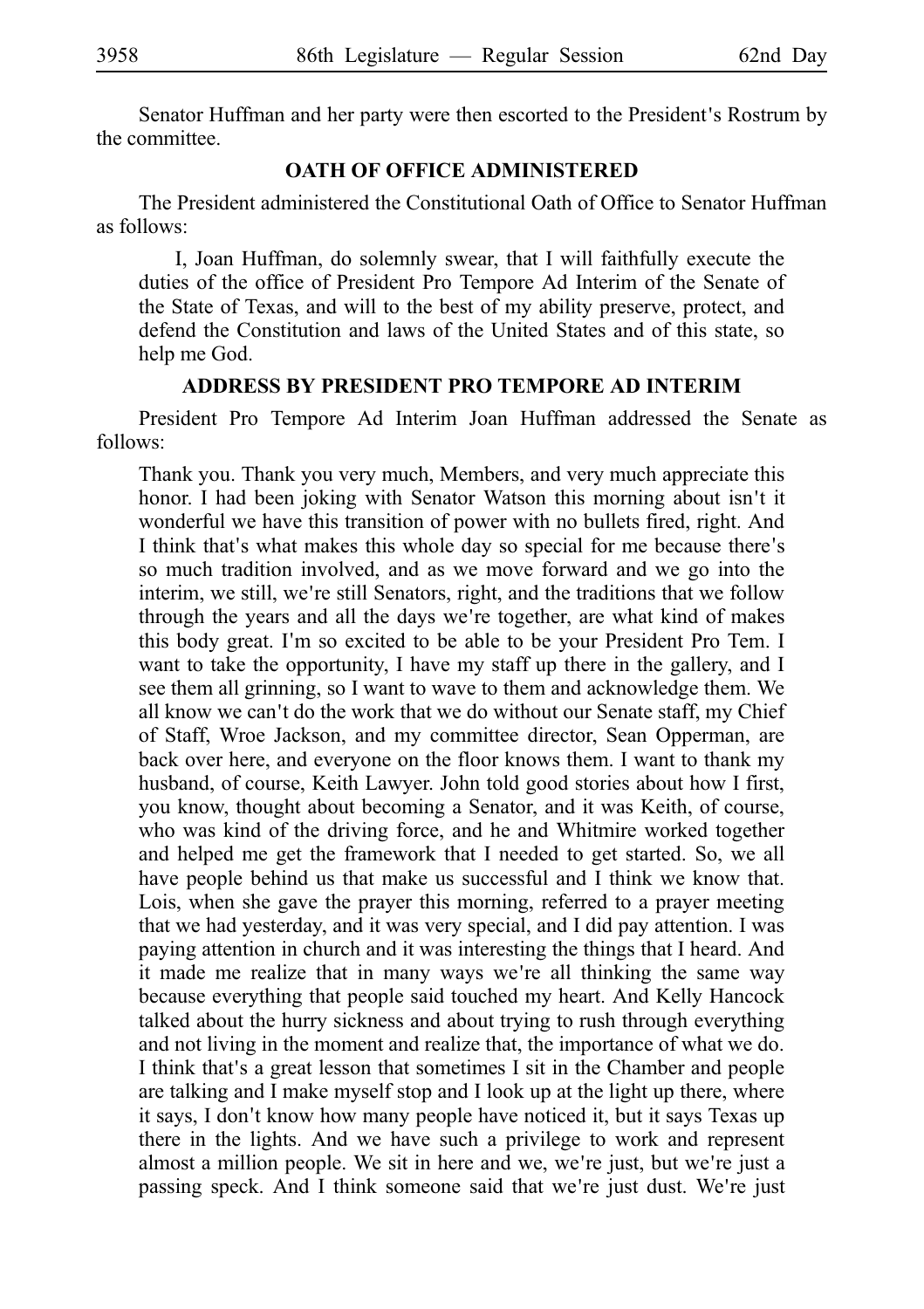moving through, and though what we do is important, we need to understand that we have to be so responsible in what we do because though we're here and our votes are so important, we're just a little piece of history. And you look around at the photographs and the paintings of people who have come before us, and I'm like Whitmire, I don't know who some of these people are. I think Whitmire said that during one of our debates. But if we can try to aspire to be the type of Senator that maybe some day someone will want to put our picture on the wall. And we do the best that we can and we use our gifts. That was also said yesterday in the prayer meeting, being able to use your gifts to do the best that you can do. We are our best, also, when we are one. Think about the big things we've done this session, whether it's public ed, teacher pay, property tax reform, human trafficking. Many people have worked on so many big issues, but we are at our best when we act as one. And as Senators, we should always strive to try to come together. Sometimes we can't, but most of the time we do. So, as we go apart and we go our separate ways across this great state, I think of, you know, Senator Rodríguez, you're so far away over in the mountains of El Paso; Senator Nichols, in your piney woods, you know; the beautiful Metroplex; Houston; Senator Seliger, the great plains of West Texas; Pete Flores, beautiful Big Bend. I mean, we are so blessed to represent just a part of such a wonderful state and we have such opportunities to make a difference. I'm going to make a prediction here. I believe that all 31 of us, 32, will be back next session together, just thinking of who's coming up and who's coming up for election. And, yes, Senator Flores, no matter what Senator Whitmire says, I think you're going to be back, too. So, so that's my prayer, is that my 31 dear people that I love so much, that we will all be back together in two years, and we can continue to work together to make Texas the best state in the best country in the world. So, God bless you, God bless Texas, and thank you so much.

### **PRESENTATION OF GAVEL**

The President presented a gavel to President Pro Tempore Huffman.

### **VIDEO RELEASE POLICY WAIVED**

On motion of Senator Hughes and by unanimous consent, the Senate policy that governs the release of recordings of the Senate proceedings was waived in order to grant the request of Senator Huffman for a DVD of today's session.

### **BILL SIGNED**

The President announced the signing of the following enrolled bill in the presence of the Senate after the caption had been read: **HB 4205**.

### **RECESS**

On motion of Senator Whitmire, the Senate at  $12:04$  p.m. recessed until  $1:30$  p.m. today.

# **AFTER RECESS**

The Senate met at 1:52 p.m. and was called to order by the President.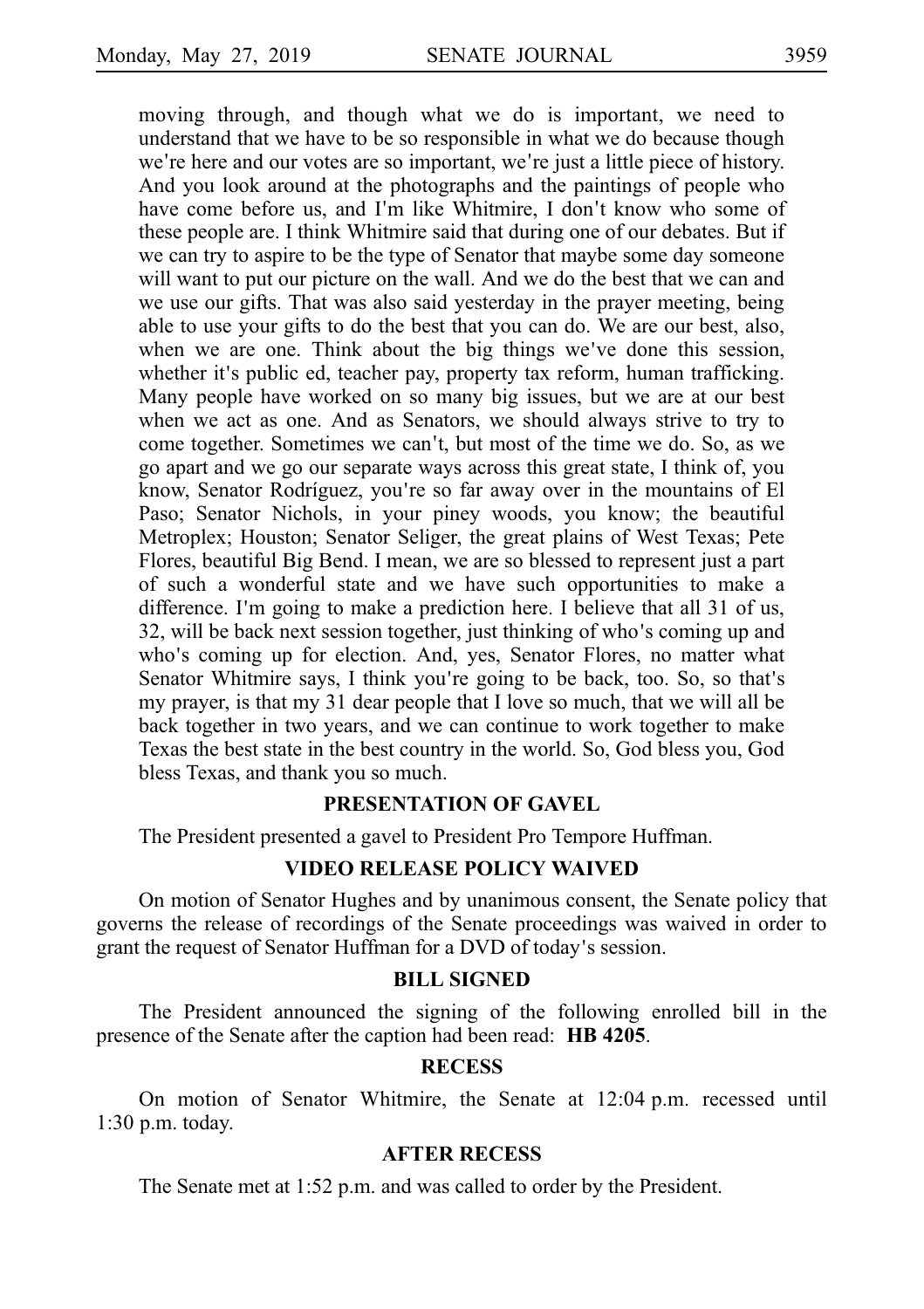# **MESSAGE FROM THE HOUSE**

HOUSE CHAMBER Austin, Texas Monday, May 27, 2019 - 2

The Honorable President of the Senate Senate Chamber Austin, Texas

Mr. President:

I am directed by the house to inform the senate that the house has taken the following action:

THE HOUSE HAS PASSED THE FOLLOWING MEASURES:

**HCR 174** Springer<br>Paying tribute to Kenneth E. Stumpf on the occasion of the 2019 Medal of Honor Host City Weekend in Gainesville.

**HCR 175** Springer<br>Paying tribute to Patrick Henry Brady on the occasion of the 2019 Medal of Honor Host City Weekend in Gainesville.

**SCR 65** Hughes Sponsor: Schaefer In memory of William James "Jamie" Boring.

Respectfully,

/s/Robert Haney, Chief Clerk House of Representatives

# **BILLS AND RESOLUTIONS SIGNED**

The President announced the signing of the following enrolled bills and resolutions in the presence of the Senate after the captions had been read:

# **SB**i**2**.

**HB 1** (Signed subject to Art. III, Sec. 49a, Texas Constitution).

**SB**i**6**, **SB**i**11**, **SB**i**12**, **SB**i**20**, **SB**i**30**, **SB**i**390**, **SB**i**500** (Signed subject to Art. III, Sec. 49a, Texas Constitution), **SB**i**562**, **SB**i**601**, **SB**i**604**, **SB**i**616**, **SB**i**619**, **SB**i**799**, **SB**i**815**, **SB**i**891**, **SB**i**911**, **SB**i**916**, **SB**i**944**, **SB**i**982**, **SB**i**1096**, **SB**i**1151**, **SB**i**1207**, **SB**i**1742**, **SB**i**1845**, **SB**i**1991**, **SB**i**2138**, **SB**i**2342**, **SB**i**2432**, **SB**i**2551**, **SCR**i**66**, **SCR**i**67**.

# **GUESTS PRESENTED**

Senator Paxton was recognized and introduced to the Senate her legislative interns Louie Casteel, Ashley Buckner, and Josh Goh.

The Senate welcomed its guests.

# **SENATE RESOLUTION 862**

Senator Rodríguez offered the following resolution:

**SR 862**, In memory of Victor "Trae" Apodaca III.

On motion of Senator Rodrı´guez, the resolution was read and was adopted by a rising vote of the Senate.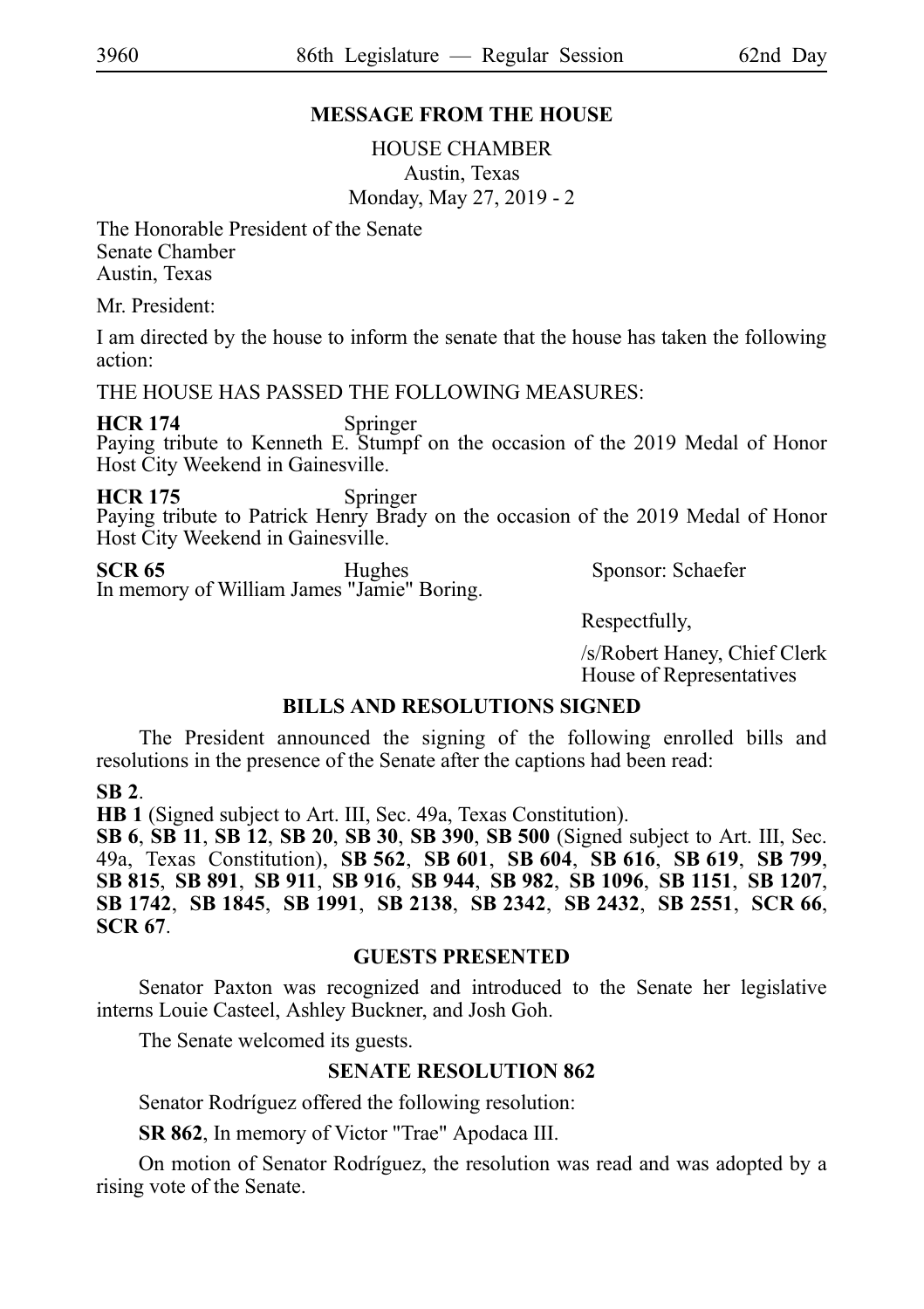In honor of the memory of Victor "Trae" Apodaca III, the text of the resolution is printed at the end of today's Senate Journal.

### **SENATE RESOLUTION 854**

Senator Campbell offered the following resolution:

WHEREAS, For well over a century, Americans have set aside Memorial Day as a time to honor those members of the military forces who have given their lives in service to the United States; and

WHEREAS, This observance was introduced after the Civil War as a means of paying tribute to those who had died on both sides of the conflict; originally called Decoration Day for the practice of adorning the graves of soldiers with flowers once a year, the holiday came to be known as Memorial Day, a day to honor all of the country s fallen; though it was celebrated on May 30 for a number of decades, it has ' been observed on the final Monday in May since the early 1970s; and

WHEREAS, In communities across the nation, veterans and their fellow citizens gather in cemeteries and other public places to pay tribute to the armed forces personnel who died protecting our liberty; "Taps," the haunting bugle call customarily performed at military funerals and memorials since the Civil War, is played during these ceremonies, and in accordance with tradition, the United States flag is lowered to half staff early in the day before being raised again at noon; and

WHEREAS, The most well-known observance of Memorial Day occurs in Arlington National Cemetery at the Tomb of the Unknown Soldier, where the remains of unidentified Americans from World War I, World War II, the Korean War, and the Vietnam War are interred; the president of the United States, accompanied by honor guards from all branches of the armed services, traditionally lays a wreath at the tomb, and a bugler offers a final salute by playing "Taps"; and

WHEREAS, Americans owe an immeasurable debt to those men and women who made the ultimate sacrifice in behalf of the peace and stability of our nation, and it is a privilege to join with citizens across the country in paying homage to the courage, commitment, and patriotism of its military personnel; now, therefore, be it

RESOLVED, That the Senate of the State of Texas, 86th Legislature, hereby recognize Memorial Day 2019 in solemn commemoration of those who have died in service to our nation.

**SR 854** was read and was adopted without objection.

# **SENATE RESOLUTION 863**

Senator Hughes offered the following resolution:

WHEREAS, It is with great pride that the Texas Senate honors one of its most loyoul and respected staff members, Eric Beck, by naming him the 2019 administrative recipient of the Betty King Public Service Award; and

WHEREAS, The longtime proofreading supervisor in the Office of Engrossing and Enrolling, Eric exemplifies the best in Senate service, and through his highly effective leadership he consistently brings out the best in those who serve with him; and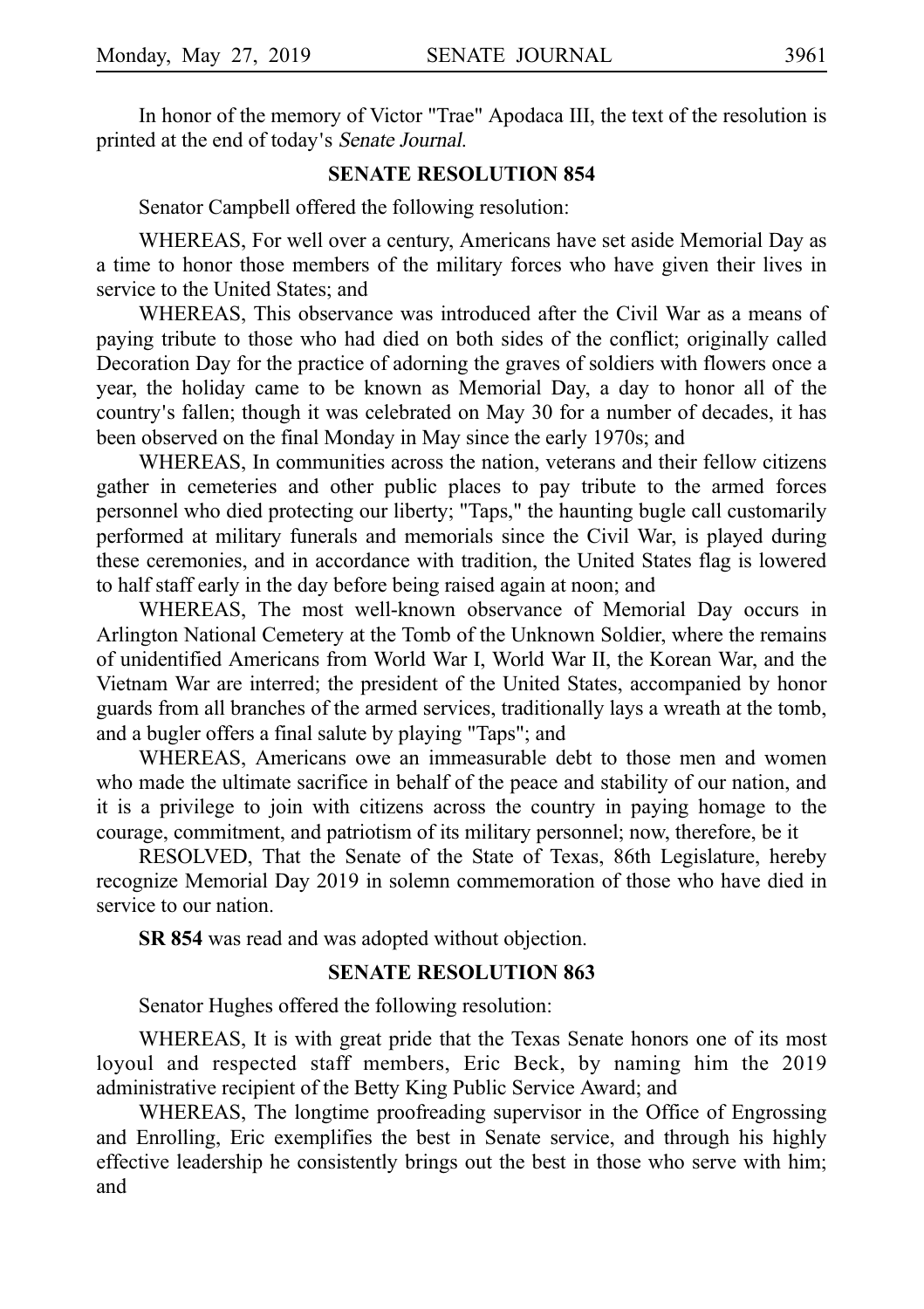WHEREAS, The work in the E and E department is critical to the legislative process, and as head of the proofing division, Eric maintains the highest standards for attention to detail and accuracy in the proofreading process; his leadership is of the utmost importance during legislative sessions, and the demands of his position would be daunting to the hardiest of employees, yet he faces his responsibilities with confidence and is noted for his flawless work; and

WHEREAS, Eric has consistently carried out his duties with dedication and enthusiasm, and he has enjoyed the enduring admiration of permanent staff as well as that of countless session employees; he has a sincere concern for the well-being of his co-workers, and he is noted for his ready smile and witty sense of humor and for maintaining the high spirits of those working with him during the stressful session hours; and

WHEREAS, Eric is beloved by all who serve in the Office of Engrossing and Enrolling, and he is an indispensable asset to the department; he is a true unsung hero of the Texas Senate, and he is most deserving of his selection for a Betty King Public Service Award; now, therefore, be it

RESOLVED, That the Senate of the State of Texas, 86th Legislature, hereby commend Eric Beck on his invaluable service to the Texas Senate and extend to him congratulations on earning the 2019 Betty King Public Service Award; and, be it further

RESOLVED, That a copy of this Resolution be prepared for him as an expression of highest esteem from the Texas Senate.

**SR 863** was read and was adopted without objection.

### **GUEST PRESENTED**

Senator Hughes was recognized and introduced to the Senate Eric Beck.

The Senate welcomed its guest.

### **SENATE RESOLUTION 864**

Senator Hughes offered the following resolution:

WHEREAS, The Texas Senate takes pleasure in paying tribute to one of its most valuable staff members, Tatum Reagan, by naming her the 2019 legislative recipient of the Betty King Public Service Award; and

WHEREAS, Over the course of more than 16 years, Tatum Reagan has served the Senate with distinction as clerk of multiple committees, and most recently she has been of tremendous assistance to the Business and Commerce Committee; in addition, she has been a mentor and friend to countless new clerks and other employees and has readily shared with them her knowledge and experience; and

WHEREAS, Tatum has long been a treasured member of the Senate family, and her loyoulty, her exceptional work ethic, and her dedication to public service have been an inspiration to all who have had the good fortune of working with her; and

WHEREAS, She is noted for her thorough knowledge of committee procedures and rules and for her insight and good judgment, and she has been a significant asset to the committees she has served; and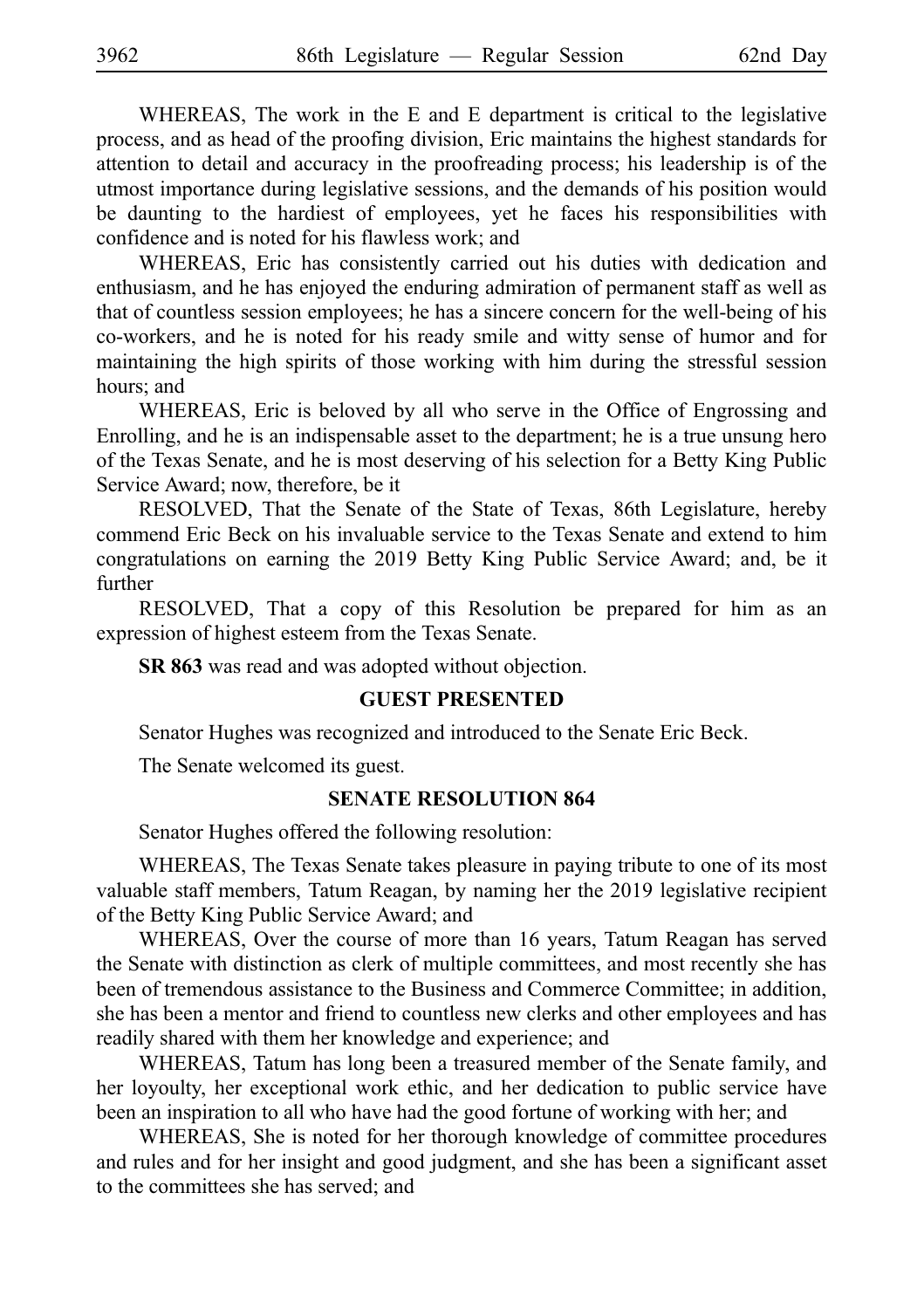WHEREAS, Tatum has assisted the committee chairs in setting their agendas, and she has deftly coordinated committee activities and kept accurate records of all committee proceedings; in addition, she has managed the committees' public hearings with efficiency and a clear sense of the importance of citizen testimony; and

WHEREAS, A role model for anyone aspiring to public service, Tatum Reagan is known for her warmth, her generous spirit, and her willingness to help others with whatever their needs might be; her professionalism and her dedication to duty truly represent the highest standards of the Texas Senate; now, therefore, be it

RESOLVED, That the Senate of the State of Texas, 86th Legislature, hereby extend sincerest gratitude and appreciation to Tatum Reagan for her exceptional service and best wishes to her for continued success in all her endeavors; and, be it further

RESOLVED, That a copy of this Resolution be prepared for her as an expression of highest regard from the Texas Senate.

**SR 864** was read and was adopted without objection.

### **GUEST PRESENTED**

Senator Hughes, joined by Senator Hancock, was recognized and introduced to the Senate Tatum Reagan.

The Senate welcomed its guest.

### **SENATE RESOLUTION 843**

Senator Whitmire offered the following resolution:

WHEREAS, The Senate of the State of Texas takes great pride in recognizing Patsy Spaw, our much-beloved and highly regarded secretary of the Senate, for her 50 years of outstanding service to this chamber; and

WHEREAS, Patsy Spaw began her distinguished career with the Texas Senate in 1969, when she joined the Engrossing and Enrolling Department as a typist; she was promoted to assistant enrolling clerk in 1972, and in 1977, she was elected to the position of enrolling clerk; and

WHEREAS, During her 24 years as head of the Engrossing and Enrolling Department, Patsy set high standards for excellence in managerial and administrative efficiency, and she became known throughout the Capitol for her exceptional work ethic and her meticulous attention to detail; Patsy handled her numerous responsibilities with admirable skill while also attending law school and earning a degree from The University of Texas School of Law; her unwavering fortitude during those challenging years served as an enduring example and a source of inspiration to her staff and to others at the Capitol; and

WHEREAS, In 2001, Patsy was elected to the position of secretary of the Senate, and over the last 18 years, she has brought great distinction to the Senate's highest administrative office; her exemplary leadership and her thorough knowledge of the intricacies of Capitol proceedings have made her an invaluable asset to the Senate and to the Office of the Lieutenant Governor; and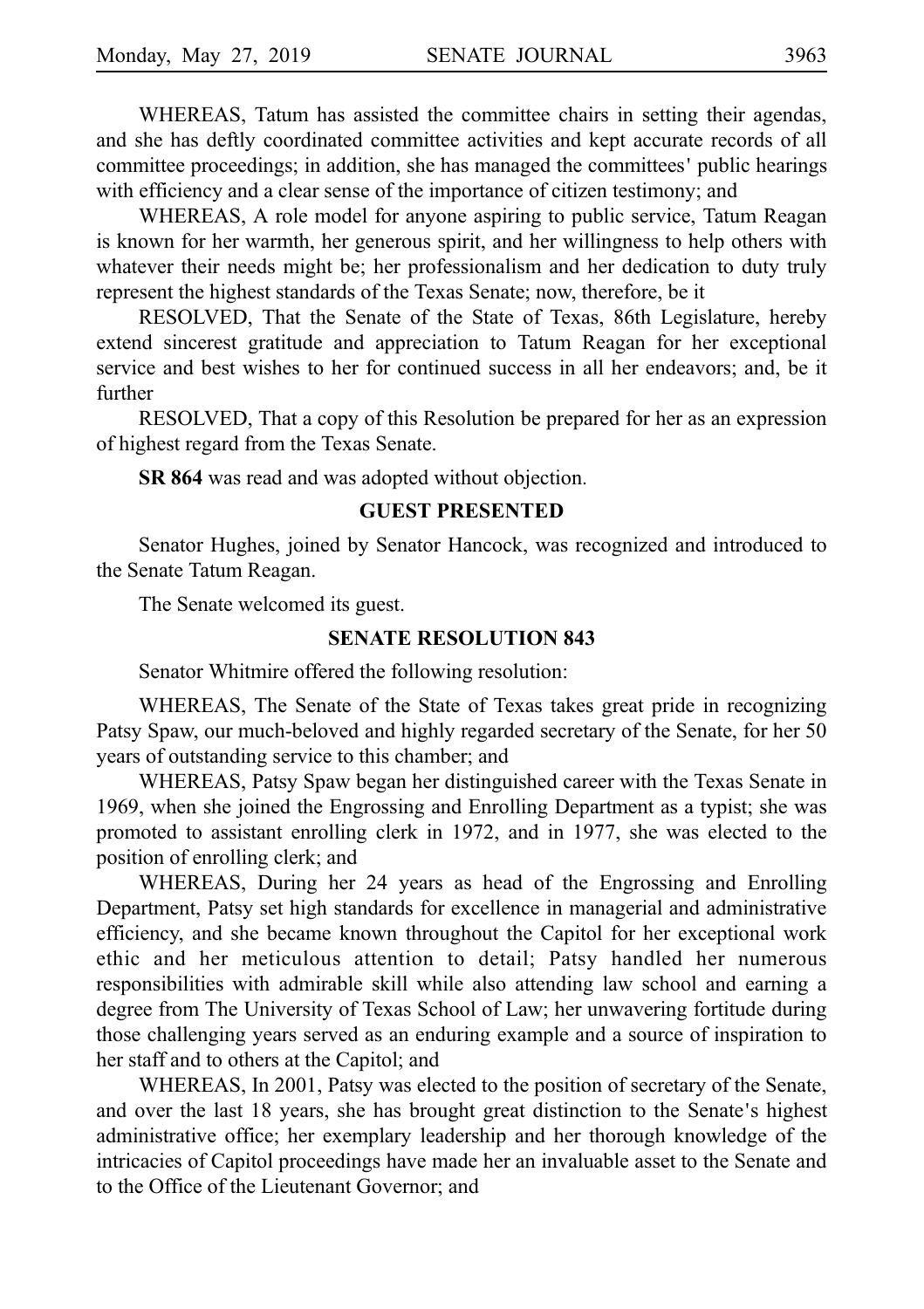WHEREAS, In her half century of Senate service, Patsy has excelled in every facet of her work, and she has been a trusted friend and mentor to innumerable Senate employees, as well as to the state's legislative leaders; she is treasured by all who serve in the Capitol, and she is an inspiring role model for anyone in public service; now, therefore, be it

RESOLVED, That the Senate of the State of Texas, 86th Legislature, hereby honor Patsy Spaw for her steadfast loyoulty and dedication to the Texas Senate and extend to her the utmost gratitude for her 50 years of superior service; and, be it further

RESOLVED, That a copy of this Resolution be prepared for her as an expression of warmest appreciation from the Texas Senate.

| WHITMIRE           | <b>HINOJOSA</b> | <b>PERRY</b>      |
|--------------------|-----------------|-------------------|
| <b>ALVARADO</b>    | <b>HUFFMAN</b>  | <b>POWELL</b>     |
| <b>BETTENCOURT</b> | <b>HUGHES</b>   | RODRÍGUEZ         |
| <b>BIRDWELL</b>    | <b>JOHNSON</b>  | <b>SCHWERTNER</b> |
| <b>BUCKINGHAM</b>  | KOLKHORST       | <b>SELIGER</b>    |
| <b>CAMPBELL</b>    | LUCIO           | <b>TAYLOR</b>     |
| CREIGHTON          | MENENDEZ        | <b>WATSON</b>     |
| <b>FALLON</b>      | <b>MILES</b>    | WEST              |
| <b>FLORES</b>      | <b>NELSON</b>   | <b>ZAFFIRINI</b>  |
| HALL               | <b>NICHOLS</b>  |                   |
| <b>HANCOCK</b>     | <b>PAXTON</b>   |                   |
|                    |                 |                   |

**SR 843** was read.

On motion of Senator Hughes and by unanimous consent, the names of the Lieutenant Governor and Senators were added to the resolution as signers thereof.

On motion of Senator Whitmire, the resolution was adopted by a rising vote of the Senate.

### **ACKNOWLEDGMENT**

Senator Whitmire, joined by Senators Zaffirini, Huffman, Watson, Lucio, Kolkhorst, Bettencourt, Nichols, Campbell, Flores, Paxton, Hancock, West, Johnson, Rodríguez, Hinojosa, Miles, Seliger, Hall, Nelson, Schwertner, Menéndez, Birdwell, Fallon, Hughes, Powell, Taylor, Perry, and the President, acknowledged Secretary of the Senate Patsy Spaw for her 50 years of service to the Texas Senate.

### **REMARKS ORDERED PRINTED**

On motion of Senator Hughes and by unanimous consent, the remarks regarding **SR 843** were ordered reduced to writing and printed in the Senate Journal as follows:

**President:** Senator Whitmire.

**Senator Whitmire:** Thank you, Mr. President. Members, I'm honored to present this resolution on behalf of the entire Senate to Patsy Spaw. As you know, Patsy cares more about this body and traditions of the Texas Senate than I dare say anyone else on this floor. When we have a bad day on the Senate floor, Patsy s heart hurts. And when ' we have a good day in the Senate, Patsy beams with pride. We trust Patsy with some of our most personal stories. We seek her advice and counsel, and we look to her to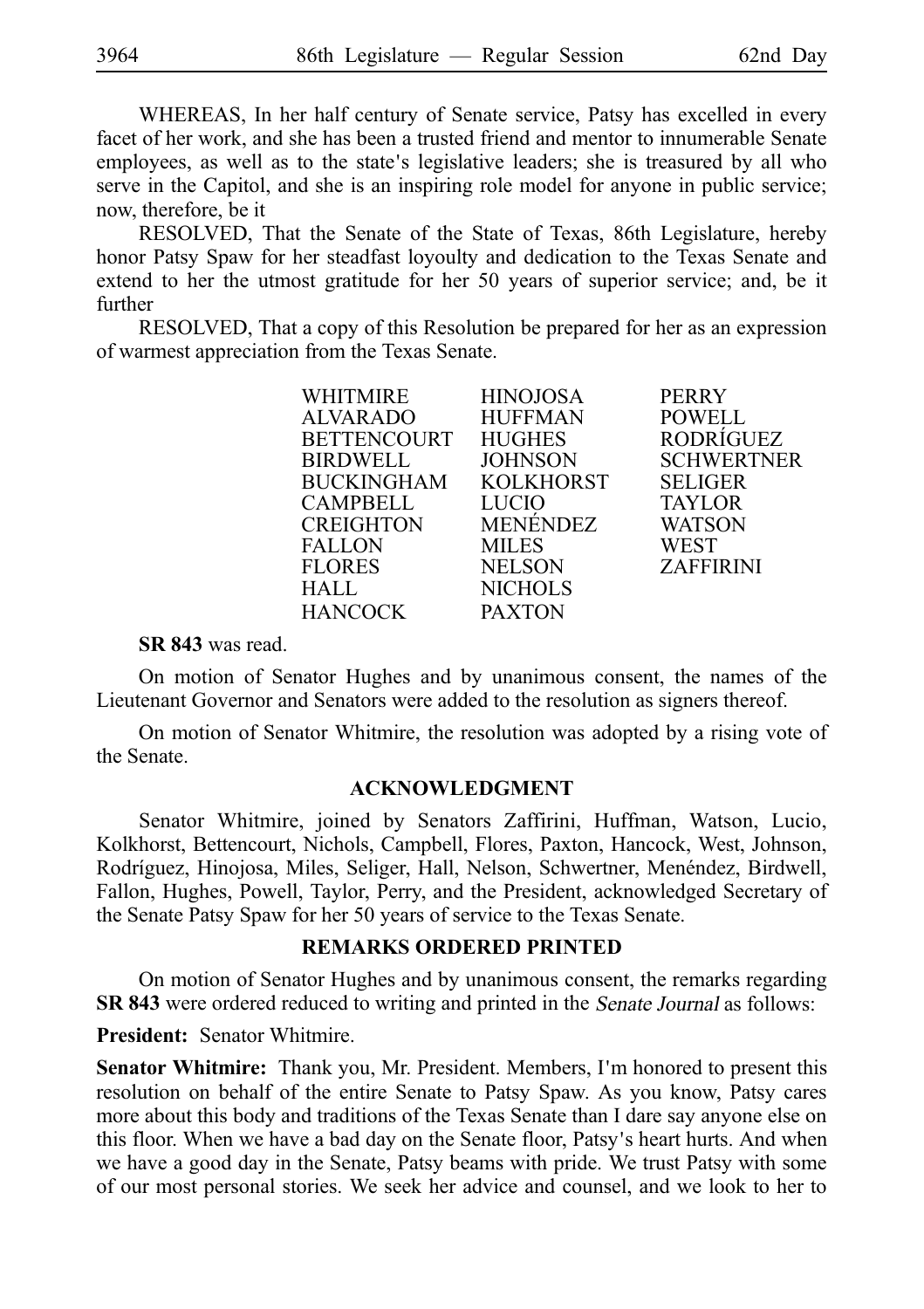keep the Senate running. We are her family and she is ours. Steve, I thank you and your children and grandchildren for sharing this wonderful woman with us for so many years. I often say everyone is replaceable, but, Patsy, I can honestly say you could never be replaced. I hope you will take the interim to rest and enjoy your family, but I know you ll be back next session because we all need you. Patsy, we thank you ' for a lifetime of service and dedication to our Texas Senate, an institution we all hold so dear, and I speak for all 31 Members and our presiding officer and everyone that can hear my voice. We literally could not do our work without your support and understanding. Mr. President, I yield at this time.

**President:** Senator Zaffirini.

**Senator Zaffirini:** Thank you, Mr. President. It is my pleasure to join Dean Whitmire and Senator Nelson and all the Members of the Texas Senate in paying tribute to this wonderful leader. Patsy, you are just an incredible Secretary of the Senate. Each of us probably has stories about you, but today we simply want to express our gratitude to you for the wonderful work that you do. You truly care about every Senator and help all of us as much as you help our staffs. So, you are a role model not only especially for the new Senators but for everyone who comes to work here. We hear nothing but the nicest things about you. And what a lot of people didn't realize is that you are an attorney. So, you bring your legal expertise to work with you every day, and certainly your experience at different levels of administration helps you understand the perspective of those who work here. But we also know that you are a leader at the national level and that you are also a role model for secretaries of senates throughout our country. They look to you for inspiration, they look to you for example, and they look to you with the same admiration, respect, and affection that we do. Thank you for everything that you do and everything that you will do. We love you.

# **President:** Senator Huffman.

**Senator Huffman:** Thank you, Mr. President and Members. And, Patsy, I would like to take this opportunity to publicly thank you. You're too young, but you, lot of time you feel like my mom's here. You know, you're such, you're so comfortable, and when things are kind of low around here, sometimes I go up to you and just want to talk to you, just for a second, and you always make me feel better. You ve always ' gone out of your way to make things special around here. When I was sworn in in 2008, you might remember this, it was Christmastime, I d won a special election, the ' Chamber was beautiful. It was decorated and I had my swearing in, had my family here, and my little 11-year-old son, Luke, came. And you arranged on your own, listen to this, Members, to have the Sam Houston Bible brought out of the archives so that Luke could hold and touch that Bible while I was sworn in, and he will never forget it. But I promise you, he still talks about that and the fact that he was able to open it and see Sam Houston's signature and hold that Bible. And you did that just on your own, no one asked you to do that. You always go out of your way to do something special for all of us, and we appreciate it. We love you. Thank you, Patsy.

**President: Senator Watson.**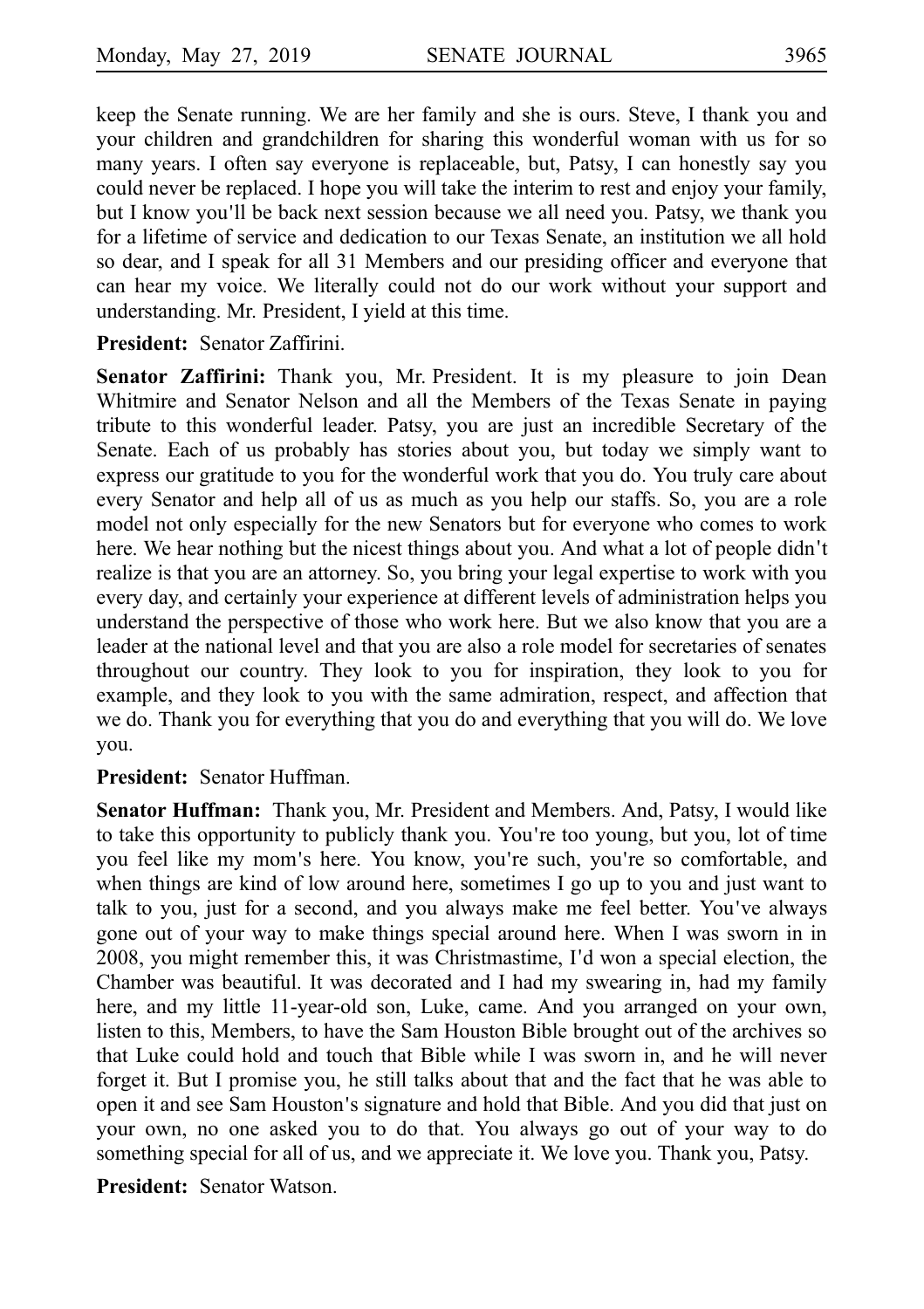**Senator Watson:** Thank you, Mr. President. Members, I am very proud that Patsy Spaw is my constituent, and I always try to serve my constituent, but what is wonderful is that you're a universal friend. You are, every one of us feels so close to you and every one of us could share stories about something you ve done to make our ' service better, to make our lives better, and to help us. So, thank you. God bless you, and as it's been said and it, and it bears repeating, we dearly love you. Thank you.

**President:** Senator Lucio.

**Senator Lucio:** Thank you, Mr. President. Patsy, I, too, rise. I have to because I'm third in seniority behind Dean Whitmire and Judy Zaffirini, and I ve been here and ' I've seen many, many people come and go, but I think our prayers have always been for you to stay. We have reached out to you. You ve never ever had that door closed in ' your office or here as we approach you, always with a smile, and I can thank you. God's greatest commandment, commandment of love, to love one another as He had loved us, and you live that commandment. That's all I can say and I'm grateful to be part of this wonderful family. Thank you, Patsy, for being just such a wonderful person. Thank you.

**President:** Senator Kolkhorst.

**Senator Kolkhorst:** Thank you, Mr. President. As a former Chair of administration, there's an incredible bond that you have with the Secretary of the Senate. I'd written down a few words, Members, in thinking about saying a few words about Patsy, and it's amazing that I heard these words from the Senators that have already stood up. And what's amazing about that is because she treats us all the same. Doesn't matter if you're a Democrat or a Republican. Doesn't matter if you're a freshman or the Dean of the Senate. Doesn't matter where you come from. Senator Watson, she's almost my constituent, and I'm jealous that she's not. But I will just say this and it is true, when the times are the darkest and the toughest, whether it's during a session or an interim, my Chief of Staff has been doing this with me since 2001, and I'll call him and say, what do we do and he goes, Chris Steinbach will say, I don't know, but I'm going to call Patsy. That's what he says. And so, I wrote down these words, Madame Secretary, that describe you: grace, honor, trust, professionalism, not just a woman of stature but a person of stature. And then, most of all, Senator Lucio, love. Love for us individually, love for our families, love for the sacrifice that we make, but above all else, love for what the Texas Senate is, what it has been, and what it can be to this unbelievable state that we serve and the people, always the people. So, with that we say thank you for a half century of service. We love you.

**President:** Senator Bettencourt.

**Senator Bettencourt:** You know, there are people that touch other people's lives, and I'm looking at somebody that's touched the life of everybody in this room and everybody that's been here for 50 years. I look back 50 years ago and it was a different world. Apollo moon shot, Woodstock, but you were the same person then. I know because you're the same person now, because you touch everybody's lives for the better. Now a moment of levity, because I don't want to make her cry, any more than she already has. There was a large freshman class, like a big class, nine Senators, Senator Menéndez was part of it. The original crew was Senator Kolkhorst, Senator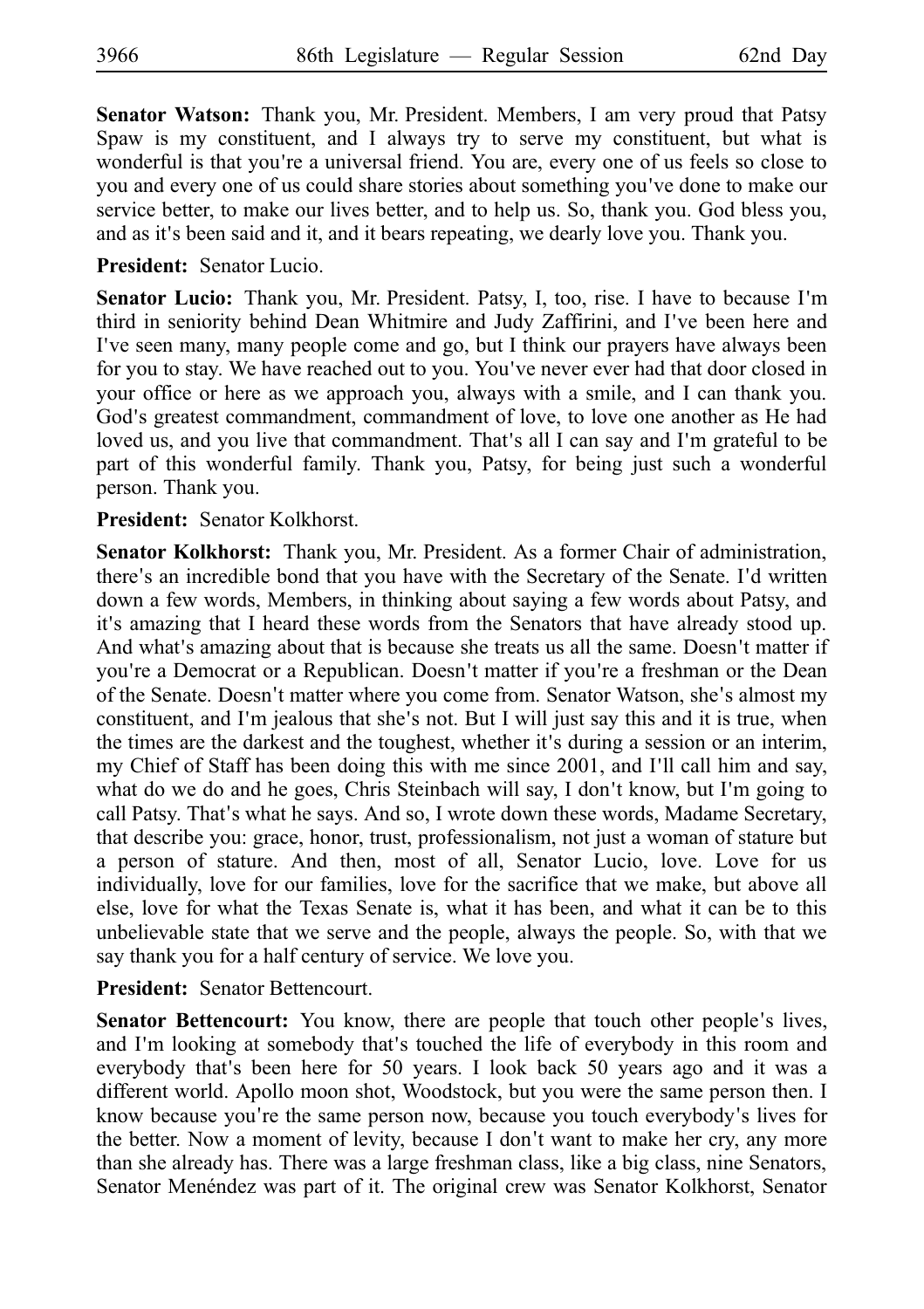Perry, and Senator Creighton, y'all came in on special elections if I remember right. But there were five of us all jammed up at once so there had to be a drawing on seniority, and Senator Schwertner knows I had just had a major hip operation and I couldn't come. And I'd just met Patsy and I gave Patsy the instructions of, she said, well, I could draw for you. I said great, just don't draw last, okay. And with her great skill and incredible attention to detail, she drew fourth out of five, and I was not last on seniority, okay. Because she can grab that out of any bag, she can grab whatever problem that we have out of any situation and she can fix it. And she has and always will be the beating heart of the Texas Senate. God bless you.

**President:** Senator Nichols.

**Senator Nichols:** Thank you, Mr. President. I rise also to thank you for everything that you do for all us. You do it with dignity, you do it with a smile. It's amazing to me on some of these nights that we're here for hours and hours that you continue to stand. I think they've offered to give you stools on occasion, but you refused it. I don't know if everybody knows that, but you're, you like to do it old school. You send us notes about things that happen to Members or Members 'families. You try to keep us in touch even when we're not in session. You keep the confidences that we give you, our little notes of which bills we don't like, things like that. I had one, I wasn't used to sending them by e-mail, I always just handed them to her, until I was instructed it's better to do it much earlier when you can. But I remember one in particular this session, you contacted me and you said, I think you missed this one. You said, I think you meant, and you corrected a mistake that I made that I might have paid dearly of, and I appreciate it. You seem to know how we're supposed to vote before we even vote, and it get so confusing out here sometimes, but you manage to keep it all sorted out. And so, we all know that, we understand that, and we just all wanted to thank you for what you do.

# **President:** Senator Campbell.

**Senator Campbell:** Thank you, Mr. President. Patsy, thank you for the work that you've done to highlight all the females in the Senate across the years. And that's a work that you've put your heart into and we thank you for that. You have such a warm spirit and a tender heart, and it's a privilege to have you as a friend. God has you in the right place for all of us. So, you are a blessing to us and to me. Thank you very much.

### **President:** Senator Flores.

Senator Flores: Thank you, Mr. President. Miss Patsy, as a freshman, thank you very much. I picked this desk on purpose because I wanted her to give me all the line signals for every time I was starting to mess up. But I will say one of the best advice you've given me, and it's a good lesson in life especially when you come here, is you said, you know, you're a handsome guy, you're real smart, too, you're pretty witty, you know I like you. And then you said, it's not true. Around here people will tell you anything to get their way, remember that. And just remember to vote your district and to do the right thing. Thank you very much. Thank you, Miss Patsy.

**President:** I think all those compliments were actually true about you, Pete. You're the exception to the rule, of course, but, Senator Paxton.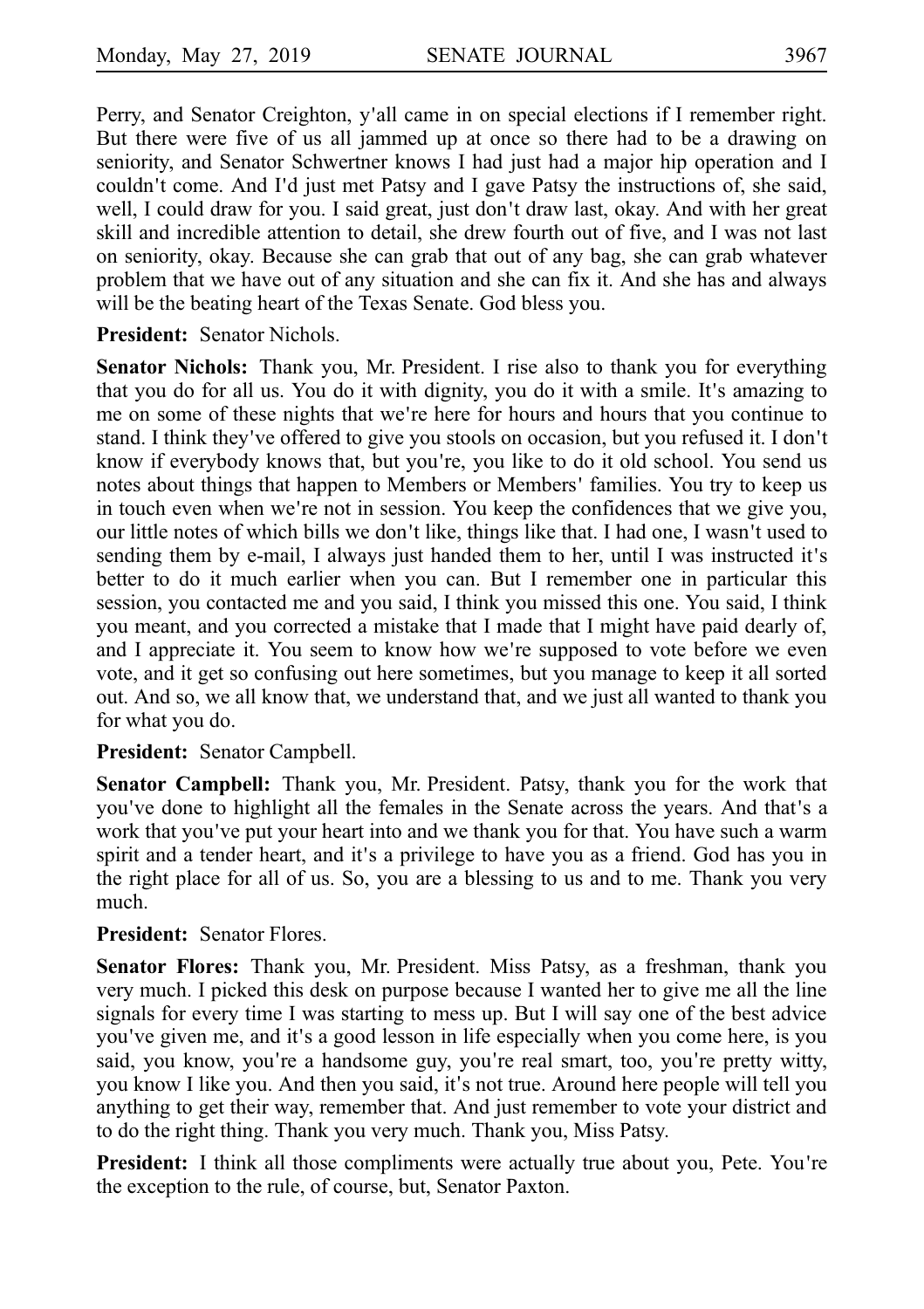**Senator Paxton:** Patsy, I'm one of the new people, but I had heard of you. When my husband served in the Senate, he always came home with these stories about how helpful you were, how smart you were, all the things actually that Pete just said, but they were really true about you. But the main thing I remember him saying was, Angela, the Senate is an amazing place and it's an amazing place because Patsy Spaw makes it an amazing place. Thank you. Thank you for the faithfulness with which you have carried that, that sense of duty with great honor, dignity, and grace. God bless you and thank you for your service.

**President:** Senator Hancock.

**Senator Hancock:** Patsy, you may have never received a vote, not a one, but you're one of us. In fact, I think all of us can agree that you're the standard-bearer. You're the one we look to on how we're supposed to behave, how we're supposed to act, how we're supposed to conduct our business. You're the standard-bearer. You're the one who knows. We're the ones that think we know, but you're the one we go to. Senator Watson and I talk about we're going to change this or that, we think we know. But if we pause a little while, we look at each other and say, let's go ask Patsy because she's the one that really knows, and for that we thank you. We need a standard-bearer. We would run roughshod over this place and this place is to be respected, its traditions to be carried forward, to be observed. Even when they don't make sense, they're to be observed, because of the tradition. And you help us carry that out. Not a vote one have you received but, Patsy, you're one of us and we all love you.

President: Patsy, I know you'll say no, but would you like to sit on that stool for a second because we have everybody that wants to talk. Can we pull it? James, can you just pull it? Yes, you're sure you're okay? You're okay? You're fine, okay. I just want to be sure, because all the long-talkers are coming up now. Oh, let's see, which one of those do I want to select here? Senator West, you're next.

Senator West: When I was a little boy– Patsy, you know I think Senator Hancock kind of hit the nail on the head. When I first came to the Senate, you were not the secretary, but we had a great secretary. And what has happened between the two of you is maintaining tradition and reminding us of the tradition and the fidelity that you ve had with this institution in carrying forth those traditions. It is so important ' that, yes, we recognize you as a member of this body. We recognize you as a friend, a confidant in many instances. You have not passed any laws, but if you tell us something, the fact of the matter is it might as well be the law because we follow advice that you provide us. And I, like many of my colleagues, just want to say thank you. Thank you for being Patsy Spaw, thank you for the sacrifices that you make, thank the staff for being here, sometimes three and four hours after we leave. And I also thank you for making certain that we don't spread too much on the Journal to have your staff write. Thank you, Madame Secretary.

**President:** Senator Johnson.

**Senator Johnson:** In addition to the freshmen, thanks, to the frightening entrance when you all made us feel comfortable, and we knew we weren't going to remember anything that we learned in orientation but we knew you were there, and we knew that you wouldn't yell at us when we came back to talk to you. So, besides the thank you,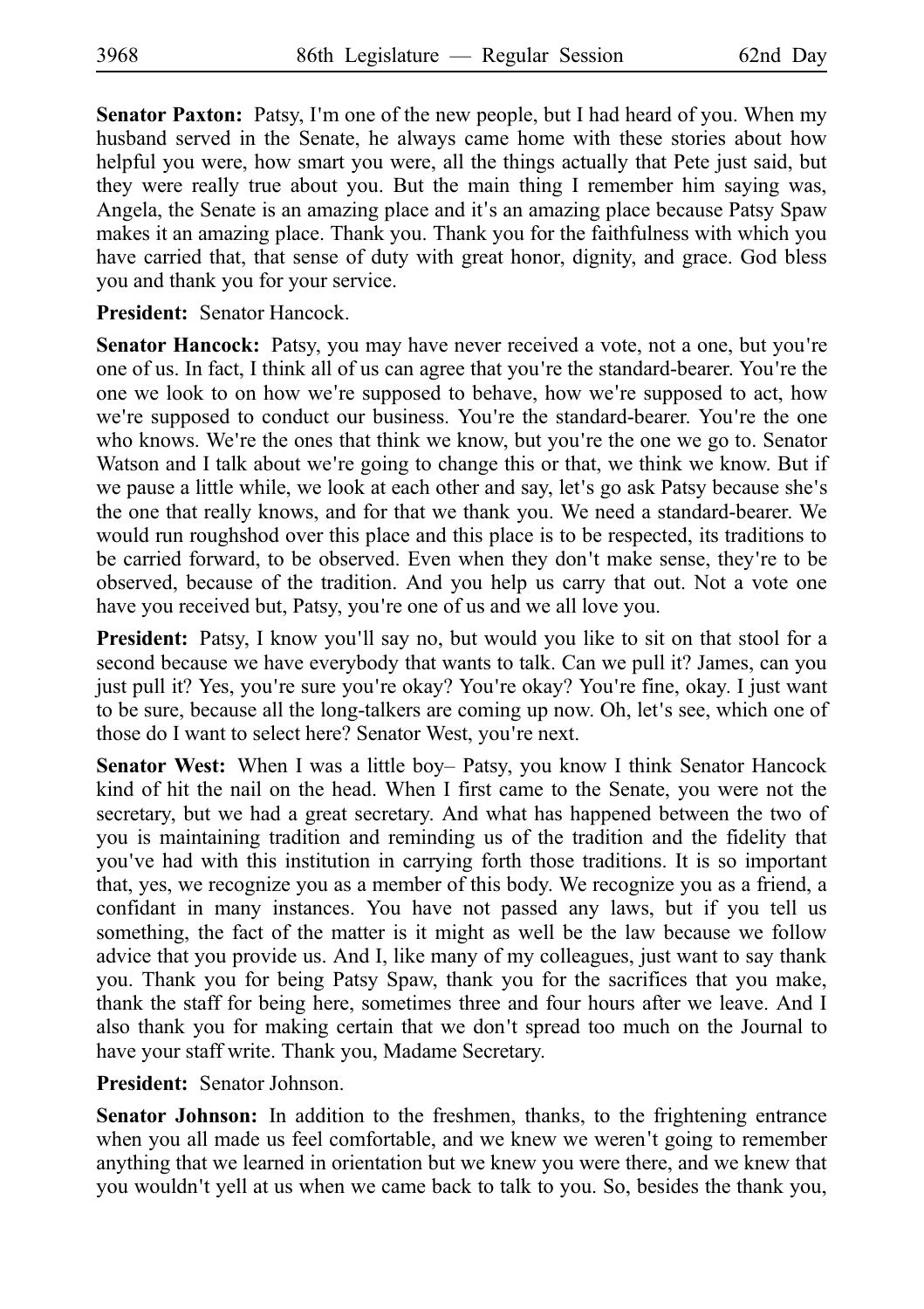thank you. I'm in awe of you and I think we all are. And you set a standard for professionalism because when we walk up to approach you and give us our cards, you're leaning over your shoulder talking to Lieutenant Governor, you've got a note to Karina, got behind-the-back with a card, and then you talk to Vicky, and she hands you something, and then we change our vote on this thing, and you put it in page three, and then you scribble that out, and it's all correct all the time, and I come back to my desk and think, man, my job's easy. And when Senator Hughes is gaveling through the local and consent calendar, and it's  $1:15$  and I've finished my stint, and I'm thinking I'm so tired, and I realize there's two more people to go and you're standing and you're going and you haven't had a break. So, every time I look up there I think it raises our game, so thank you for inspiring, for me and all of us, in everything you've done.

### President: Senator Rodríguez.

**Senator Rodríguez:** Thank you, Mr. President. Patsy, I, too, want to thank you for everything you've done for me, for my staff, for the advice you have given us. You know, I very early on went over to the House and I saw some people over there, Members and President, in jeans. And so, I came back and I said to my Chief of Staff, Sushma, hey, I want to wear some jeans in the Senate. She said, Patsy is not going to allow it. And there were other questions like that from me at the beginning, wanting to know and it was always, Patsy is not going to put up with that. So, I, coming from another time zone from, from far, far, far out West, I am deeply moved by your stamina, your ability, as Senator Johnson pointed out, to multi-task, you know, at the moment of hectic activity here on the Senate floor. And I want people in the gallery to know how hard you work. I think people have mentioned that, but this is my first session, this is my fifth session, this time in the Capitol, up there on the third floor. And whatever hour in the evening I might be coming down those stairs to the second floor, because I always stop by the Senate lounge, I look over there and I see Patsy and her light on, working. And that work ethic has been the most impressive, in addition to everything else people have said about your kindness, your respect for tradition, your loving all of us. Your work ethic has given me this sense that I m not ' doing enough because you stand here all day long into the evening, whether it's 10 hours, 12 hours, 14 hours sometimes. I think last session when we got out at two o clock in the morning, Patsy was standing out here still. And, and you are just an ' amazing woman, and I want to thank you for all you do for all of us. Thank you very much.

### **President:** Senator Hinojosa.

**Senator Hinojosa:** Thank you, Mr. President. And, Patsy, I just want to thank you for always having an open door to any one of us at any time. I'm also amazed at the number of hours you put in. I come in in the morning, you're there. I leave late at night, you're still there. But also, thank you for protecting the Senate, our traditions, our history. You really give us a lot of respect and just as important, you treat each one of us equal. Republicans, Democrats, South Texas, North Texas, every single person you treat with dignity and respect. That's so important. And I will tell you that you, quite frankly, made my voting record a lot better. Probably, you know better than any of us how we re supposed to vote. And before, many times, you know when we '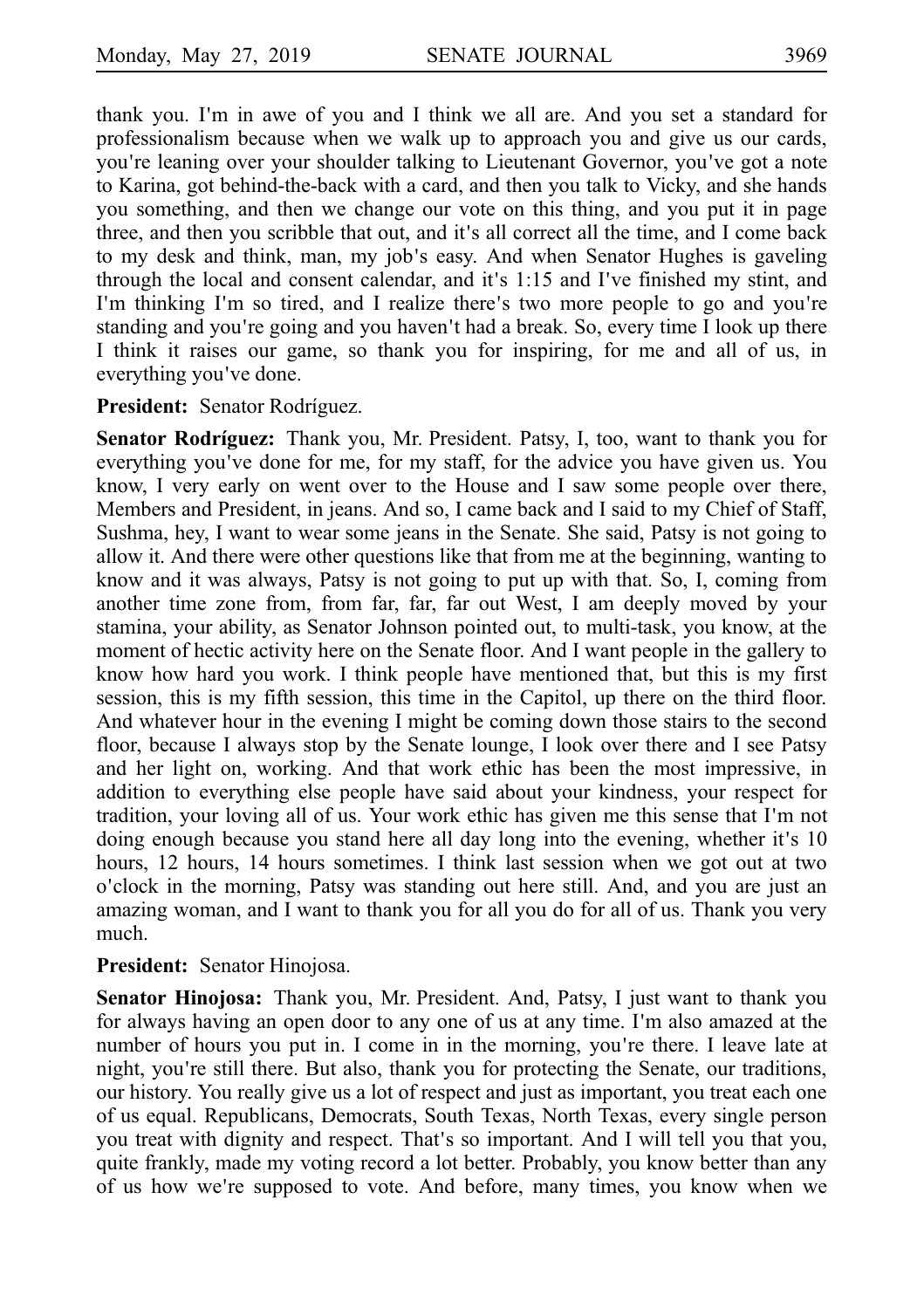changed our minds and changed the vote. And so, I thank you for all the work. I would just tell you the same thing that Senator Johnson did. I just don't know how you're able to keep up with all of us going up there giving you a card, switching votes, that back and forth, but, God, you do a fantastic job, and thank you for being who you are.

**President:** Senator Miles.

**Senator Miles:** Miss Spaw, I'll never forget the first thing and the best thing that my predecessor told me: Take care of Miss Spaw because she will take care of you. And I want to thank you for being my counselor, my office manager, keeping my voting record straight. In my community in Senate District 13, we have something called big mommas and they take care of all the kids in the neighborhood. So, I want to say thank you for being my Capitol, our Capitol big momma. Thank you very much.

President: I think that one might stick there, Senator, Senator Miles. I think that's going down in the book. Anyone want to put that in the Journal, motion, yes. Senator Seliger.

**Senator Seliger:** Thank you, Mr. President. Earlier in the day the Dean of the Senate suggested that just a few and very brief speeches would be adequate, but they're not because of what you represent and have represented to so many people who have sat on this floor for so many years. We would all be remiss not to talk about somebody who represents the best of what goes on on this floor. As you walk around the Senate, these walls that around, and you see all these pictures, what do we see? We see transients, people who come and go with the transience and the impermanence of elections and life and death and things like this. But what makes institutions great ones are those things that are enduring and lasting, and that's what you represent. The finest qualities that people can bring to a place like this are reliability and dignity and honesty and integrity, and you represent that to all of us. Mine, too, is one of the offices when something goes on and we say what do we do here when it comes to payroll issues, ethics issues, logistics issues, let's ask Patsy. One night I was sitting here with my son and we were voting and I got up to come over and talk about a vote, and I was about as far as that grate, and you held up a one. And I walked back and sat down and my son, Dad, what's that? And I said, well, I went up there and Miss Spaw already knew how I was going to vote, and he said, well, how did she know that? And I said, I don't know but it's a little scary, and so, that's why nobody messes with Mrs. Spaw. If there was Olympic medal for standing still for long periods of time, you would have won the last 18. But I think I speak for the people who can't be on our floor today whose experience here was enriched by their association with you. Thank you.

# **President:** Senator Hall.

**Senator Hall:** Patsy, if I were to say all of what I really want to say, I'd be repeating what everybody else has said here today. And they've said it very eloquently. It's hard to overstate what you mean to this body, what you have done for it, your integrity, your dignity, and your knowledge. If I, like Senator Flores, I remember the first time when I came here, you kind of said the same things to me that you said to him, but what's really impressed me was my lack of knowledge when I came here and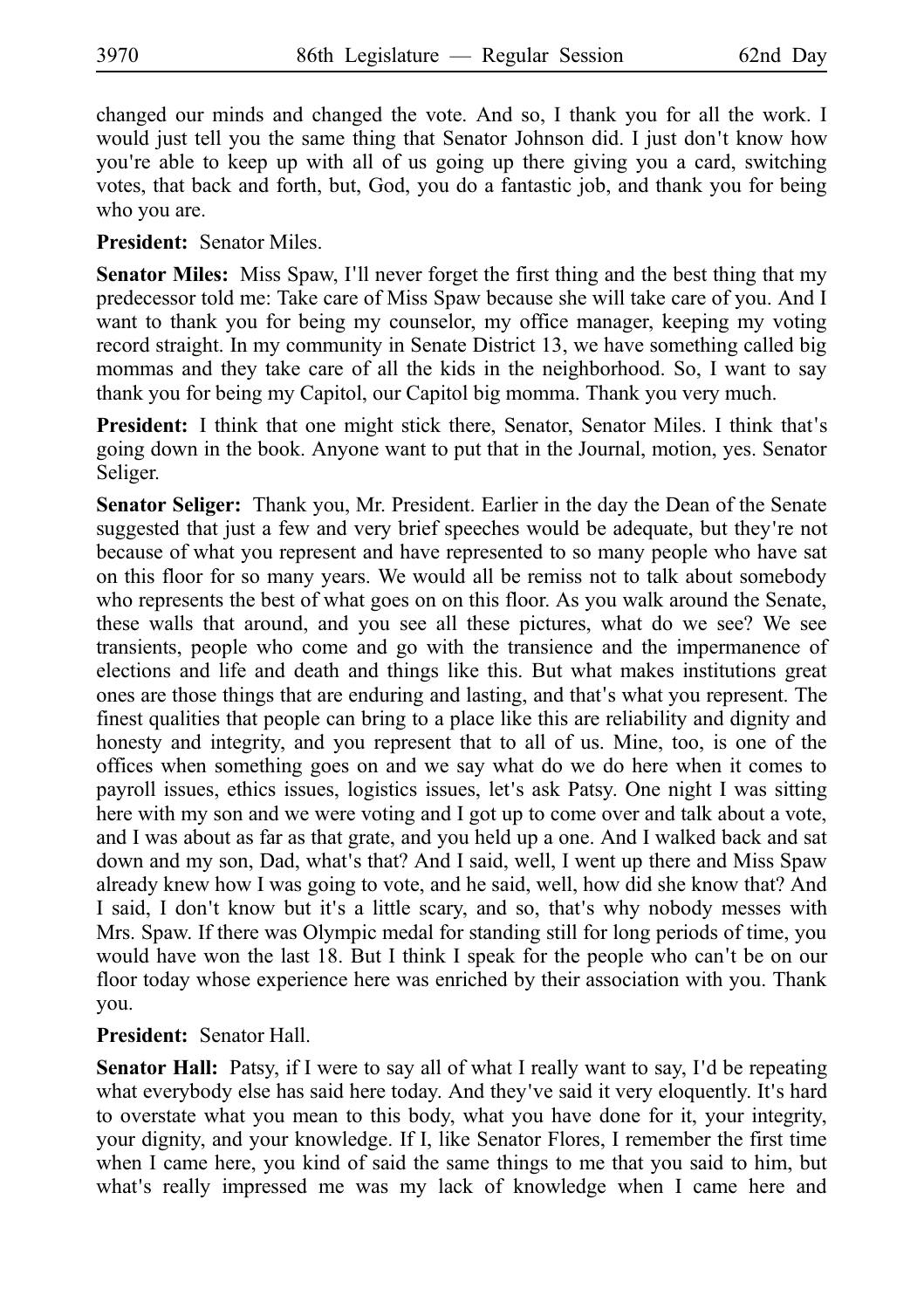everybody would say, well, ask Patsy. But I go to ask you, never once did you pick up a book, did you go to the computer, did you look at anything, but you gave me a detailed answer, sometimes longer than what I really needed to get the answer to the question I had. But you wanted to make sure that my question was answered, and it didn't matter that I was a freshman who didn't know much. You showed patience, you showed love, you showed kindness, and I see that, that you show that to everyone. And so, I just want to say thank you for who you are and what you do for this body. God bless you.

**President:** Senator Nelson.

**Senator Nelson:** Patsy, I think, I don't think there's anyone else in this room that was on the selection committee that chose the successor to Betty King, for whom that room is named. I was on the selection committee that picked Betty King's successor. And a young Patsy Spaw was the obvious choice to assume that position. I will never say take the place of, because those of us who knew Betty King, she was a very special person. And we knew Patsy Spaw would carry on that tradition. And I have to tell you, you know, Patsy and I are both old school and what, it is true. A lot of those traditions that may seem stuffy or, you know, why can't we wear jeans on the floor of the Texas Senate? There is a reason. There's a reason for the traditions that we have, that we had for year after year after year. And sometimes you don't understand why we have those traditions, but I think I can sum it up by using the same words that I've heard used over and over again about Patsy Spaw, and that is dignity and respect. And Patsy Spaw knows how important it is that we have respect for each other, for this institution, and she knows that a lot of those traditions that we don't pay much attention to or we don't think are very important, they are important. In fact, Ms. Spaw, I would suggest that one of the reasons that this body works together well, that we're not partisan, we do work together to do what's best, is because of those deeply, deeply instilled traditions that you've taught us, that Betty King taught us, that we were to respect each other, we were to respect this institution, and for that I am so grateful. I am, I don't think the Senate would be this Senate without you, Ms. Spaw, and we love you and we appreciate you for making us continue those traditions. Thank you, Patsy.

**President:** Senator Schwertner.

**Senator Schwertner:** Ms. Spaw, the way I was taught to address you as a freshman and the only way I will ever address you. You are the protector and the keeper of the Texas Senate and the traditions of this great institution. And through your dignity and grace, you have made us all better Senators. And through your example you ve made ' everybody around this perimeter better individuals and staffers, and through them made this institution and made this state a better place. Thank you.

**President:** Senator Menéndez.

Senator Menéndez: Thank you, Mr. President. Ms. Spaw, it's hard to repeat everything that's been said and so I won't because, even though it's all true, what I think about as I was listening to my colleagues, you know, I spent 15 years on the other side. And when I came over and while I was there, many of us used to, not knowing this body the way I know now, we'd sort of joke around a little bit that the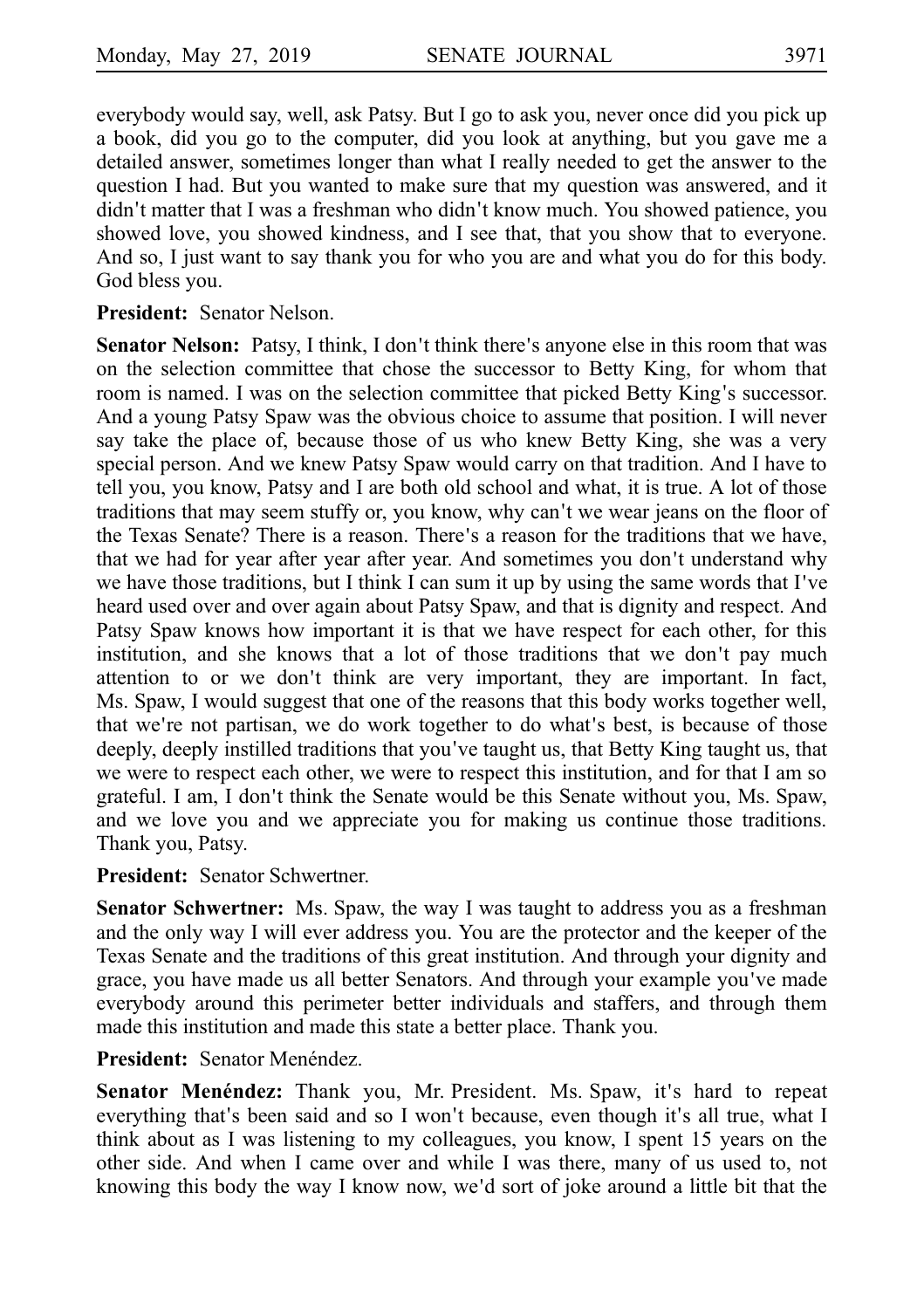first thing happens when you get elected to the Senate, they change your first name to Senator. You know, talking about sort of the, the attitude that people have who serve in this body. And what I've been so overwhelmed with as I've listened to my colleagues, people who are highly respected around this state and the country, is the genuine, authentic admiration and respect and love they have for you. And you don t' get that any other way but by earning it. And everyone feels that, and as people talk about what you've done for them, have to realize, the way I look at it is, that you've done it for all of our constituents. So, there's 30-plus million Texans that thank you. Because as this state swings politically from the left, the days where everybody was a Democrat to now where the majority has been in the Republican for the last few years, and it may swing back, it will swing back. But here's the reality, the beauty of this is this, the institution of the Texas Senate is more important than any of that. And the way that Texans know that they're going to get a fair shake regardless of who's standing up proposing whatever law, is that there are people in charge that are, that have much more respect for the law, for the, the institution, for the traditions, and you give everyone on this floor the feeling that they have a fair shake. Regardless of they're a new Member, where they're from, what part of the state, and we can all go back and we can all know that when we come to work here, we know that because of Patsy Spaw, every Texan can feel the pride that we have to work in this body, a body that works on behalf of the State of the Texas. Thank you for who you are because without that being in you, we would probably not be as good as this Senate is. You've kept it, in this day and age where many institutions are crumbling, you've kept this institution going. Thank you.

# **President:** Senator Birdwell.

**Senator Birdwell:** Thank you, Mr. President. I, Senator Hancock and many of the others have said many of the, the sentiments. This is my second institution. And you occupy a place, Patsy, that's very similar to what Master Sergeant Hernandez occupied for me. Everybody remembers their drill instructor. You've never asked me to do push-ups or called me something off-color, but just, Senator Hancock says, maybe you have, I just don't know it. But just that same position of reverence and respect that I have for my drill instructor in 1983, you have taught me to be a part of this body and the exacting professionalism that it takes to be a representative of nearly a million people within the great State of Texas. God bless you and thanks, Mom.

# President: Senator Fallon.

Senator Fallon: Patsy, thank you. And I'm going to be incredibly brief because I have a 12-year old and a nine-year old that want to see their dad, and I got a U-Haul I'm about to get. But when I get home, I'm going to hug them, I'm going to spend quality time with them, and I'm going to put them to bed because I know that's you'd want me to do. And we love you, and we respect you, and for 19 months we're going to miss you, but we'll see you in '21. Thank you.

**President:** And they all promise to be much better about bringing all those slips up and bothering you. If we're all better, she'll come back. You know, if you're all better, she'll come back. We promise. Senator Hughes.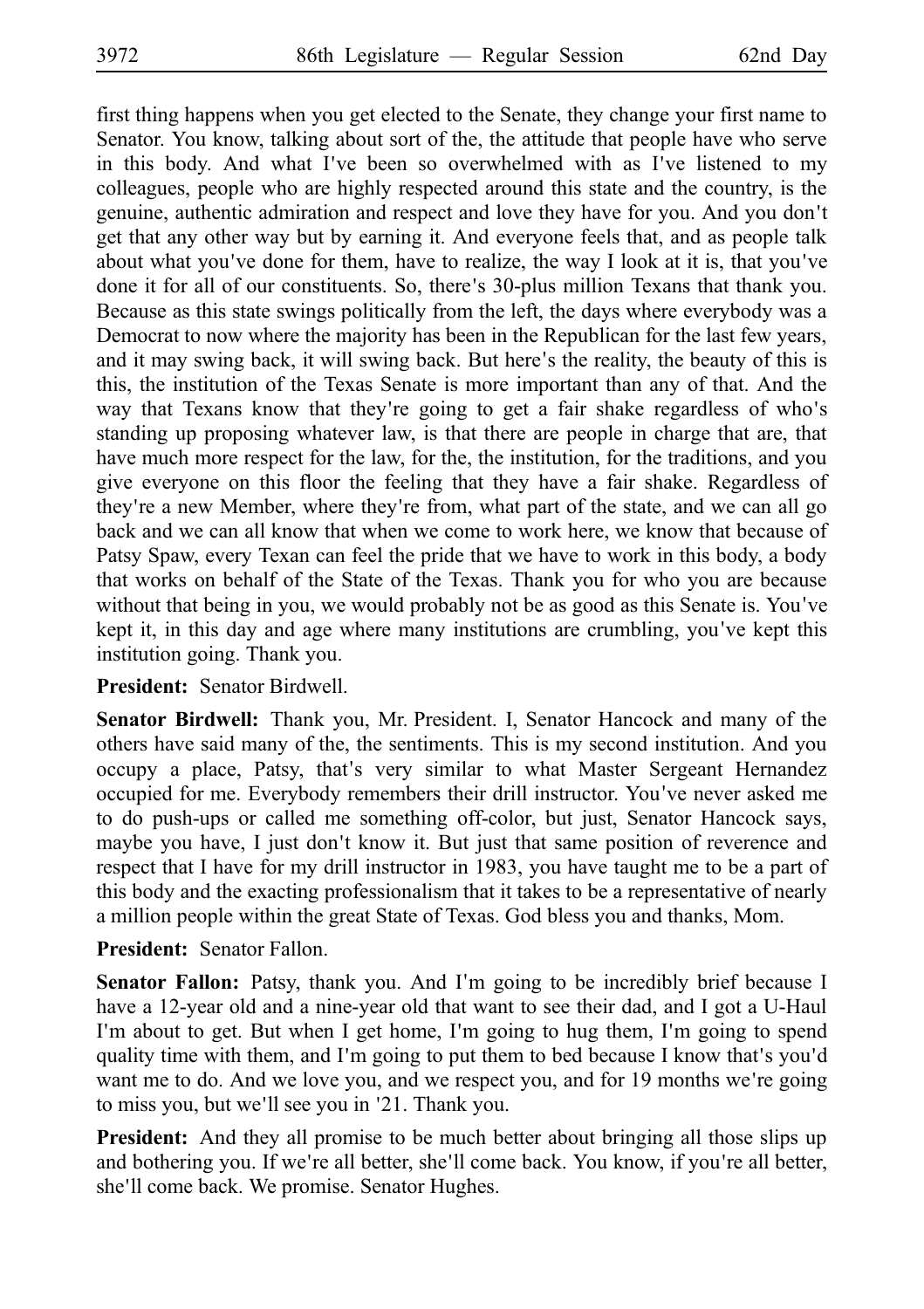**Senator Hughes:** President, thank you. Mrs. Spaw, it's been said so well and there are a number of threads that have run through these remarks, and I'm reminded of the title of a, a steward. It's not a term we use very much but a steward, of course, is someone whom you trust with very important matters. Someone who you know will discharge them well and there's a verse over in 1 Corinthians that says, it is required in stewards that one be found faithful. And of all these adjectives, and there, the English language doesn't give us enough, but of all these adjectives and all these attributes, I would say you are faithfulness. We know that what we entrust you with and even what we don't know to ask, we know that everything you're handling will be done well. So, thank you for being faithful. Thank you for using all your gifts and all your talents to bless us and to bless the people of Texas. And, Mr. President, this may be premature as remarks are being made, but, and maybe ironic to put more work on Ms. Spaw's staff, but I would move that all the remarks made this afternoon about Ms. Spaw be reduced to writing and placed in the Journal.

President: And I'm sure the ladies will not mind. Remember you have until the end of August, so take your time, under the heading of big momma. Anyone object to the motion to put everything in writing? We have a few more who wish to speak, Senator Powell, Senator Taylor, and Senator Perry. Senator Powell.

**Senator Powell:** Patsy, on election night you start to wonder when the votes are tallied exactly what you've gotten yourself into. And the morning after, you are really wondering what the heck is going to happen to me now. And I distinctly remember very early on, my staff made an appointment for me to talk to you on the phone. This was long after I had talked to many of my colleagues on the Senate floor, and I could feel that stress sort of rising with every conversation. And so, on the day that I had my telephone conversation with you, it was the first moment at which I began to realize I can really do this thing, because I knew that there was a friend who was going to look out for my interest, who was going to protect me from freshman mistakes, and who was going to introduce me to a new work environment that was totally foreign to me. And from the first day that I saw your precious smile and your smiling grace, I felt all of that stress fall away from me when we went through our orientation and you made all of these freshmen so comfortable with the path that was ahead of us. And then every single day on this floor, hour after hour after hour, you became the person that we could all depend on. You became the person that we knew was, knew what we were going to vote before we voted it. You were the person who we could take our card to and know we were in good hands with you. And so, of all the gratitude that I feel to so many of my colleagues, I feel especially grateful to you for having shepherded me through this first session and for having done it with such loving, kind, beautiful grace. So, Patsy, thank you.

**President:** Senator Taylor.

**Senator Taylor:** Thank you, Mr. President. You know every sailor knows that a boat needs a good rudder to maintain a steady course. Patsy Spaw, you are the Texas Senate's rudder. Your love for this institution maintains the high standards that we enjoy in this body. Your love for each Member makes each one of us feel like we have a special kinship that you, and that you are taking special care of each one of us. Your calm demeanor, sometimes in daunting circumstances, provides a calming influence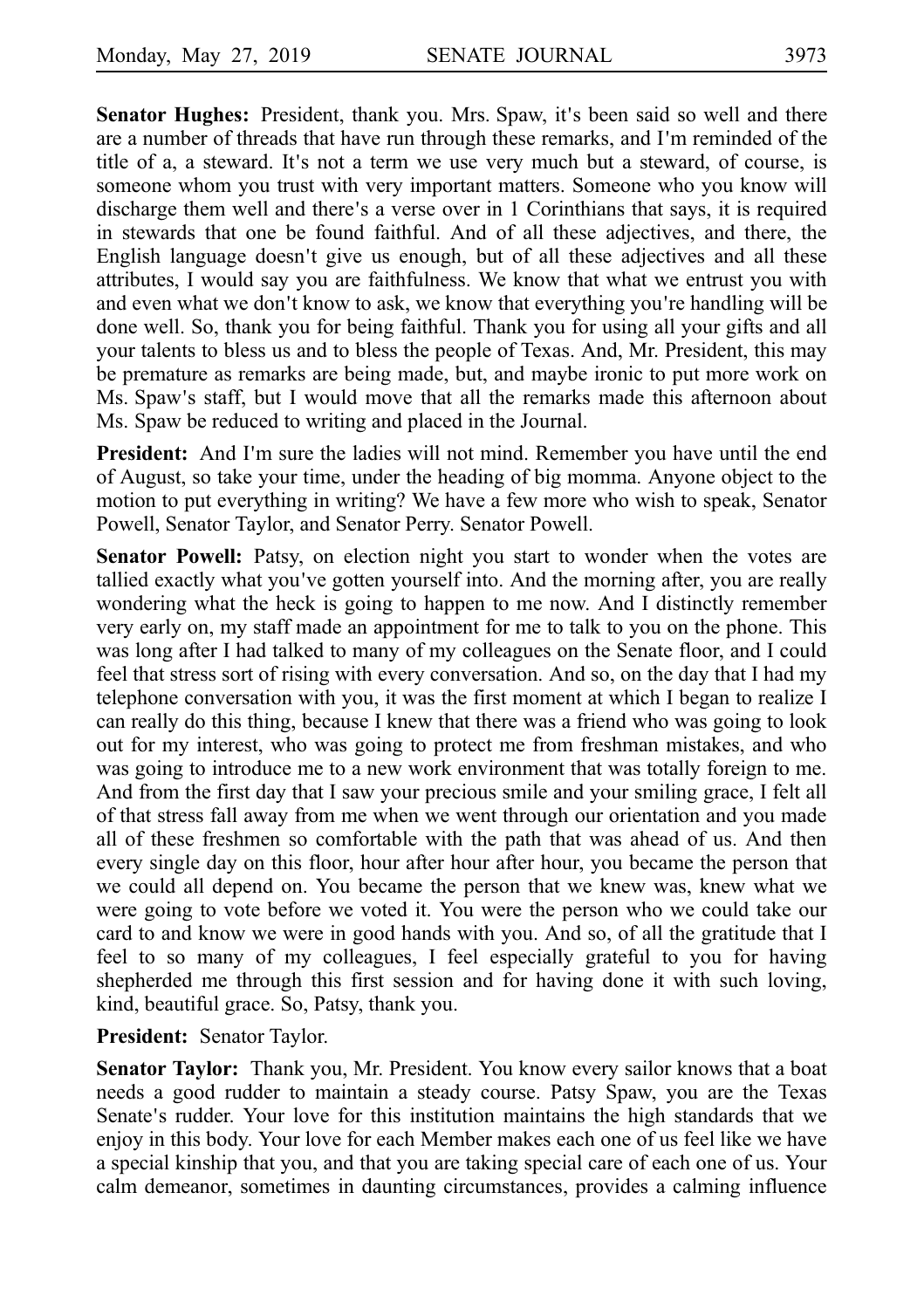over this body when we need it the most. And we can just look at you, you're steady as a rock, and that smile, and sometimes the nice admonition done quietly and softly to say you might want to not do that. It's appreciated by all of us, big momma, the parenting sometimes we all need because we're all away from our parents up here. We love and appreciate you as a very special person who's been called out to serve in a very unique role. Thank you for what you do, thank you for who you are, and thank you all for, for what all you do for our state. I ask that God bless you, the sacrifices you ve made on behalf of the Senate, and your family. Thank you, Patsy. '

President: Thank you, Senator. Senator Perry.

**Senator Perry:** Lucky me, I'm last, I guess. I wasn't really going to speak but hearing everybody. When I got elected I heard from my predecessors, Montford, Hance, and Duncan, it's a special place. And they kept talking about this special place. And I thought, man, that's a lot of work. And, you know, I figured out real quick that when you get here there is a spirit. I mean it's the Patsy Spaw spirit. And it's a continuation of Betty King. I didn't have the privilege of knowing her, but there is something that when things are special there's an "it" factor and intangible and it's you and it's that spirit. Without you it would just be hard work and sometimes almost unbearable. I think most people would agree on this floor some of the things and the challenges we make. You know, something as simple as don't wear jeans. I'm reminded when I was growing up, go to church, you know, you put on your Sunday best. You bring your A game, you bring your best when you show up on the floor. And part of that's because we're expected to, to be our best. When we get elected, our constituents want us to be our best. But I think if we're all honest with ourselves, we don't want to disappoint Patsy Spaw. We have such a high mark that we look to, and I think a lot of our, whether we recognize it or not, there's a, a, a constant feeling that we want to make sure we don't upset Patsy, because she expects the best, because she is the best. You walk the walk. You're not going to outwork her. You're not going to be here longer than she is. You're professional at every level. The people that you touch, the young mentors, your mentorship hasn't been spoke to, but every one of these interns that we see working these floors, they end up, two or three years, four years down the road as committee clerks. And I don't think we can ever underestimate you've got to have a bench. You know, we as elected officials are come and go. There's got to be a bench in the institution, and you are that coach that treats these kids and teaches them how to become young professionals and adults in a very serious business. We change the lives with every vote. Thirty million people are different with every single vote. And that's your impact, but I want to tell you I think we're all better and we're at our best when we ascribe to be like Patsy Spaw. Thank you for your contribution.

President: Thank you, Senator. And, Patsy, I'll just close before we adopt the resolution of, first of all I want to apologize for singing from this microphone with Royce West a couple of years ago. I think that was probably outside the blue jean limit. So, I know you were horrified. And you're right, Charles, I realize I disappointed big momma, and I'll never ever do that again. I can't imagine standing here, eight years on the floor and now six years here, without you being here. So, you can't leave. You know, God has been lifted up this session in this body, and we all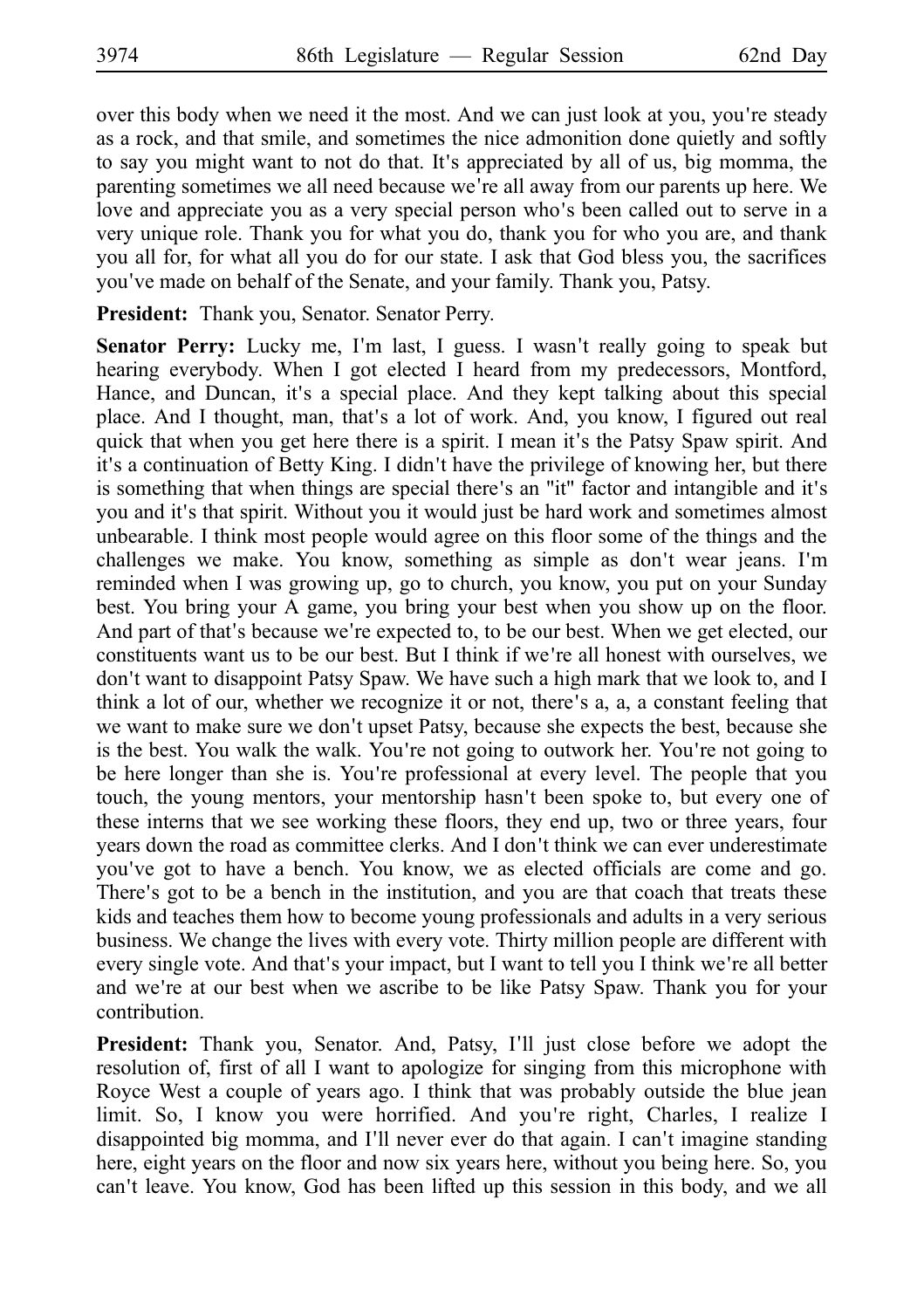know it. From Larry Taylor on the floor, to Senator Whitmire on the floor, to our Bible study the other day, to that incredible prayer yesterday, Senator West. And I believe that God has been lifted up because I know God resides in the heart and soul of that woman. And she, she has made us all better people and better Senators, and she has made us realize who we really represent, first and foremost, our God and the 30 million people of Texas. And we love you, Patsy. Thank you. Members, Senator Whitmire, make a motion.

**Senator Whitmire:** I ask Patsy to receive the flowers. And, Members, we have a photo of when Patsy started to work in this body and a current picture. Patsy, we want you to keep that near and dear, it's symbolic of our love for you and the flowers that Senator Hughes will give you, and wonderful day, Mr. President. Thank you.

**President:** Wonderful day. Members, the motion is adopted.

### **AT EASE**

The President at 3:42 p.m. announced the Senate would stand At Ease subject to the call of the Chair.

### **IN LEGISLATIVE SESSION**

The President at 3:51 p.m. called the Senate to order as In Legislative Session.

# **BILLS AND RESOLUTIONS SIGNED**

The President announced the signing of the following enrolled bills and resolutions in the presence of the Senate after the captions had been read:

### **SCR**i**65**.

**HB**i**5**, **HB**i**29**, **HB**i**69**, **HB**i**101**, **HB**i**279**, **HB**i**292**, **HB**i**356**, **HB**i**368**, **HB**i**396**, **HB**i**406**, **HB**i**463**, **HB**i**489**, **HB**i**515**, **HB**i**539**, **HB**i**555**, **HB**i**651**, **HB**i**685**, **HB**i**687**, **HB**i**696**, **HB**i**706**, **HB**i**771**, **HB**i**803**, **HB**i**831**, **HB**i**956**, **HB**i**996**, **HB**i**1112**, **HB**i**1135**, **HB**i**1343**, **HB**i**1401**, **HB**i**1404**, **HB**i**1474**, **HB**i**1524**, **HB**i**1532**, **HB**i**1574**, **HB**i**1614**, **HB**i**1697**, **HB**i**1709**, **HB**i**1771**, **HB**i**1850**, **HB**i**1900**, **HB**i**2042**, **HB**i**2305**, **HB**i**2318**, **HB**i**2363**, **HB**i**2364**, **HB**i**2365**, **HB**i**2718**, **HB**i**2757**, **HB**i**2794**, **HB**i**2810**, **HB**i**2813**, **HB**i**2816**, **HB**i**2856**, **HB**i**3091**, **HB**i**3117**, **HB**i**3124**, **HB**i**3145**, **HB**i**3147**, **HB**i**3163**, **HB**i**3203**, **HB**i**3247**, **HB**i**3252**, **HB**i**3306**, **HB**i**3314**, **HB**i**3345**, **HB**i**3428**, **HB**i**3522**, **HB**i**3635**, **HB**i**3703**, **HB**i**3704**, **HB**i**3716**, **HB**i**3884**, **HB**i**3965**, **HB**i**4075**, **HB**i**4129**, **HB**i**4158**, **HB**i**4166**, **HB**i**4258**, **HB**i**4350**, **HB**i**4559**, **HB**i**4635**, **HB**i**4672**, **HB**i**4673**, **HB**i**4674**, **HB**i**4698**, **HB**i**4704**, **HB**i**4709**, **HB**i**4716**, **HB**i**4719**, **HB**i**4720**, **HB**i**4721**, **HB**i**4725**, **HB**i**4728**, **HB**i**4729**, **HB**i**4731**, **HB**i**4734**, **HB**i**4741**, **HB**i**4744**, **HB**i**4747**, **HB**i**4754**, **HB**i**4762**, **HCR**i**76**, **HCR**i**86**, **HCR**i**117**, **HCR**i**148**, **HCR**i**177**, **HCR**i**180**.

### **PRESENTATION OF GAVEL**

The President presented a gavel to Senator Hughes for serving as Chair of the Senate Committee on Administration.

# **MOTION IN WRITING**

Senator Hughes offered the following Motion In Writing: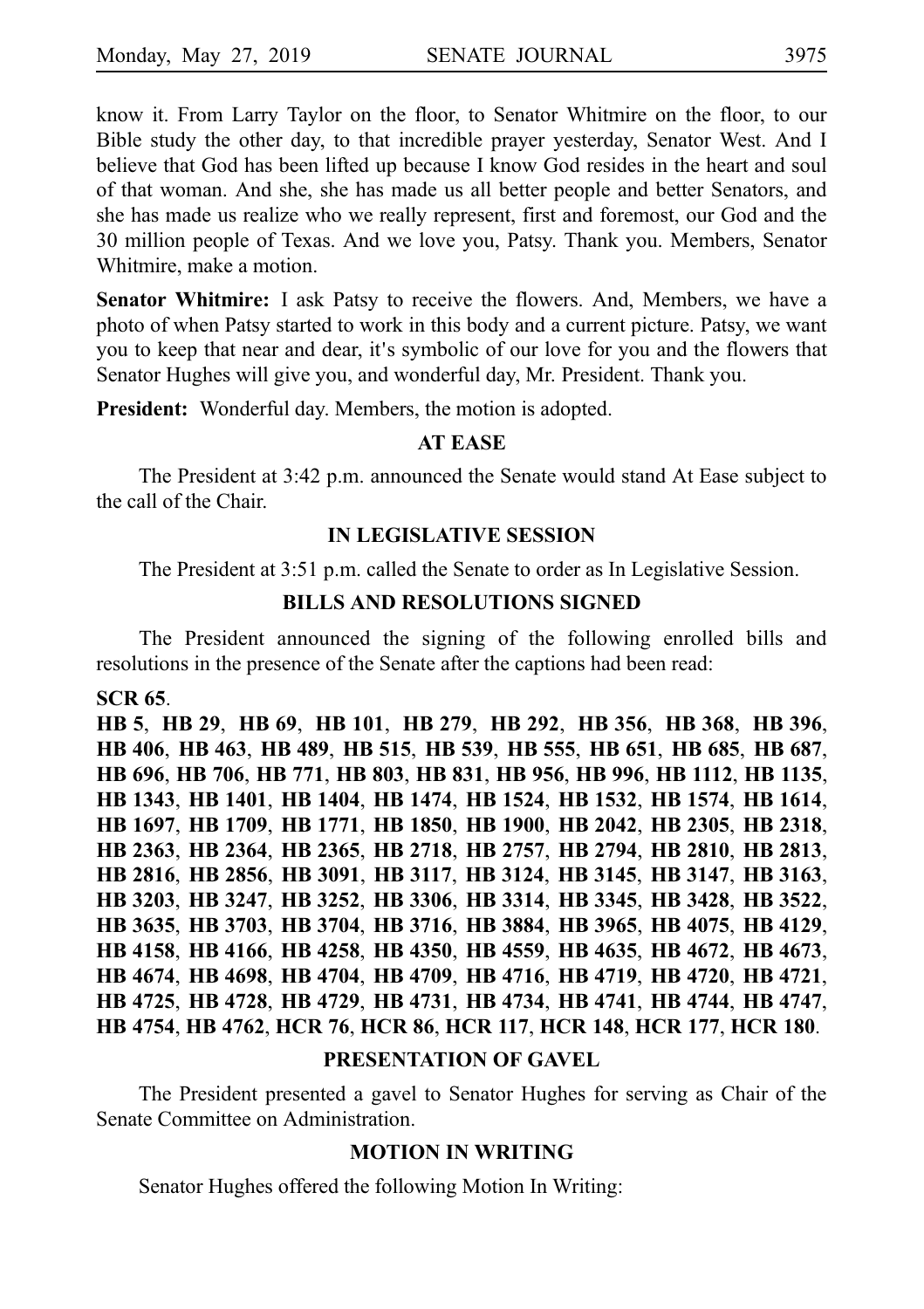Mr. President:

I move that a committee of five members of the Senate be appointed by the President to notify the Governor that the Senate has completed its legislative duties and is preparing to adjourn Sine Die.

# **HUGHES**

The Motion In Writing was read and prevailed without objection.

Accordingly, the President appointed the following Committee to Notify the Governor: Senators Nelson, Chair; Taylor, Whitmire, Kolkhorst, and Lucio.

# **MESSAGES FROM THE GOVERNOR**

The following Messages from the Governor were read and were filed with the Secretary of the Senate:

# STATE OF TEXAS OFFICE OF THE GOVERNOR

# MESSAGE

TO THE MEMBERS OF THE SENATE AND HOUSE OF REPRESENTATIVES OF THE EIGHTY-SIXTH TEXAS LEGISLATURE, REGULAR SESSION:

Pursuant to Article IV, Section 14 of the Texas Constitution, I, Greg Abbott, Governor of Texas, do hereby disapprove and veto Senate Bill No. 124 of the 86th Texas Legislature, Regular Session, due to the following objections:

Senate Bill 124 would have allowed commissioners courts to create a patchwork of bidding requirements, with some counties accepting hard-copy bids and others insisting on electronic bids. This would lay a trap for the unwary bidder. If the Legislature prefers electronic bidding, it should pursue consistency across the State.

Since you remain gathered in regular session and continue to conduct formal business, I am delivering this disapproval message directly to you along with the unsigned official enrolled copy of the bill.

Respectfully submitted,

/s/Greg Abbott Governor of Texas

Austin, Texas May 27, 2019

# STATE OF TEXAS OFFICE OF THE GOVERNOR

# MESSAGE

TO THE MEMBERS OF THE SENATE AND HOUSE OF REPRESENTATIVES OF THE EIGHTY-SIXTH TEXAS LEGISLATURE, REGULAR SESSION: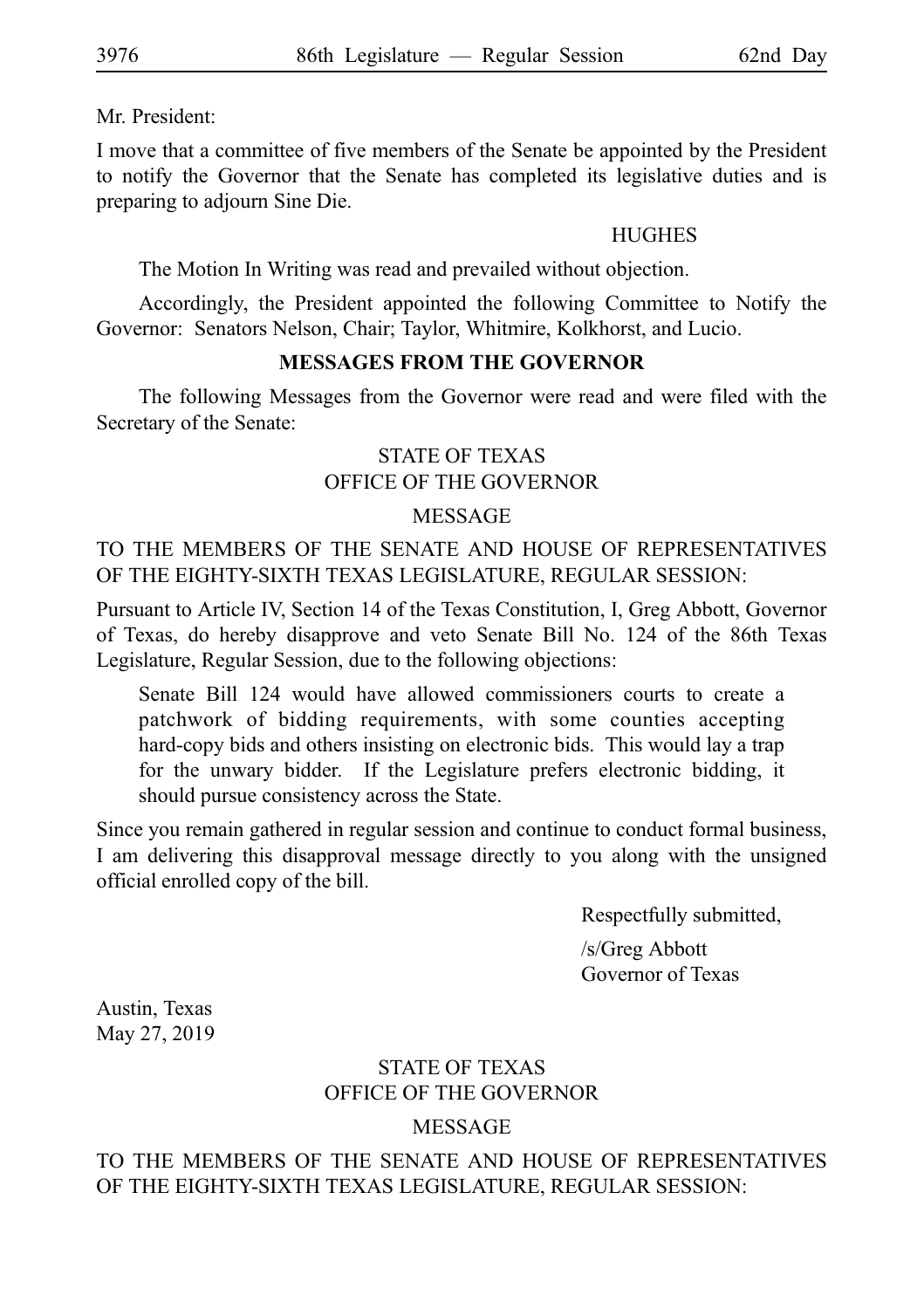Pursuant to Article IV, Section 14 of the Texas Constitution, I, Greg Abbott, Governor of Texas, do hereby disapprove and veto Senate Bill No. 467 of the 86th Texas Legislature, Regular Session, due to the following objections:

Senate Bill 467 is not needed because it would require the State Commission on Judicial Conduct to take actions that it can already do without a statutory change

Since you remain gathered in regular session and continue to conduct formal business, I am delivering this disapproval message directly to you along with the unsigned official enrolled copy of the bill.

Respectfully submitted,

/s/Greg Abbott Governor of Texas

Austin, Texas May 27, 2019

# STATE OF TEXAS OFFICE OF THE GOVERNOR

# MESSAGE

# TO THE MEMBERS OF THE SENATE AND HOUSE OF REPRESENTATIVES OF THE EIGHTY-SIXTH TEXAS LEGISLATURE, REGULAR SESSION:

Pursuant to Article IV, Section 14 of the Texas Constitution, I, Greg Abbott, Governor of Texas, do hereby disapprove and veto Senate Bill No. 511 of the 86th Texas Legislature, Regular Session, due to the following objections:

Senate Bill 511 would authorize a new civil penalty for installing used tires on vehicles. While ensuring drivers' safety is a legitimate governmental objective, there is no real and substantial relationship between that goal and the way this law would function in practice. I vetoed similar legislation last session and must do so again because more regulation is not the answer to every problem. Texas needs fewer laws that impose regulatory burdens on small businesses and consumers.

Since you remain gathered in regular session and continue to conduct formal business, I am delivering this disapproval message directly to you along with the unsigned official enrolled copy of the bill.

Respectfully submitted,

/s/Greg Abbott Governor of Texas

Austin, Texas May 27, 2019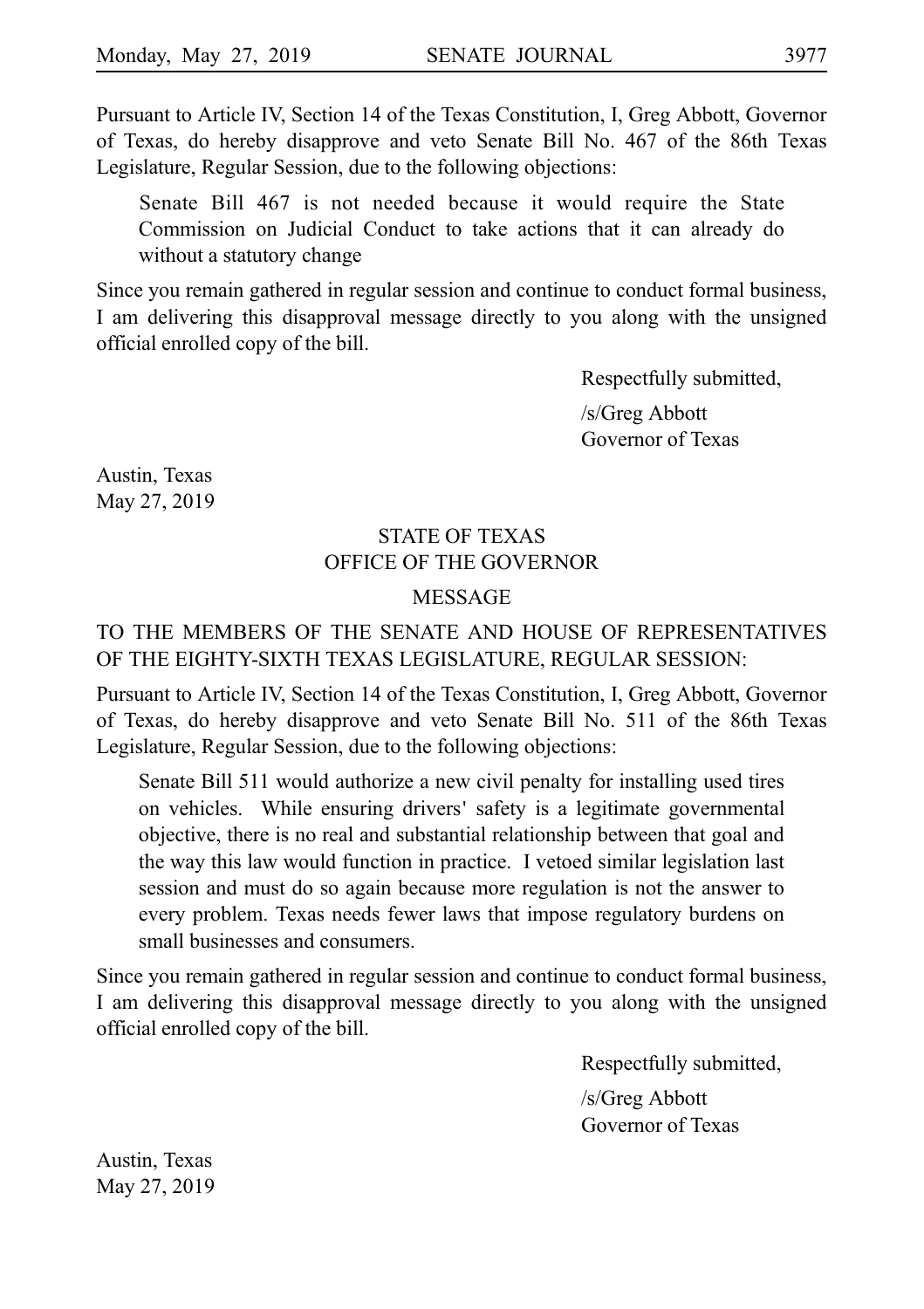# STATE OF TEXAS OFFICE OF THE GOVERNOR MESSAGE

# TO THE MEMBERS OF THE SENATE AND HOUSE OF REPRESENTATIVES OF THE EIGHTY-SIXTH TEXAS LEGISLATURE, REGULAR SESSION:

Pursuant to Article IV, Section 14 of the Texas Constitution, I, Greg Abbott, Governor of Texas, do hereby disapprove and veto Senate Bill No. 536 of the 86th Texas Legislature, Regular Session, due to the following objections:

Senate Bill 536 highlights that the answer to a perceived problem cannot always be to throw more state money and bureaucracy at it. The Legislature has not shown that it is necessary to create new associate judgeships to specialize in guardianship proceedings, and Senate Bill 536 was misguided in its attempt to create this expensive new system. The Legislature should find a better way to address this issue.

Since you remain gathered in regular session and continue to conduct formal business, I am delivering this disapproval message directly to you along with the unsigned official enrolled copy of the bill.

Respectfully submitted,

/s/Greg Abbott Governor of Texas

Austin, Texas May 27, 2019

# **RESOLUTIONS OF RECOGNITION**

The following resolutions were adopted by the Senate:

### **Memorial Resolution**

**SR 861** by Hughes, In memory of William James Boring.

### **Congratulatory Resolutions**

**SR 857** by Flores and Menéndez, Recognizing Rey A. Saldaña for his service on the San Antonio City Council.

**SR 858** by Hughes, Recognizing Marcus Hill for being named a Distinguished Alumni of Texas A&M University-Commerce.

**SR 859** by Hughes, Recognizing the Republican Women of Wood County on the occasion of its 20th anniversary.

**SR 860** by Hughes, Recognizing the Texas Travel Industry Association for its contributions.

**SR 866** by Zaffirini, Recognizing Mateo Simpson for being named 2019 Laredo Sector Border Patrol Youth of the Year.

**HCR 174** (Fallon), Paying tribute to Kenneth E. Stumpf on the occasion of the 2019 Medal of Honor Host City Weekend in Gainesville.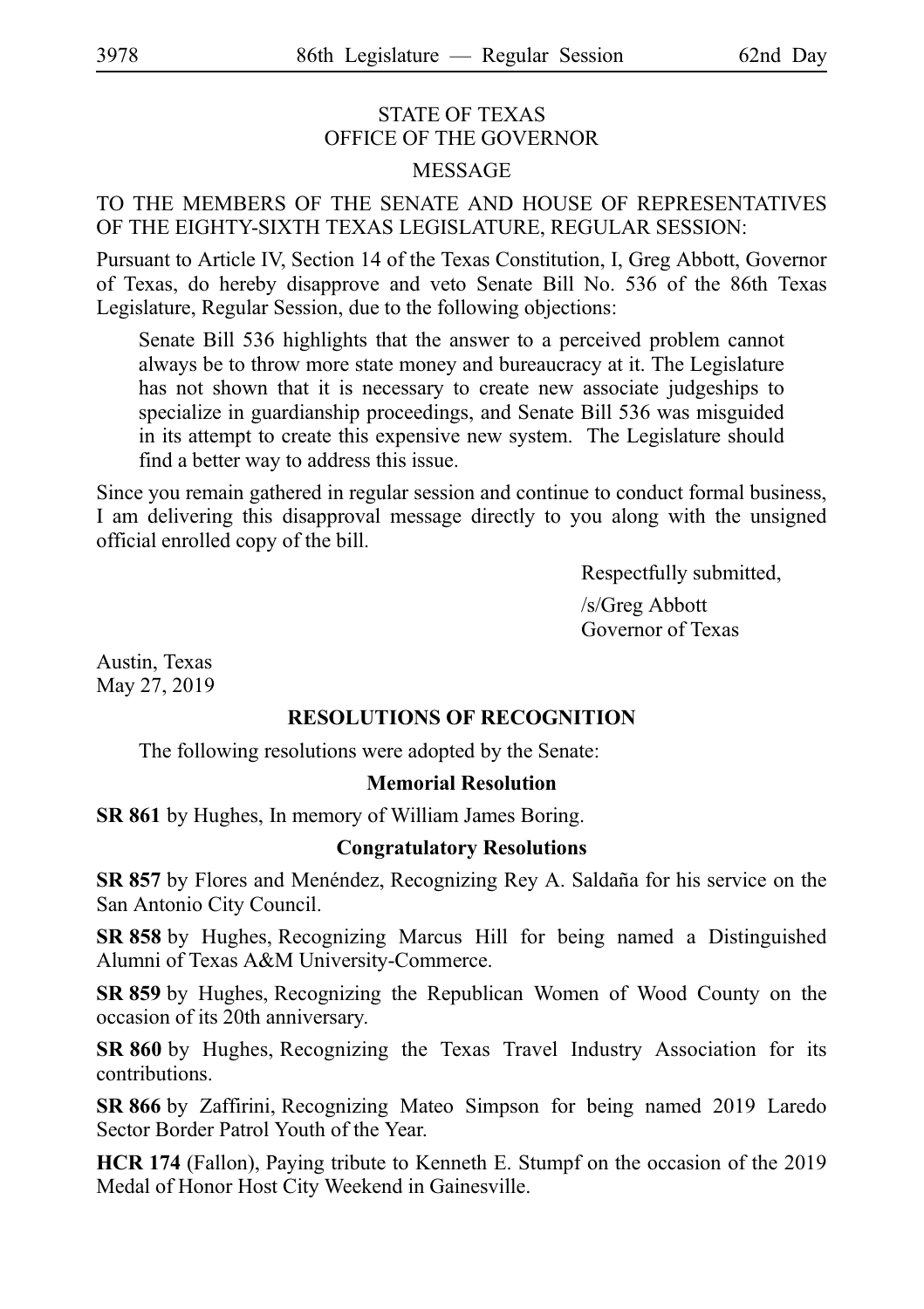**HCR 175** (Fallon), Paying tribute to Patrick Henry Brady on the occasion of the 2019 Medal of Honor Host City Weekend in Gainesville.

### **ADJOURNMENT SINE DIE**

On motion of Senator Whitmire, the Senate of the 86th Legislature, Regular Session, at 4:00 p.m. agreed to adjourn sine die, in memory of Victor "Trae" Apodaca III, pending the completion of administrative duties and the receipt of messages from the House.

### **BILLS AND RESOLUTIONS SIGNED**

The President announced the signing of the following enrolled bills and resolutions in the presence of the Senate after the captions had been read:

**HB**i**8**, **HB**i**16**, **HB**i**19**, **HB**i**26**, **HB**i**36**, **HB**i**72**, **HB**i**76**, **HB**i**123**, **HB**i**170**, **HB**i**191**, **HB**i**207**, **HB**i**305**, **HB**i**391**, **HB**i**448**, **HB**i**475**, **HB**i**548**, **HB**i**601**, **HB**i**616**, **HB**i**721**, **HB**i**864**, **HB**i**872**, **HB**i**888**, **HB**i**906**, **HB**i**907**, **HB**i**914**, **HB**i**933**, **HB**i**963**, **HB**i**965**, **HB**i**1025**, **HB**i**1026**, **HB**i**1028**, **HB**i**1048**, **HB**i**1051**, **HB**i**1063**, **HB**i**1078**, **HB**i**1120**, **HB**i**1140**, **HB**i**1174**, **HB**i**1215**, **HB**i**1244**, **HB**i**1263**, **HB**i**1277**, **HB**i**1421**, **HB**i**1548**, **HB**i**1552**, **HB**i**1590**, **HB**i**1731**, **HB**i**1742**, **HB**i**1824**, **HB**i**1849**, **HB**i**1869**, **HB**i**1941**, **HB**i**1949**, **HB**i**1999**, **HB**i**2041**, **HB**i**2048**, **HB**i**2050**, **HB**i**2053**, **HB**i**2102**, **HB**i**2103**, **HB**i**2112**, **HB**i**2159**, **HB**i**2169**, **HB**i**2174**, **HB**i**2190**, **HB**i**2195**, **HB**i**2199**, **HB**i**2218**, **HB**i**2261**, **HB**i**2325**, **HB**i**2335**, **HB**i**2345**, **HB**i**2348**, **HB**i**2384**, **HB**i**2422**, **HB**i**2424**, **HB**i**2439**, **HB**i**2446**, **HB**i**2477**, **HB**i**2481**, **HB**i**2486**, **HB**i**2536**, **HB**i**2546**, **HB**i**2584**, **HB**i**2586**, **HB**i**2590**, **HB**i**2620**, **HB**i**2628**, **HB**i**2640**, **HB**i**2706**, **HB**i**2729**, **HB**i**2758**, **HB**i**2763**, **HB**i**2771**, **HB**i**2782**, **HB**i**2784**, **HB**i**2910**, **HB**i**2913**, **HB**i**2944**, **HB**i**2978**, **HB**i**2984**, **HB**i**3012**, **HB**i**3081**, **HB**i**3082**, **HB**i**3143**, **HB**i**3195**, **HB**i**3224**, **HB**i**3227**, **HB**i**3231**, **HB**i**3285**, **HB**i**3301**, **HB**i**3304**, **HB**i**3312**, **HB**i**3316**, **HB**i**3374**, **HB**i**3390**, **HB**i**3460**, **HB**i**3531**, **HB**i**3630**, **HB**i**3642**, **HB**i**3648**, **HB**i**3668**, **HB**i**3714**, **HB**i**3782**, **HB**i**3803**, **HB**i**3809**, **HB**i**3867**, **HB**i**3871**, **HB**i**3875**, **HB**i**3911**, **HB**i**3980**, **HB**i**4032**, **HB**i**4090**, **HB**i**4150**, **HB**i**4182**, **HB**i**4260**, **HB**i**4280**, **HB**i**4298**, **HB**i**4310**, **HB**i**4372**, **HB**i**4390**, **HB**i**4429**, **HB**i**4455**, **HB**i**4531**, **HB**i**4533**, **HB**i**4541**, **HB**i**4544**, **HB**i**4614**, **HB**i**4637**, **HB**i**4644**, **HB**i**4653**, **HB**i**4657**, **HB**i**4661**, **HB**i**4662**, **HB**i**4668**, **HB**i**4676**, **HB**i**4677**, **HB**i**4678**, **HB**i**4687**, **HB**i**4688**, **HB**i**4689**, **HB**i**4693**, **HB**i**4697**, **HB**i**4699**, **HB**i**4702**, **HB**i**4703**, **HB**i**4706**, **HB**i**4710**, **HB**i**4714**, **HB**i**4730**, **HB**i**4742**, **HB**i**4752**. **HB**i**6**, **HB**i**234**, **HB**i**410**, **HB**i**492**, **HB**i**496**, **HB**i**510**, **HB**i**684**, **HB**i**700**, **HB**i**722**, **HB**i**766**, **HB**i**812**, **HB**i**994**, **HB**i**1313**, **HB**i**1399**, **HB**i**1495**, **HB**i**1504**, **HB**i**1545**, **HB**i**1576**, **HB**i**1584**, **HB**i**1634**, **HB**i**1734**, **HB**i**1735**, **HB**i**1833**, **HB**i**1962**, **HB**i**1973**, **HB**i**2065**, **HB**i**2143**, **HB**i**2155**, **HB**i**2210**, **HB**i**2287**, **HB**i**2402**, **HB**i**2463**, **HB**i**2524**, **HB**i**2587**, **HB**i**2747**, **HB**i**2764**, **HB**i**2858**, **HB**i**3148**, **HB**i**3193**, **HB**i**3222**, **HB**i**3317**, **HB**i**3420**, **HB**i**3582**, **HB**i**3636**, **HB**i**3745**, **HB**i**3834**, **HB**i**3842**, **HB**i**4120**, **HB**i**4388**, **HB**i**4542**, **HB**i**4749**, **HCR**i**172**.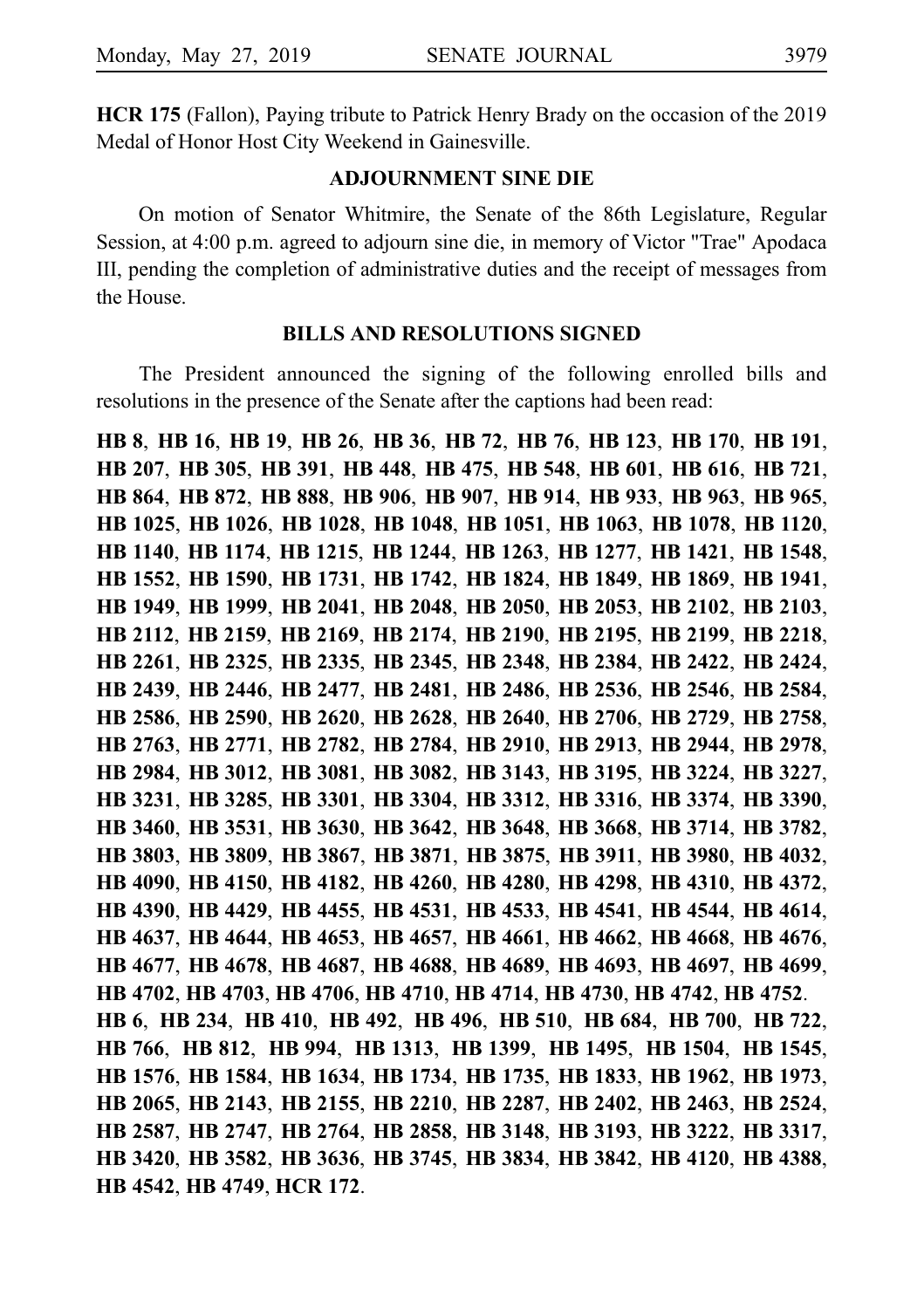**HB**i**109**, **HB**i**1053**, **HB**i**1177**, **HB**i**1397**, **HB**i**1523**, **HB**i**1755**, **HB**i**2726**, **HB**i**2847**, **HB**i**3284**, **HB**i**3371**, **HB**i**3557**, **HB**i**3800**, **HB**i**3808**, **HB**i**4181**, **HB**i**4686**, **HB**i**4712**, **HCR**i**181**, **HCR**i**182**, **HCR**i**183**, **HCR**i**184**, **HCR**i**185**, **HCR**i**186**, **HCR**i**187**, **HCR**i**189**, **HCR**i**190**, **HCR**i**191**, **HCR**i**192**, **HCR**i**193**, **HJR**i**34**. **HB**i**3**, **HB**i**680**, **HB**i**1806**, **HB**i**3906**, **HCR**i**174**, **HCR**i**175**.

### **APPENDIX**

### **BILLS AND RESOLUTIONS ENROLLED**

May 26, 2019

**SB**i**30**, **SB**i**390**, **SB**i**562**, **SB**i**568**, **SB**i**601**, **SB**i**619**, **SB**i**668**, **SB**i**911**, **SB**i**916**, **SB**i**944**, **SB**i**982**, **SB**i**1096**, **SB**i**1151**, **SB**i**1207**, **SB**i**1511**, **SB**i**1804**, **SB**i**1845**, **SB**i**1991**, **SB**i**2104**, **SB**i**2138**, **SB**i**2342**, **SB**i**2432**, **SB**i**2551**, **SR**i**834**, **SR**i**835**, **SR**i**838**, **SR**i**839**, **SR**i**842**, **SR**i**844**, **SR**i**845**, **SR**i**846**, **SR**i**847**, **SR**i**848**, **SR**i**849**, **SR**i**850**, **SR**i**852**, **SR**i**853**, **SR**i**856**

May 27, 2019

**SB**i**2**, **SB**i**6**, **SB**i**11**, **SB**i**12**, **SB**i**20**, **SB**i**500**, **SB**i**604**, **SB**i**616**, **SB**i**799**, **SB**i**815**, **SB**i**891**, **SB**i**1742**, **SCR**i**65**, **SCR**i**66**, **SCR**i**67**, **SR**i**843**, **SR**i**854**, **SR**i**855**, **SR**i**857**, **SR**i**858**, **SR**i**859**, **SR**i**860**, **SR**i**861**, **SR**i**862**, **SR**i**863**, **SR**i**864**, **SR**i**865**, **SR**i**866**

### **SIGNED BY GOVERNOR**

May 27, 2019

**SB**i**1820**

### **VETOED BY GOVERNOR**

May 27, 2019

**SB**i**124**, **SB**i**467**, **SB**i**511**, **SB**i**536**

### **SENT TO COMPTROLLER**

May 28, 2019

**SB**i**500**

### **SENT TO SECRETARY OF STATE**

May 28, 2019

**SCR**i**66**, **SCR**i**67**, **SJR**i**24**, **SJR**i**79**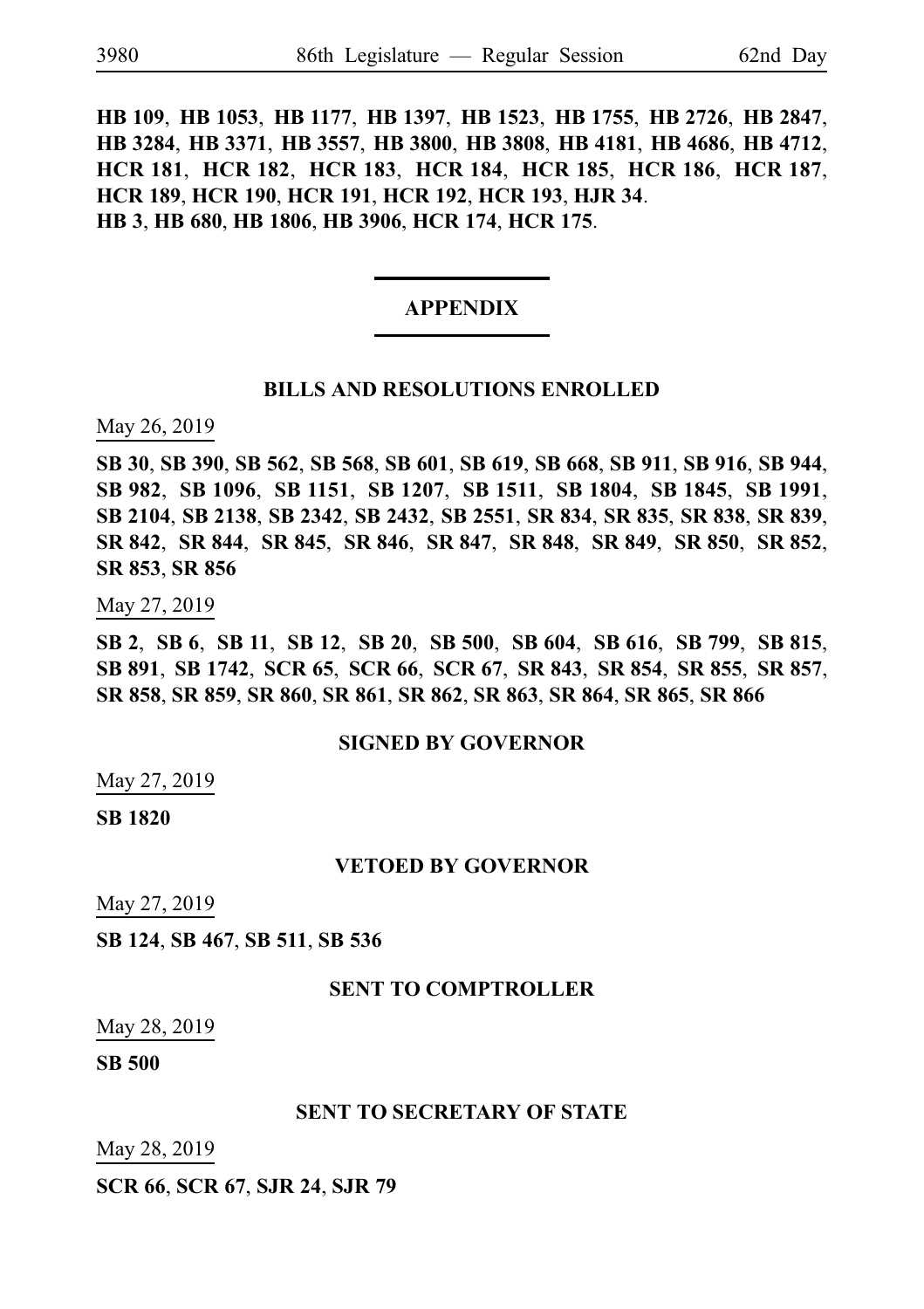### **SENT TO GOVERNOR**

May 28, 2019

SB 2, SB 6, SB 11, SB 12, SB 20, SB 30, SB 390, SB 562, SB 601, SB 604, SB 616, **SB**i**619**, **SB**i**799**, **SB**i**815**, **SB**i**891**, **SB**i**911**, **SB**i**916**, **SB**i**944**, **SB**i**982**, **SB**i**1096**, **SB**i**1151**, **SB**i**1207**, **SB**i**1742**, **SB**i**1845**, **SB**i**1991**, **SB**i**2138**, **SB**i**2342**, **SB**i**2432**, **SB**i**2551**, **SCR**i**65**

### **SIGNED BY GOVERNOR**

May 28, 2019

**SB**i**1236**, **SB**i**1276**, **SB**i**1306**, **SB**i**1413**, **SB**i**1420**, **SB**i**1512**, **SB**i**1557**, **SB**i**1571**, **SB**i**1720**, **SB**i**1780**, **SB**i**1802**, **SB**i**1821**, **SB**i**1950**, **SB**i**2131**, **SB**i**2449**, **SCR**i**2**

### **FILED WITHOUT SIGNATURE OF GOVERNOR**

May 28, 2019

**SB**i**2469**, **SB**i**2481**, **SB**i**2517**, **SB**i**2527**

### **SIGNED BY GOVERNOR**

May 31, 2019

**SB**i**228**, **SB**i**317**, **SB**i**354**, **SB**i**435**, **SB**i**442**, **SB**i**579**, **SB**i**624**, **SB**i**646**, **SB**i**822**, **SB**i**874**, **SB**i**893**, **SB**i**932**, **SB**i**1037**, **SB**i**1038**, **SB**i**1041**, **SB**i**1063**, **SB**i**1113**, **SB**i**1350**, **SB**i**1402**, **SB**i**1751**, **SB**i**2038**

June 2, 2019

**SB**i**557**, **SB**i**698**, **SB**i**781**, **SB**i**790**, **SB**i**821**, **SB**i**827**, **SB**i**1312**, **SB**i**1370**, **SB**i**1531**, **SB**i**1700**, **SB**i**1707**, **SB**i**1746**, **SB**i**1784**

June 4, 2019

**SB**i**20**, **SB**i**71**, **SB**i**73**, **SB**i**170**, **SB**i**195**, **SB**i**201**, **SB**i**282**, **SB**i**401**, **SB**i**430**, **SB**i**443**, **SB**i**476**, **SB**i**496**, **SB**i**522**, **SB**i**733**, **SB**i**935**, **SB**i**942**, **SB**i**1024**, **SB**i**1082**, **SB**i**1092**, **SB**i**1153**, **SB**i**1211**, **SB**i**1232**, **SB**i**1239**, **SB**i**1259**, **SB**i**1268**, **SB**i**1324**, **SB**i**1376**, **SB**i**1415**, **SB**i**1450**, **SB**i**1584**, **SB**i**1679**, **SB**i**1680**, **SB**i**1682**, **SB**i**1822**, **SB**i**1824**, **SB**i**1856**, **SB**i**1947**, **SB**i**2075**, **SB**i**2135**, **SB**i**2151**, **SB**i**2224**, **SB**i**2448**, **SCR**i**61**, **SCR**i**62**

### **FILED WITHOUT SIGNATURE OF GOVERNOR**

June 4, 2019

**SB**i**1262**, **SB**i**2208**, **SB**i**2502**

### **SENT TO GOVERNOR**

June 5, 2019

**SB**i**500**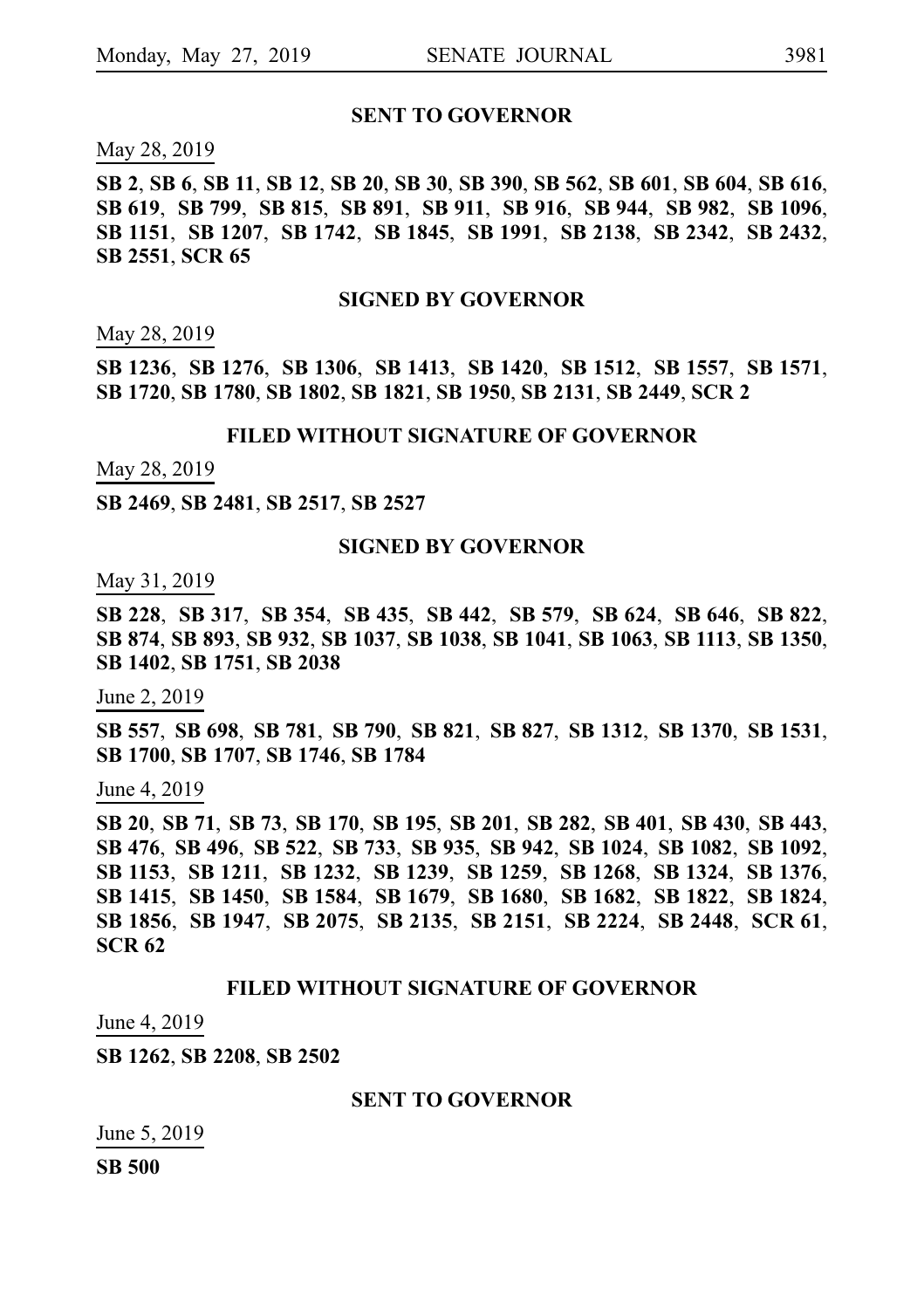# **SIGNED BY GOVERNOR**

June 5, 2019

**SB**i**494**

# **VETOED BY GOVERNOR**

June 5, 2019

**SB**i**1804**

# **VETO PROCLAMATION**

The following Veto Proclamation by the Governor was filed in the Office of the Secretary of State:

# PROCLAMATION

BY THE

# GOVERNOR OF THE STATE OF TEXAS

# TO ALL TO WHOM THESE PRESENTS SHALL COME:

Pursuant to Article IV, Section 14, of the Texas Constitution, I, Greg Abbott, Governor of Texas, do hereby disapprove of and veto Senate Bill No. 1804 as passed by the Eighty-Sixth Texas Legislature, Regular Session, because of the following objections:

Senate Bill 1804 was a laudable effort to address domestic violence, until someone slipped in an ill-considered giveaway to a radioactive waste disposal facility. Unfortunately, the bill author's good idea about domestic violence has been dragged down by a bad idea about radioactive waste.

Since the Eighty-Sixth Texas Legislature, Regular Session, by its adjournment has prevented the return of this bill, I am filing these objections in the office of the Secretary of State and giving notice thereof by this public proclamation according to the aforementioned constitutional provision.

IN TESTIMONY WHEREOF, I have signed my name officially and caused the Seal of the State to be affixed hereto at Austin, this 5th day of June, 2019.

(Seal)

/s/Greg Abbott Governor of Texas

ATTESTED BY:

/s/Joe Esparza Deputy Secretary of State

# **SIGNED BY GOVERNOR**

June 6, 2019 **SB**i**11**, **SB**i**500**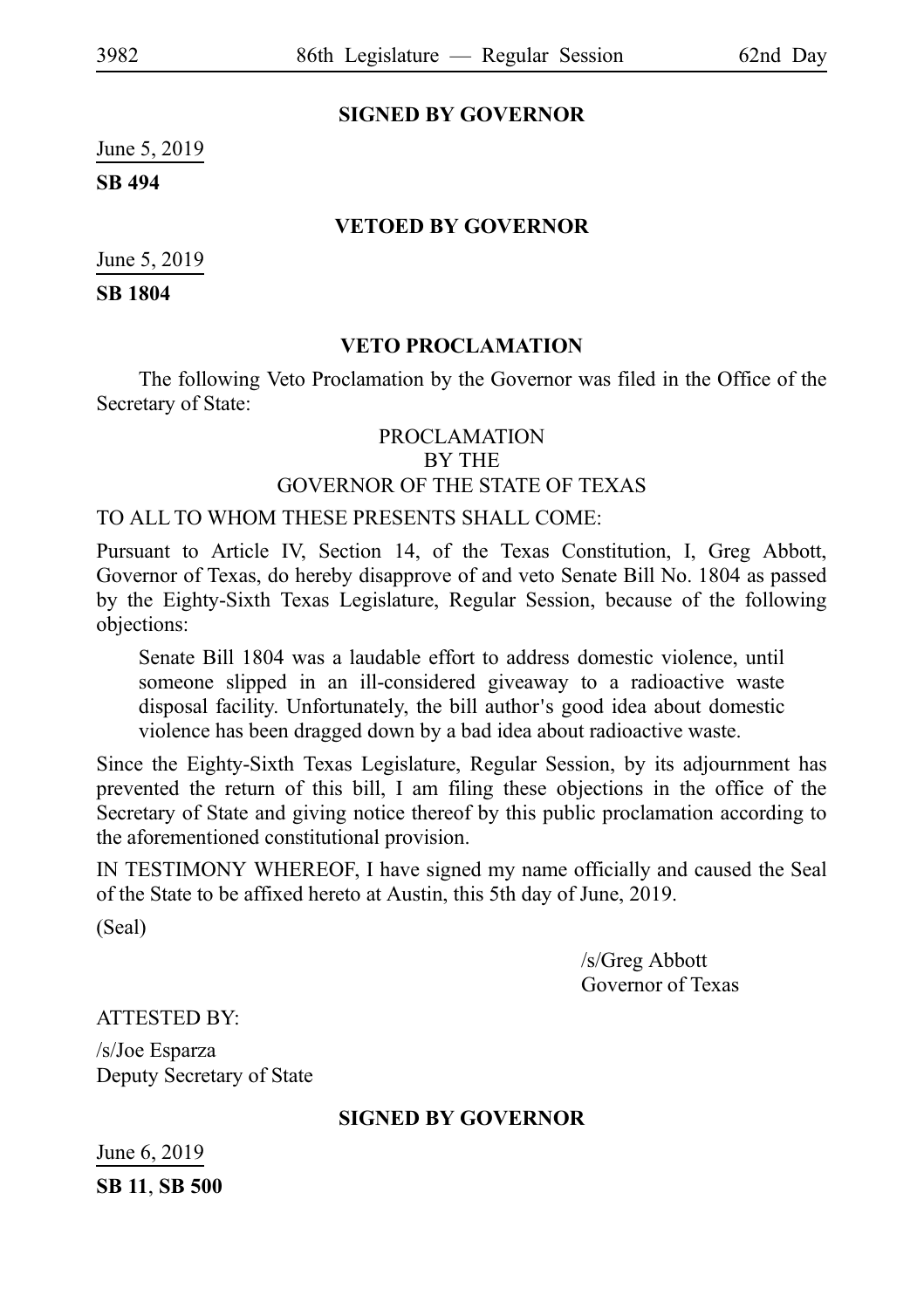June 7, 2019

SB 14, SB 21, SB 22, SB 24, SB 26, SB 27, SB 30, SB 37, SB 40, SB 54, SB 64, **SB**i**68**, **SB**i**372**, **SB**i**384**, **SB**i**405**, **SB**i**436**, **SB**i**437**, **SB**i**475**, **SB**i**479**, **SB**i**489**, **SB**i**530**, **SB**i**535**, **SB**i**548**, **SB**i**575**, **SB**i**607**, **SB**i**608**, **SB**i**615**, **SB**i**1180**, **SB**i**1184**, **SB**i**1189**, **SB**i**1801**

June 10, 2019

**SB**i**8**, **SB**i**12**, **SB**i**16**, **SB**i**18**, **SB**i**41**, **SB**i**58**, **SB**i**235**, **SB**i**237**, **SB**i**241**, **SB**i**284**, **SB**i**285**, **SB**i**289**, **SB**i**300**, **SB**i**322**, **SB**i**340**, **SB**i**341**, **SB**i**345**, **SB**i**362**, **SB**i**483**, **SB**i**493**, **SB**i**520**, **SB**i**563**, **SB**i**568**, **SB**i**569**, **SB**i**572**, **SB**i**583**, **SB**i**592**, **SB**i**601**, **SB**i**604**, **SB**i**616**, **SB**i**619**, **SB**i**668**, **SB**i**712**, **SB**i**747**, **SB**i**749**, **SB**i**750**, **SB**i**799**, **SB**i**810**, **SB**i**819**, **SB**i**820**, **SB**i**891**, **SB**i**907**, **SB**i**911**, **SB**i**916**, **SB**i**936**, **SB**i**948**, **SB**i**969**, **SB**i**976**, **SB**i**982**, **SB**i**986**, **SB**i**988**, **SB**i**1017**, **SB**i**1083**, **SB**i**1096**, **SB**i**1138**, **SB**i**1151**, **SB**i**1200**, **SB**i**1207**, **SB**i**1221**, **SB**i**1374**, **SB**i**1386**, **SB**i**1397**, **SB**i**1404**, **SB**i**1414**, **SB**i**1451**, **SB**i**1454**, **SB**i**1468**, **SB**i**1494**, **SB**i**1504**, **SB**i**1510**, **SB**i**1511**, **SB**i**1519**, **SB**i**1525**, **SB**i**1545**, **SB**i**1564**, **SB**i**1570**, **SB**i**1593**, **SB**i**1623**, **SB**i**1636**, **SB**i**1640**, **SB**i**1702**, **SB**i**1754**, **SB**i**1755**, **SB**i**1778**, **SB**i**1788**, **SB**i**1806**, **SB**i**1823**, **SB**i**1827**, **SB**i**1828**, **SB**i**1834**, **SB**i**1840**, **SB**i**1852**, **SB**i**1859**, **SB**i**1876**, **SB**i**1887**, **SB**i**1928**, **SB**i**1940**, **SB**i**1943**, **SB**i**1969**, **SB**i**1971**, **SB**i**1978**, **SB**i**1991**, **SB**i**1995**, **SB**i**2011**, **SB**i**2015**, **SB**i**2018**, **SB**i**2060**, **SB**i**2073**, **SB**i**2083**, **SB**i**2104**, **SB**i**2111**, **SB**i**2117**, **SB**i**2128**, **SB**i**2136**, **SB**i**2138**, **SB**i**2143**, **SB**i**2156**, **SB**i**2168**, **SB**i**2200**, **SB**i**2212**, **SB**i**2215**, **SB**i**2270**, **SB**i**2272**, **SB**i**2283**, **SB**i**2286**, **SB**i**2293**, **SB**i**2296**, **SB**i**2309**, **SB**i**2315**, **SB**i**2330**, **SB**i**2342**, **SB**i**2410**, **SB**i**2432**, **SB**i**2531**, **SB**i**2535**, **SB**i**2551**, **SB**i**2552**, **SCR**i**7**, **SCR**i**58**, **SCR**i**59**, **SCR**i**64**, **SCR**i**65**

### **FILED WITHOUT SIGNATURE OF GOVERNOR**

June 10, 2019

**SB**i**1336**, **SB**i**1422**, **SB**i**1621**, **SB**i**1835**, **SB**i**2445**, **SB**i**2530**, **SB**i**2558**

### **SIGNED BY GOVERNOR**

June 12, 2019

**SB**i**2**

June 13, 2019

**SB**i**6**, **SB**i**7**

June 14, 2019

**SB**i**25**, **SB**i**65**, **SB**i**69**, **SB**i**139**, **SB**i**194**, **SB**i**198**, **SB**i**207**, **SB**i**212**, **SB**i**230**, **SB**i**232**, **SB**i**339**, **SB**i**357**, **SB**i**502**, **SB**i**504**, **SB**i**562**, **SB**i**632**, **SB**i**633**, **SB**i**662**, **SB**i**670**, **SB**i**683**, **SB**i**688**, **SB**i**700**, **SB**i**706**, **SB**i**708**, **SB**i**709**, **SB**i**711**, **SB**i**719**, **SB**i**741**, **SB**i**748**, **SB**i**751**, **SB**i**772**, **SB**i**869**, **SB**i**902**, **SB**i**943**, **SB**i**944**, **SB**i**981**, **SB**i**1056**, **SB**i**1091**, **SB**i**1125**, **SB**i**1147**, **SB**i**1152**, **SB**i**1177**, **SB**i**1210**, **SB**i**1214**, **SB**i**1217**, **SB**i**1219**, **SB**i**1230**, **SB**i**1231**, **SB**i**1238**, **SB**i**1264**, **SB**i**1271**, **SB**i**1283**, **SB**i**1303**, **SB**i**1311**, **SB**i**1337**, **SB**i**1441**, **SB**i**1474**, **SB**i**1476**, **SB**i**1582**, **SB**i**1642**, **SB**i**1742**, **SB**i**1915**, **SB**i**2119**, **SB**i**2223**, **SB**i**2248**, **SB**i**2364**, **SB**i**2409**, **SB**i**2452**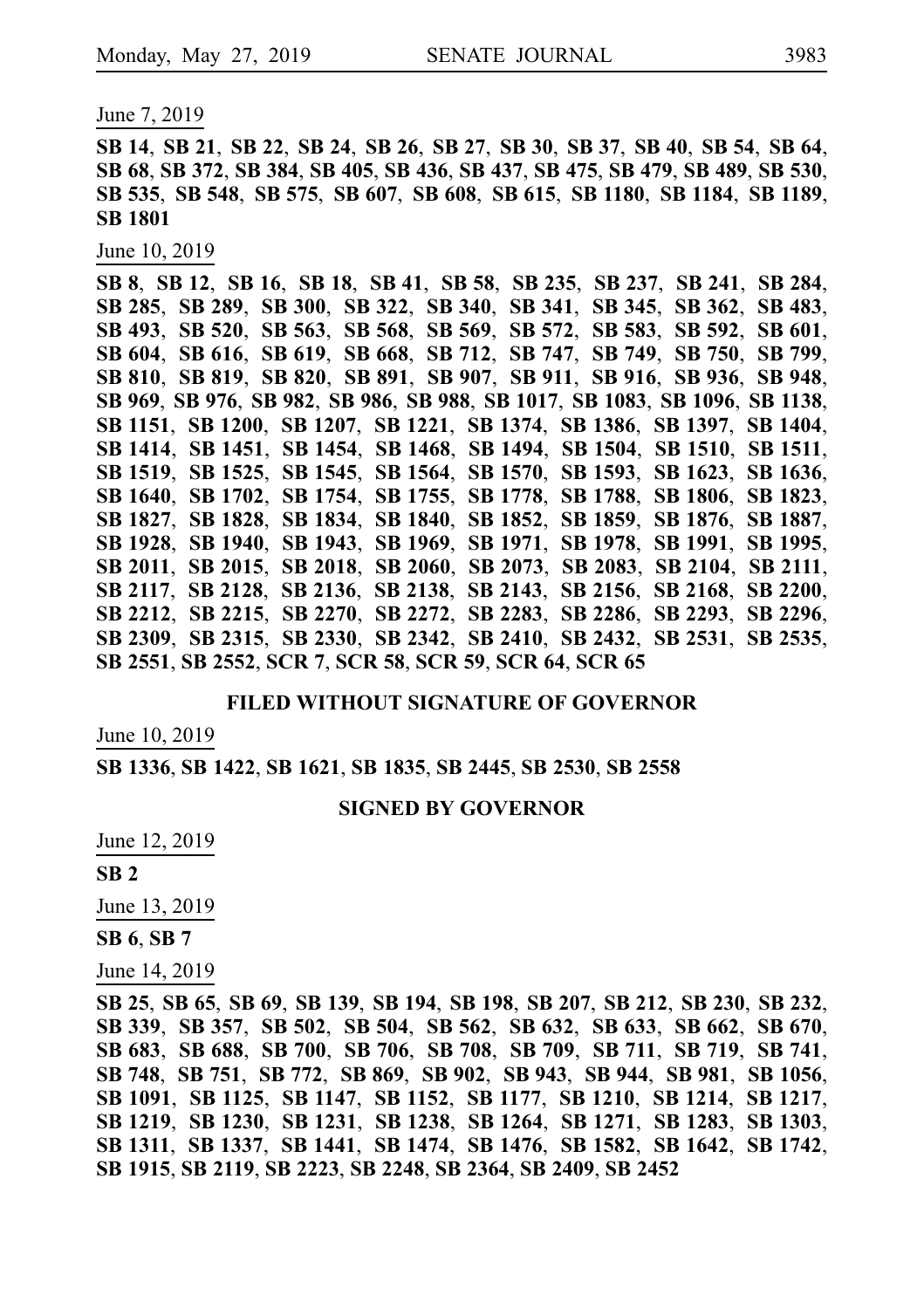# **FILED WITHOUT SIGNATURE OF GOVERNOR**

### June 14, 2019

**SB**i**31**, **SB**i**355**, **SB**i**386**, **SB**i**658**, **SB**i**952**, **SB**i**1164**, **SB**i**1757**, **SB**i**1845**, **SB**i**2137**, **SB**i**2553**

### **SIGNED BY GOVERNOR**

June 15, 2019

**SB**i**38**, **SB**i**560**, **SB**i**962**, **SB**i**1497**

### **FILED WITHOUT SIGNATURE OF GOVERNOR**

June 15, 2019

**SB**i**346**

# **VETOED BY GOVERNOR**

June 15, 2019

### **SB**i**390**, **SB**i**550**, **SB**i**667**, **SB**i**815**, **SB**i**1319**, **SB**i**1575**, **SB**i**1793**, **SB**i**1861**, **SB**i**2456**

### **VETO PROCLAMATIONS**

The following Veto Proclamations by the Governor were filed in the Office of the Secretary of State:

# PROCLAMATION BY THE GOVERNOR OF THE STATE OF TEXAS

# TO ALL TO WHOM THESE PRESENTS SHALL COME:

Pursuant to Article IV, Section 14, of the Texas Constitution, I, Greg Abbott, Governor of Texas, do hereby disapprove of and veto Senate Bill No. 390 as passed by the Eighty-Sixth Texas Legislature, Regular Session, because of the following objections:

Senate Bill 390 would create, within Houston city limits, a municipal management district that would be governed by a self-perpetuating board appointed by the city and would impose assessments on property to fund services that the city already has a responsibility to provide to area residents. This goes too far. Creating districts like these within city limits undermines core principles of protecting taxpayers and promoting transparency, which led to historic achievements this session in Senate Bill 2. It is tantamount to double taxation on the district's property owners, forcing them to pay an ad valorem tax to the city and another assessment to the district. The creation of a municipal management district, or any special purpose district, should not be used to circumvent property-tax reforms.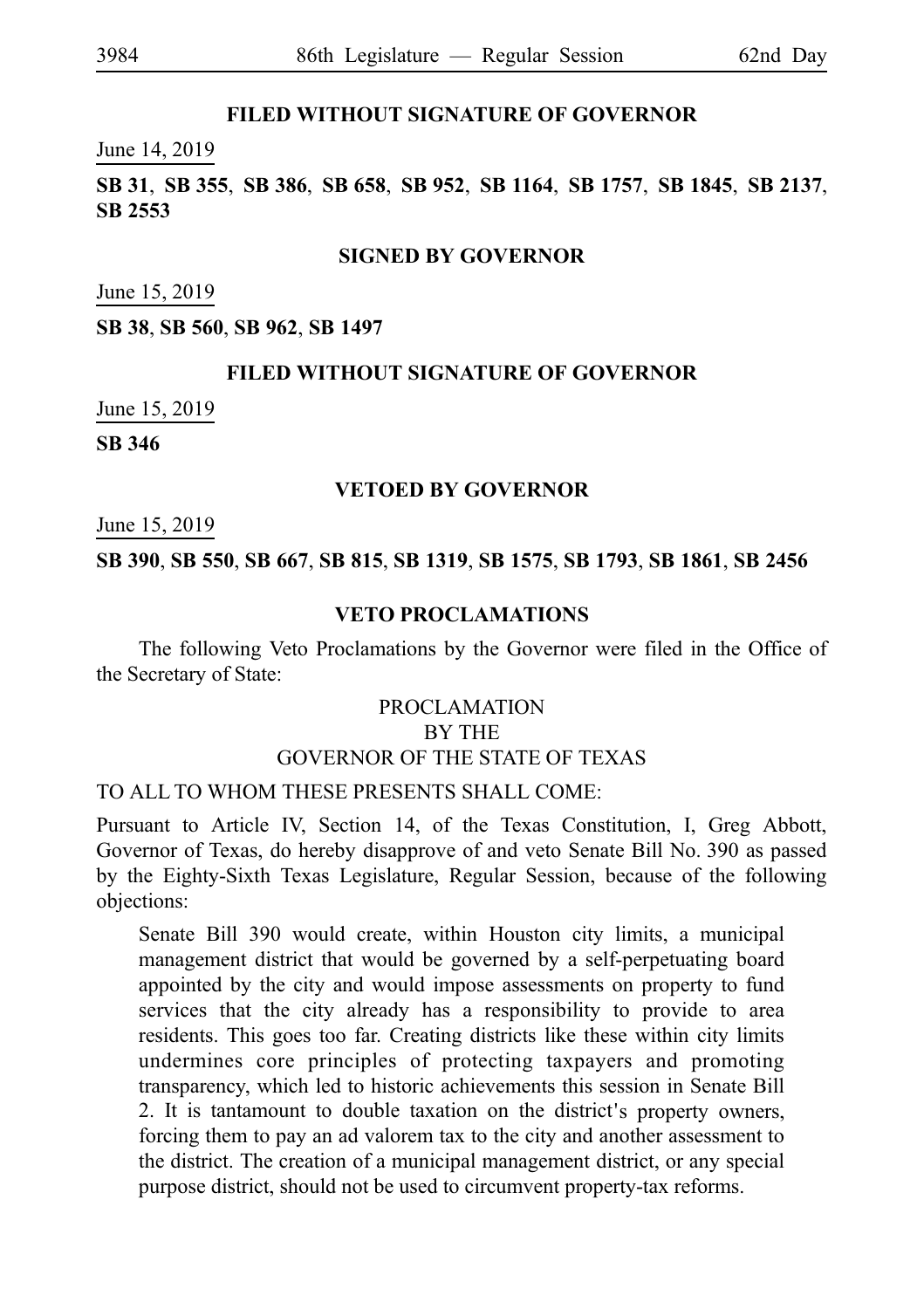Since the Eighty-Sixth Texas Legislature, Regular Session, by its adjournment has prevented the return of this bill, I am filing these objections in the office of the Secretary of State and giving notice thereof by this public proclamation according to the aforementioned constitutional provision.

IN TESTIMONY WHEREOF, I have signed my name officially and caused the Seal of the State to be affixed hereto at Austin, this 15th day of June, 2019.

(Seal)

/s/Greg Abbott Governor of Texas

ATTESTED BY:

/s/Joe Esparza Deputy Secretary of State

### PROCLAMATION BY THE GOVERNOR OF THE STATE OF TEXAS

### TO ALL TO WHOM THESE PRESENTS SHALL COME:

Pursuant to Article IV, Section 14, of the Texas Constitution, I, Greg Abbott, Governor of Texas, do hereby disapprove of and veto Senate Bill No. 550 as passed by the Eighty-Sixth Texas Legislature, Regular Session, because of the following objections:

I vetoed similar legislation in 2015 and must do so again here. Convicted criminals should have a pathway to reintegrating into society after they complete their sentences, and the law rightfully allows them to clear their records in certain circumstances. For example, this session I have signed into law Senate Bill 20, which expands the ability of human trafficking victims to seek orders of nondisclosure. Senate Bill 550, however, would allow individuals who were convicted of violent felonies to hide their dangerous conduct from society and from potential employers. I look forward to working with the next Legislature on a more tailored approach.

Since the Eighty-Sixth Texas Legislature, Regular Session, by its adjournment has prevented the return of this bill, I am filing these objections in the office of the Secretary of State and giving notice thereof by this public proclamation according to the aforementioned constitutional provision.

IN TESTIMONY WHEREOF, I have signed my name officially and caused the Seal of the State to be affixed hereto at Austin, this 15th day of June, 2019.

(Seal)

/s/Greg Abbott Governor of Texas

ATTESTED BY:

/s/Joe Esparza Deputy Secretary of State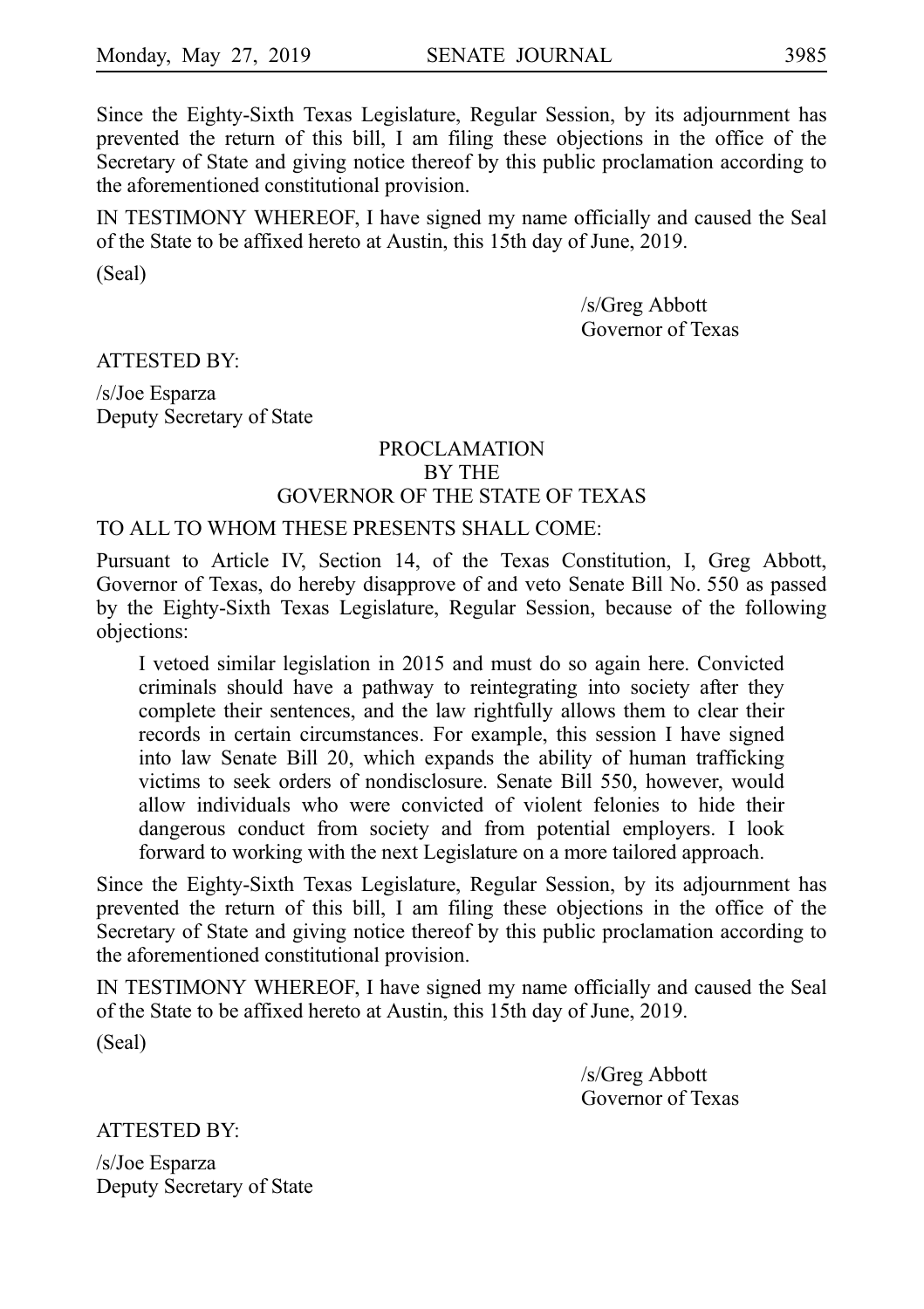# PROCLAMATION BY THE GOVERNOR OF THE STATE OF TEXAS

# TO ALL TO WHOM THESE PRESENTS SHALL COME:

Pursuant to Article IV, Section 14, of the Texas Constitution, I, Greg Abbott, Governor of Texas, do hereby disapprove of and veto Senate Bill No. 667 as passed by the Eighty-Sixth Texas Legislature, Regular Session, because of the following objections:

Senate Bill 667 would make a number of improvements to the law governing probate and guardianship matters, but they unfortunately cannot take effect this session because of a section of the bill that would create new public guardianship offices controlled by counties. It has not been shown that it is necessary to add permanent county offices dedicated to this function. Private attorneys are capable of handling these cases without the expense of this new bureaucracy.

Since the Eighty-Sixth Texas Legislature, Regular Session, by its adjournment has prevented the return of this bill, I am filing these objections in the office of the Secretary of State and giving notice thereof by this public proclamation according to the aforementioned constitutional provision.

IN TESTIMONY WHEREOF, I have signed my name officially and caused the Seal of the State to be affixed hereto at Austin, this 15th day of June, 2019.

(Seal)

/s/Greg Abbott Governor of Texas

ATTESTED BY:

/s/Joe Esparza Deputy Secretary of State

# PROCLAMATION BY THE GOVERNOR OF THE STATE OF TEXAS

# TO ALL TO WHOM THESE PRESENTS SHALL COME:

Pursuant to Article IV, Section 14, of the Texas Constitution, I, Greg Abbott, Governor of Texas, do hereby disapprove of and veto Senate Bill No. 815 as passed by the Eighty-Sixth Texas Legislature, Regular Session, because of the following objections:

The law requires that arrested individuals be brought before a magistrate to be informed about the charges against them and to receive important warnings about their rights. Records must be made of these communications, and while a statute currently fixes the periods for which courts must retain the records, Senate Bill 815 would instead have delegated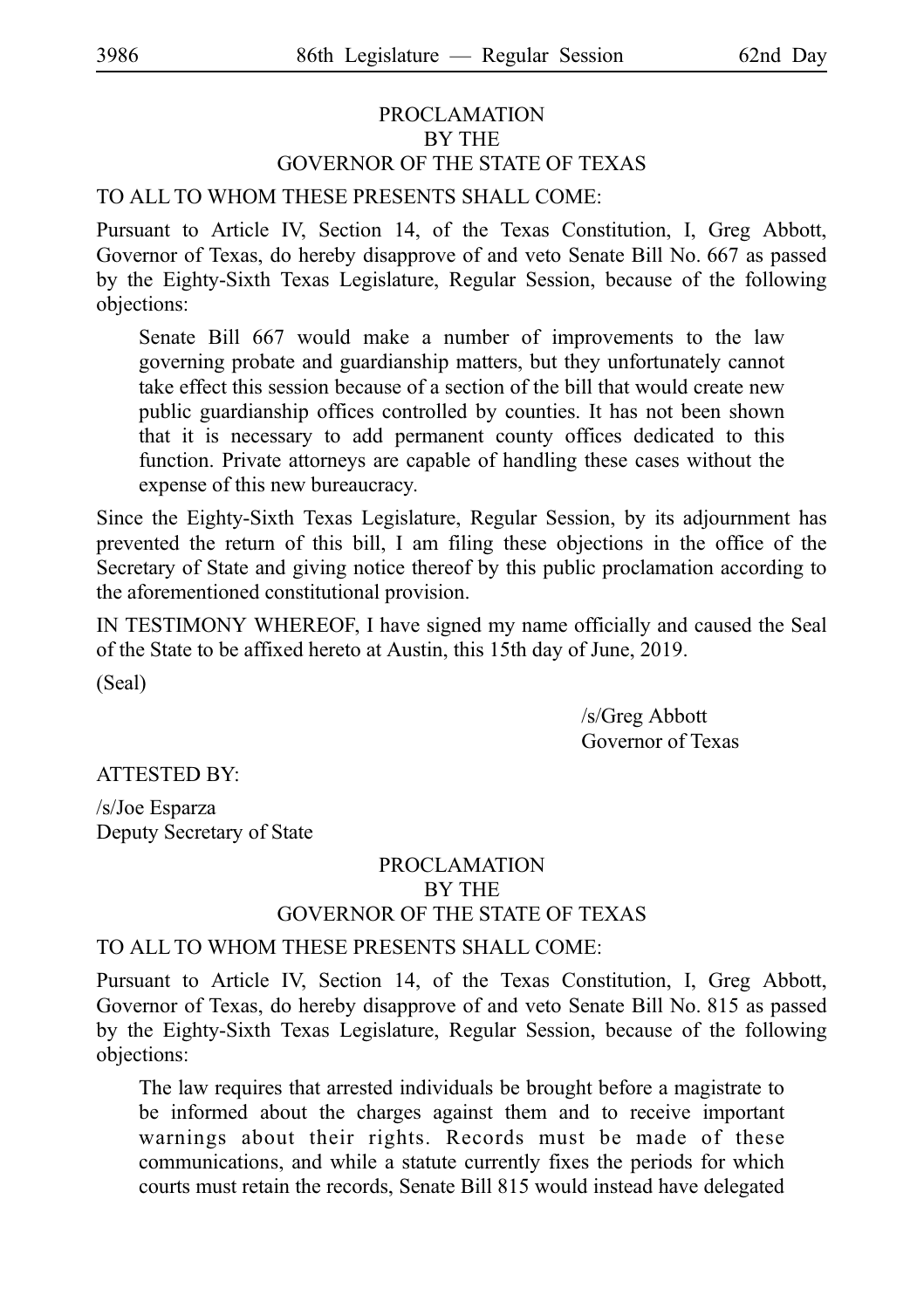to an agency the discretion to set—and change—the retention periods. Administrative flexibility is not a virtue in this instance. The Legislature should be the one to provide clear direction on this issue.

Since the Eighty-Sixth Texas Legislature, Regular Session, by its adjournment has prevented the return of this bill, I am filing these objections in the office of the Secretary of State and giving notice thereof by this public proclamation according to the aforementioned constitutional provision.

IN TESTIMONY WHEREOF, I have signed my name officially and caused the Seal of the State to be affixed hereto at Austin, this 15th day of June, 2019.

(Seal)

/s/Greg Abbott Governor of Texas

ATTESTED BY:

/s/Joe Esparza Deputy Secretary of State

# PROCLAMATION BY THE GOVERNOR OF THE STATE OF TEXAS

# TO ALL TO WHOM THESE PRESENTS SHALL COME:

Pursuant to Article IV, Section 14, of the Texas Constitution, I, Greg Abbott, Governor of Texas, do hereby disapprove of and veto Senate Bill No. 1319 as passed by the Eighty-Sixth Texas Legislature, Regular Session, because of the following objections:

The author of Senate Bill 1319 had the right idea in imposing additional reporting requirements for hotel occupancy taxes. Taxpayers deserve that kind of transparency. But the bill was amended by others to add pet projects that would allow a single county and a single city to have an existing tax, previously enacted for a particular purpose, "converted" by election into a different tax for a different purpose. This tax "conversion" process would have misled voters, masking the reality that such an election is for a new tax by failing to inform them that they could simply allow the existing tax to expire. I applaud the author for his original concept and look forward to approving it next session, without the counterproductive amendments.

Since the Eighty-Sixth Texas Legislature, Regular Session, by its adjournment has prevented the return of this bill, I am filing these objections in the office of the Secretary of State and giving notice thereof by this public proclamation according to the aforementioned constitutional provision.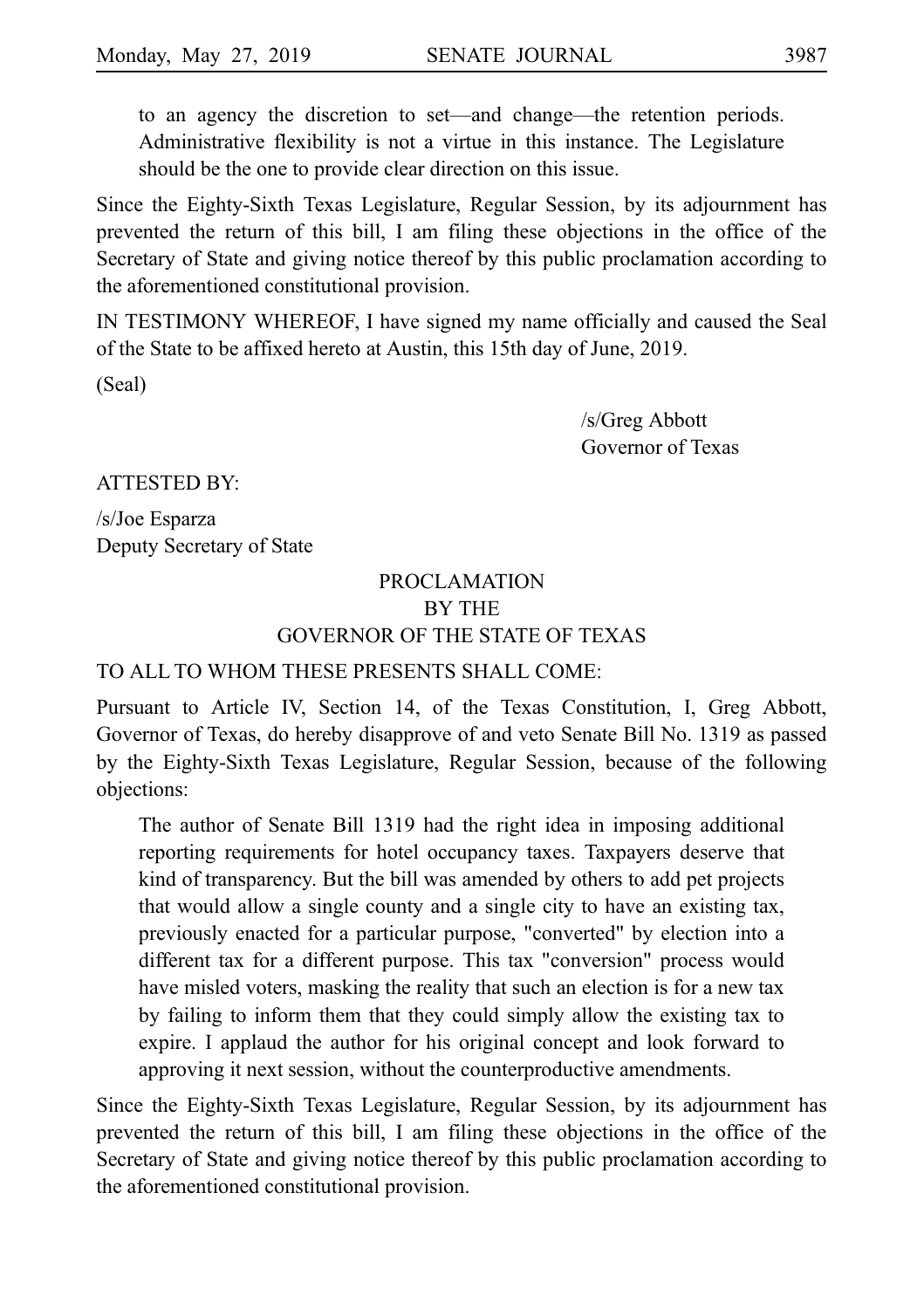IN TESTIMONY WHEREOF, I have signed my name officially and caused the Seal of the State to be affixed hereto at Austin, this 15th day of June, 2019.

(Seal)

/s/Greg Abbott Governor of Texas

ATTESTED BY:

/s/Joe Esparza Deputy Secretary of State

# PROCLAMATION BY THE GOVERNOR OF THE STATE OF TEXAS

# TO ALL TO WHOM THESE PRESENTS SHALL COME:

Pursuant to Article IV, Section 14, of the Texas Constitution, I, Greg Abbott, Governor of Texas, do hereby disapprove of and veto Senate Bill No. 1575 as passed by the Eighty-Sixth Texas Legislature, Regular Session, because of the following objections:

Disaster-recovery tools are critically important in Texas, and this session I have signed into law important legislation that will help Texans rebuild from prior disasters and prepare for future ones. But Senate Bill 1575 goes too far in shielding municipalities from being sued for all sorts of contracts they may enter into for an unspecified period after a disaster declaration. I look forward to working with the Legislature on a more tailored approach to this issue next session.

Since the Eighty-Sixth Texas Legislature, Regular Session, by its adjournment has prevented the return of this bill, I am filing these objections in the office of the Secretary of State and giving notice thereof by this public proclamation according to the aforementioned constitutional provision.

IN TESTIMONY WHEREOF, I have signed my name officially and caused the Seal of the State to be affixed hereto at Austin, this 15th day of June, 2019.

(Seal)

/s/Greg Abbott Governor of Texas

ATTESTED BY:

/s/Joe Esparza Deputy Secretary of State

# PROCLAMATION BY THE GOVERNOR OF THE STATE OF TEXAS

TO ALL TO WHOM THESE PRESENTS SHALL COME: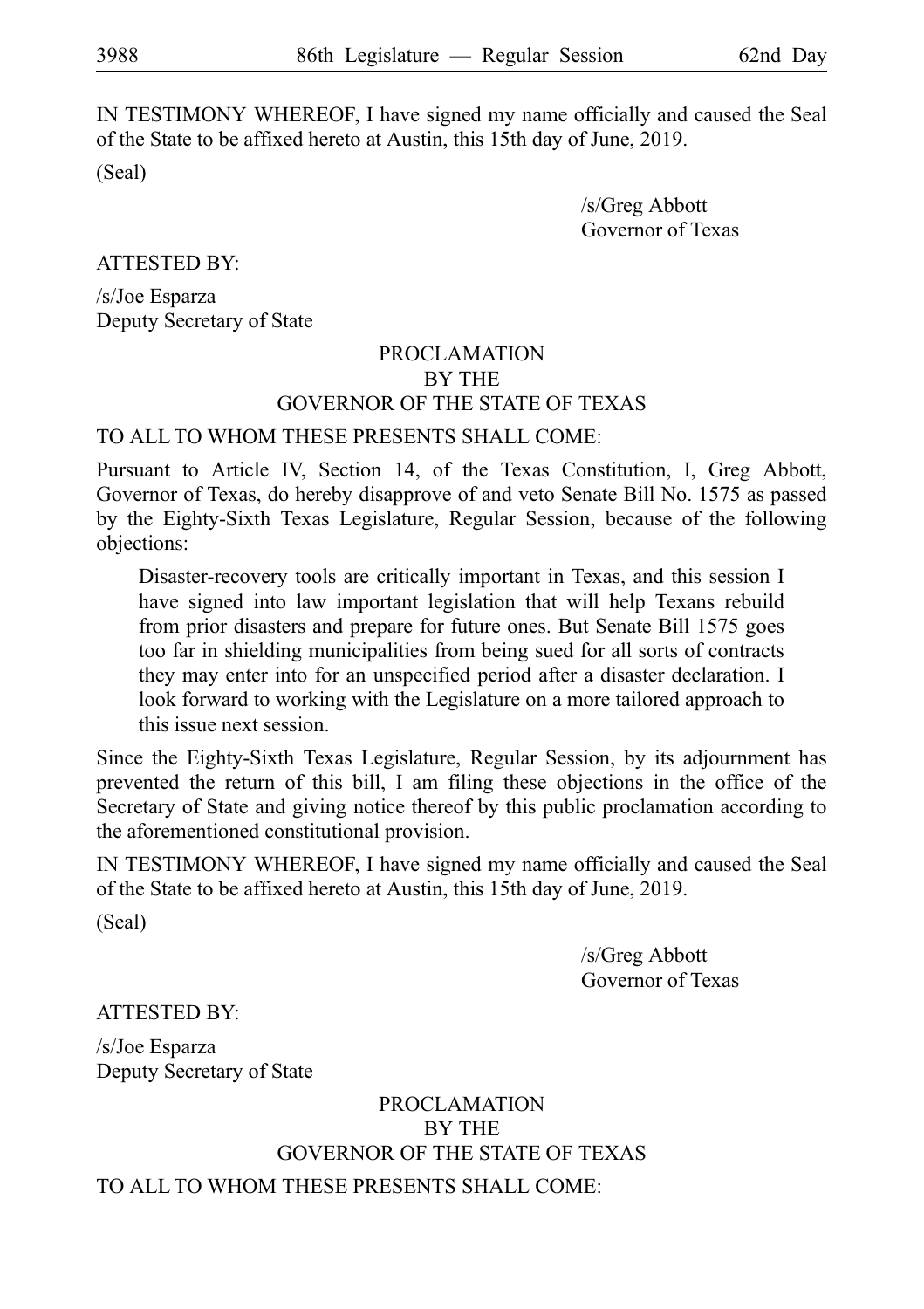Pursuant to Article IV, Section 14, of the Texas Constitution, I, Greg Abbott, Governor of Texas, do hereby disapprove of and veto Senate Bill No. 1793 as passed by the Eighty-Sixth Texas Legislature, Regular Session, because of the following objections:

Senate Bill 1793 would have given government lawyers a pass on filling out a nepotism disclosure form prescribed by the State Auditor's Office. For procurement contracts worth at least \$1 million, this form compels agency employees to disclose relationships with, and direct or indirect pecuniary interests in, any party to the proposed contract with the state agency. Uncovering such ties to a potential vendor is important even if the procurement employee happens to be a member in good standing of the Texas Bar. Government lawyers should fill out the same nepotism disclosure form as everyone else at the agency.

Since the Eighty-Sixth Texas Legislature, Regular Session, by its adjournment has prevented the return of this bill, I am filing these objections in the office of the Secretary of State and giving notice thereof by this public proclamation according to the aforementioned constitutional provision.

IN TESTIMONY WHEREOF, I have signed my name officially and caused the Seal of the State to be affixed hereto at Austin, this 15th day of June, 2019.

(Seal)

/s/Greg Abbott Governor of Texas

ATTESTED BY:

/s/Joe Esparza Deputy Secretary of State

# PROCLAMATION BY THE GOVERNOR OF THE STATE OF TEXAS

TO ALL TO WHOM THESE PRESENTS SHALL COME:

Pursuant to Article IV, Section 14, of the Texas Constitution, I, Greg Abbott, Governor of Texas, do hereby disapprove of and veto Senate Bill No. 1861 as passed by the Eighty-Sixth Texas Legislature, Regular Session, because of the following objections:

Public facility corporations are a way for government entities to get in the business of affordable housing and issue conduit debt. To the extent Senate Bill 1861 would encourage taxing entities, including school districts and community colleges, to engage in activities that are outside of their core missions, it would distract those entities from improving student outcomes. Schools and community colleges should focus on educating students, and House Bill 3 provides the necessary resources to accomplish that goal.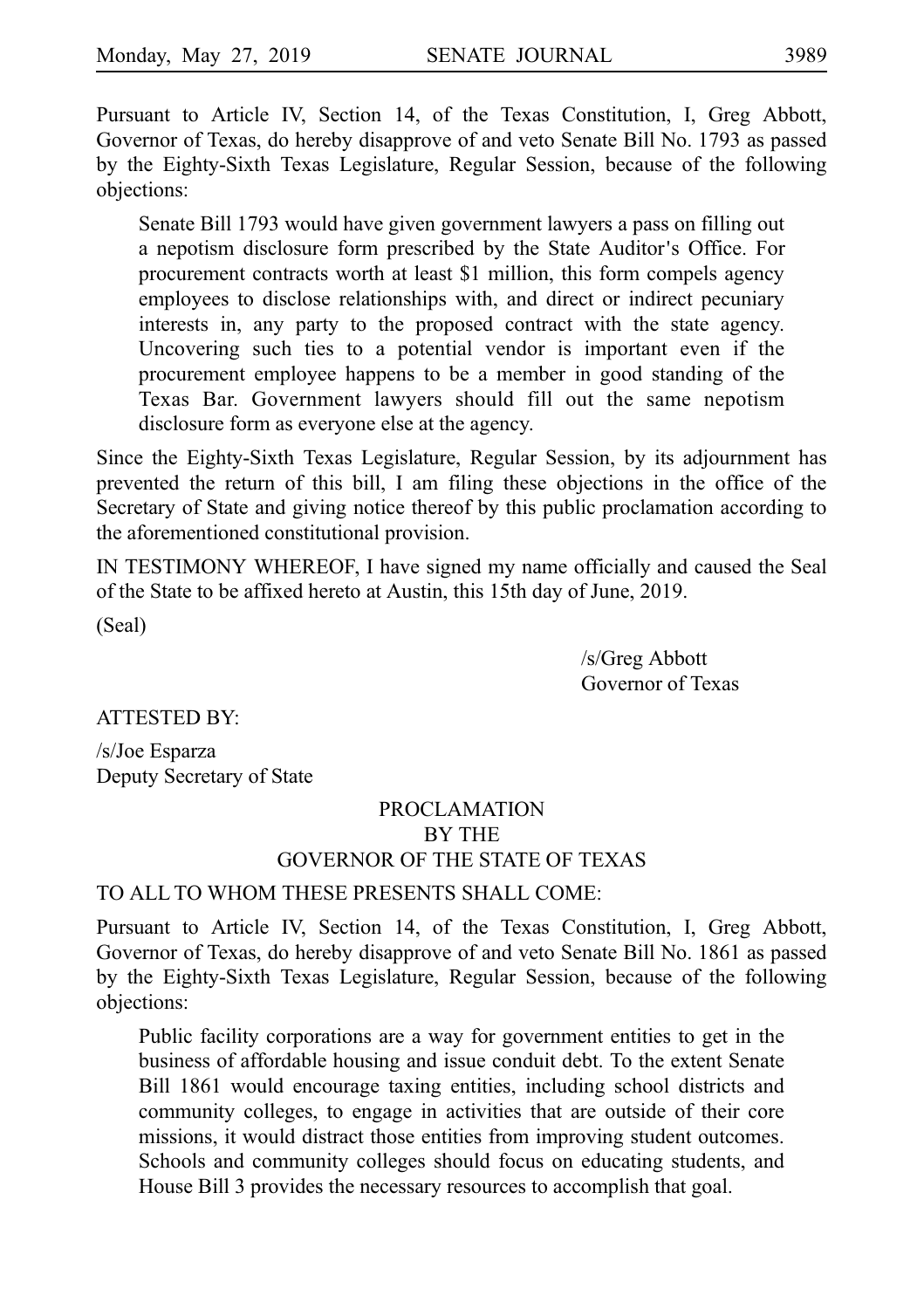Since the Eighty-Sixth Texas Legislature, Regular Session, by its adjournment has prevented the return of this bill, I am filing these objections in the office of the Secretary of State and giving notice thereof by this public proclamation according to the aforementioned constitutional provision.

IN TESTIMONY WHEREOF, I have signed my name officially and caused the Seal of the State to be affixed hereto at Austin, this 15th day of June, 2019.

(Seal)

/s/Greg Abbott Governor of Texas

ATTESTED BY:

/s/Joe Esparza Deputy Secretary of State

# PROCLAMATION BY THE GOVERNOR OF THE STATE OF TEXAS

TO ALL TO WHOM THESE PRESENTS SHALL COME:

Pursuant to Article IV, Section 14, of the Texas Constitution, I, Greg Abbott, Governor of Texas, do hereby disapprove of and veto Senate Bill No. 2456 as passed by the Eighty-Sixth Texas Legislature, Regular Session, because of the following objections:

Municipal management districts typically serve as a financing mechanism for commercial, residential, or entertainment development, but sometimes they are misused to supplant services that a city should provide, resulting in double taxation for district residents. Senate Bill 2456 illustrates the problem. It would give the Karis Municipal Management District, located within the City of Crowley, new powers to perform a litany of services paid for by assessments on property within the district. The services range from police and fire protection to the construction and permitting of public concession facilities. These are services that residents should expect the city to provide, using taxes the city imposes. Yet Senate Bill 2456 would allow the district to impose additional assessments for these services. Property owners should not be forced to pay both residential property taxes to the city and residential assessments to the district. Giving this district such expansive authority would reduce transparency and circumvent the taxpayer protections in Senate Bill 2.

Since the Eighty-Sixth Texas Legislature, Regular Session, by its adjournment has prevented the return of this bill, I am filing these objections in the office of the Secretary of State and giving notice thereof by this public proclamation according to the aforementioned constitutional provision.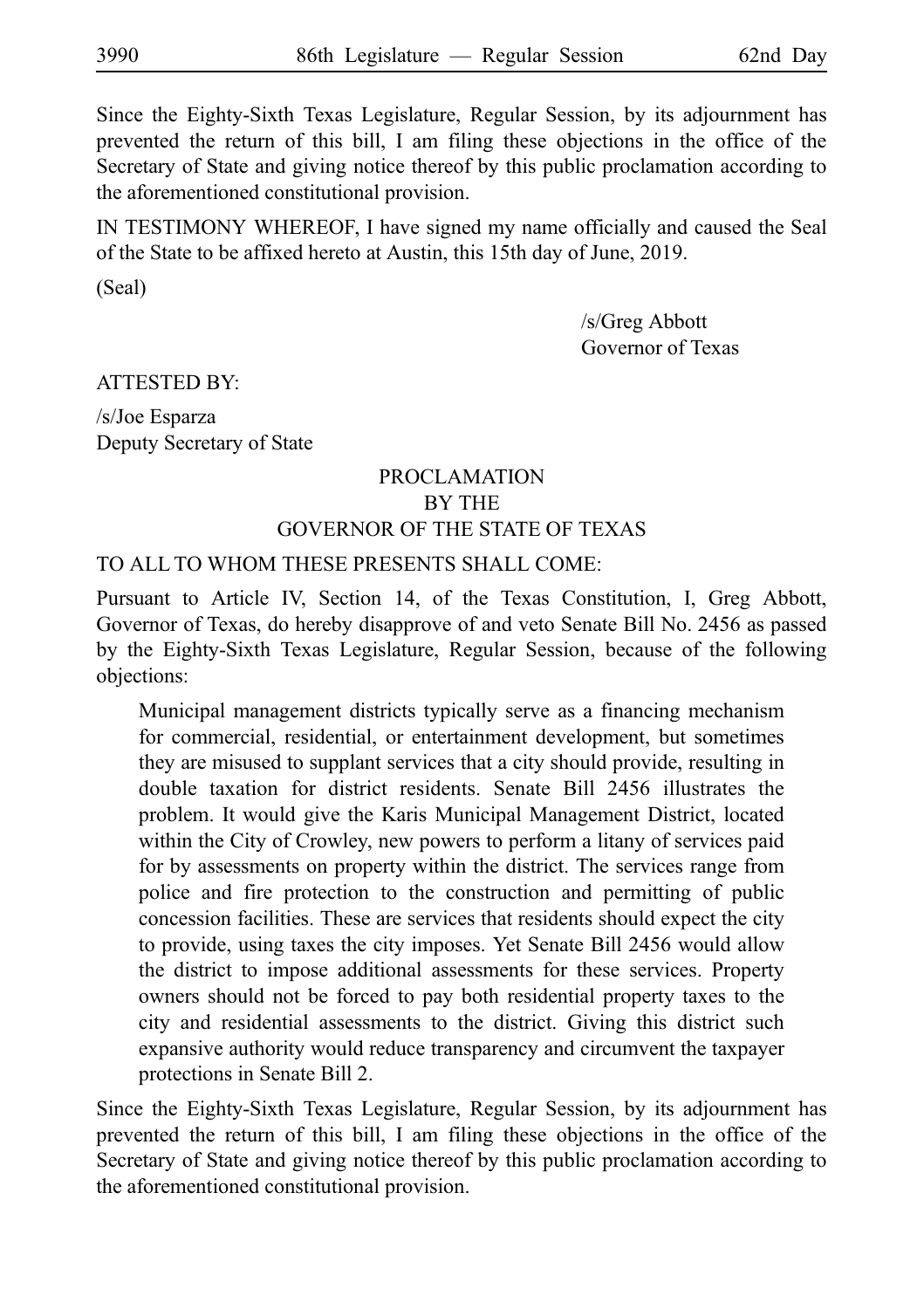IN TESTIMONY WHEREOF, I have signed my name officially and caused the Seal of the State to be affixed hereto at Austin, this 15th day of June, 2019. (Seal)

> /s/Greg Abbott Governor of Texas

ATTESTED BY:

/s/Joe Esparza Deputy Secretary of State